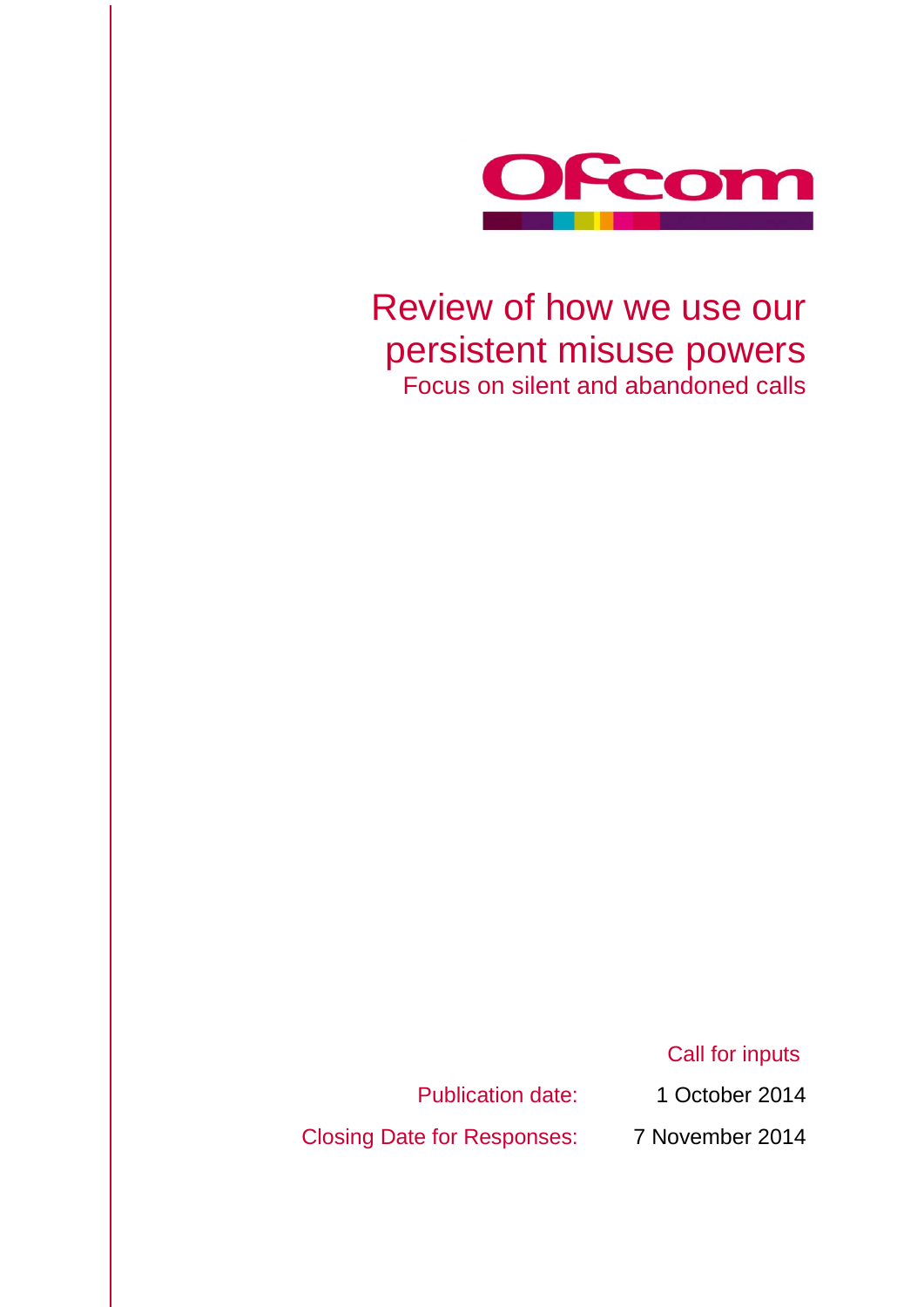# About this document

Ofcom has powers to take action if a person 'persistently misuses an electronic communications network or service'.

We are required to set out a 'general policy' on how we are likely to use these powers and to consider this when deciding whether to take enforcement action. The current policy sets out examples of those activities which Ofcom considers to represent 'persistent misuse' including the making of silent and abandoned calls. In particular, it describes steps organisations can take to help avoid making these types of calls and to reduce harm to consumers where they do occur.

We are carrying out a review of our policy. The purpose of this call for inputs is to ask for initial views on what, if any, changes should be made to our policy and how it might be improved.

Subject to the responses, Ofcom plans to consult on any proposals for changes to the policy next year. The call for inputs closes on 7 November 2014.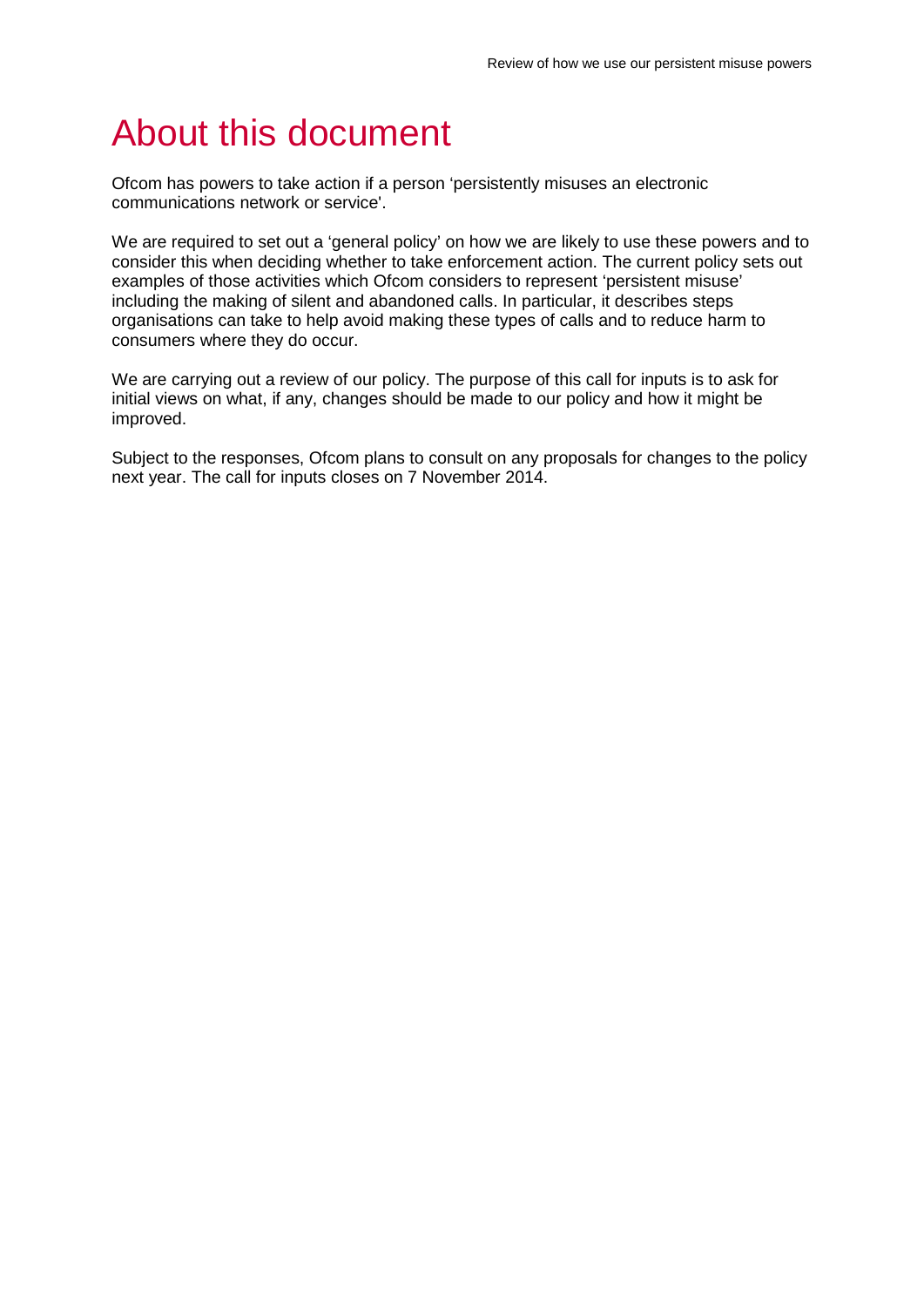# **Contents**

| <b>Section</b> |                                                        | Page |
|----------------|--------------------------------------------------------|------|
| 1              | Summary                                                |      |
| $\overline{2}$ | Relevant background                                    | 3    |
| 3              | Persistent misuse by making silent and abandoned calls | 9    |
| 4              | Other examples of persistent misuse                    | 24   |
| 5              | Issuing notifications                                  | 31   |
| 6              | How we plan to assess potential changes                | 32   |
| Annex          |                                                        | Page |
| 1              | Responding to this call for inputs                     | 34   |
| $\overline{2}$ | Ofcom's consultation principles                        | 36   |
| 3              | Consultation response cover sheet                      | 37   |
| 4              | Call for inputs questions                              | 39   |
| 5              | Current statement of policy                            | 42   |
| 6              | Glossary and defined terms                             | 43   |
|                |                                                        |      |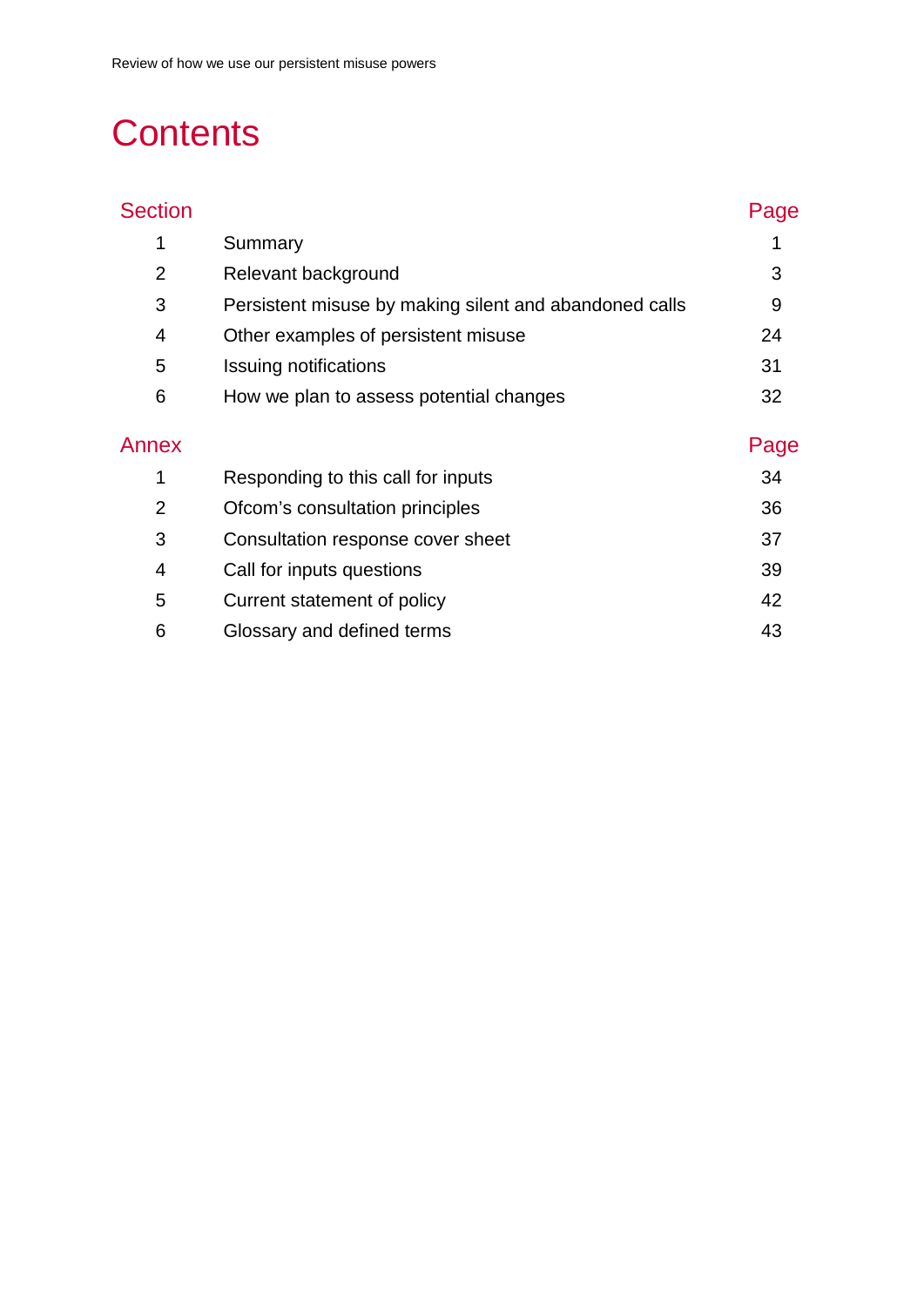## **Section 1**

# <span id="page-3-0"></span>**Summary**

- 1.1 Ofcom has powers to take action against any person who persistently misuses an electronic communications network or service. We are required to set out a 'general policy' on how we are likely to use those powers and take the policy into account when assessing whether to take enforcement action.
- 1.2 We revised and published our current policy on persistent misuse in 2010. It describes the law on persistent misuse as set out in the Communications Act 2003, the areas which Ofcom considers to be persistent misuse and criteria for prioritising action in the case of certain examples of persistent misuse. It provides particular focus on the making of silent and abandoned calls – two examples of misuse. It describes steps organisations using automated calling systems can take to help avoid, in so far as is possible, making such calls and to reduce consumer harm should such calls be made. Ofcom assesses silent and abandoned calls against these steps when deciding whether to take enforcement action.
- 1.3 Silent and abandoned calls, along with other types of nuisance calls including certain unsolicited live and recorded marketing calls and messages, continue to cause annoyance and, in some cases, distress for consumers. It is important that consumers are not discouraged from using telecommunications as a result of receiving nuisance calls. Tackling nuisance calls is a priority for Ofcom and we have a joint nuisance calls action plan in place with the Information Commissioners Office. This call for inputs, which relates to how we use our persistent misuse powers, is part of our work under the 'targeted enforcement action' strand of the joint action plan.
- 1.4 We keep our policy under review to ensure it remains fit for purpose, amending it as appropriate. We are currently reviewing it to see if there are any improvements that we could make in light of our recent experience of work in this area and the consumer harm caused by silent and abandoned calls. In particular, we are considering:
	- In relation to an existing category of persistent misuse, silent and abandoned calls:
		- o The potential drivers of silent and abandoned calls, the nature and magnitude of the harm these calls cause and how this has changed since we last reviewed our policy.
		- o Whether there are changes that we could make to the policy, such as our prioritisation criteria, to help us enforce against silent and abandoned calls more efficiently and effectively e.g. set out additional steps organisations can take which may help reduce the number of these calls and/or the harm they cause, lower the threshold we would generally apply before deciding whether to take formal enforcement action.
		- o Whether there have been technological developments or changes in the call centre industry that it would be appropriate for us to take account of e.g. developments in the accuracy and/or the use of answer machine detection equipment.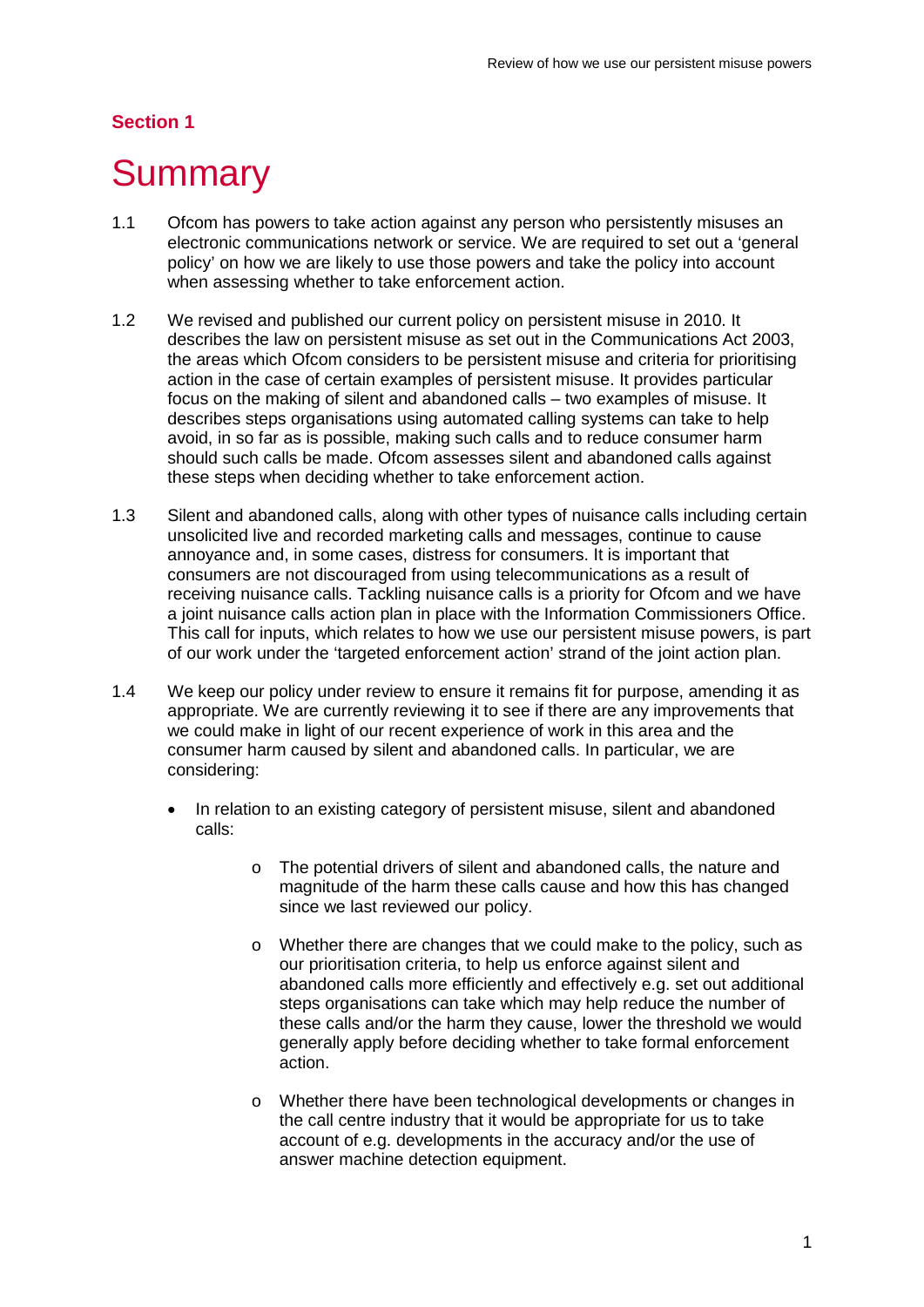- Whether there are new developments which may be relevant to the areas which Ofcom considers to be persistent misuse.
- Whether there are any clarifications we can make to the policy more generally to make it easier to understand and follow, and to enable more efficient and effective enforcement.
- 1.5 We are seeking views on the above areas and welcome any evidence stakeholders may be able to provide to support their views including the potential impact of any suggested changes.
- 1.6 We will consider whether any suggestions stakeholders put forward fall within the scope of our persistent misuse powers and this review. Where they fall outside the scope of our powers, we will share those suggestions with Government or other regulators that have relevant powers as appropriate. Where the suggestions involve potential legislative change, we note that there would need to be a sound evidence base to put forward any case for change to Government.
- 1.7 Our next steps will be informed by the responses to this call for inputs. Currently, we plan to publish a consultation early Q1 2015-16 setting out any proposals for changes to the policy and a final statement in early Q3 2015-16.
- 1.8 Please provide any response to this call for inputs by 7 November 2014.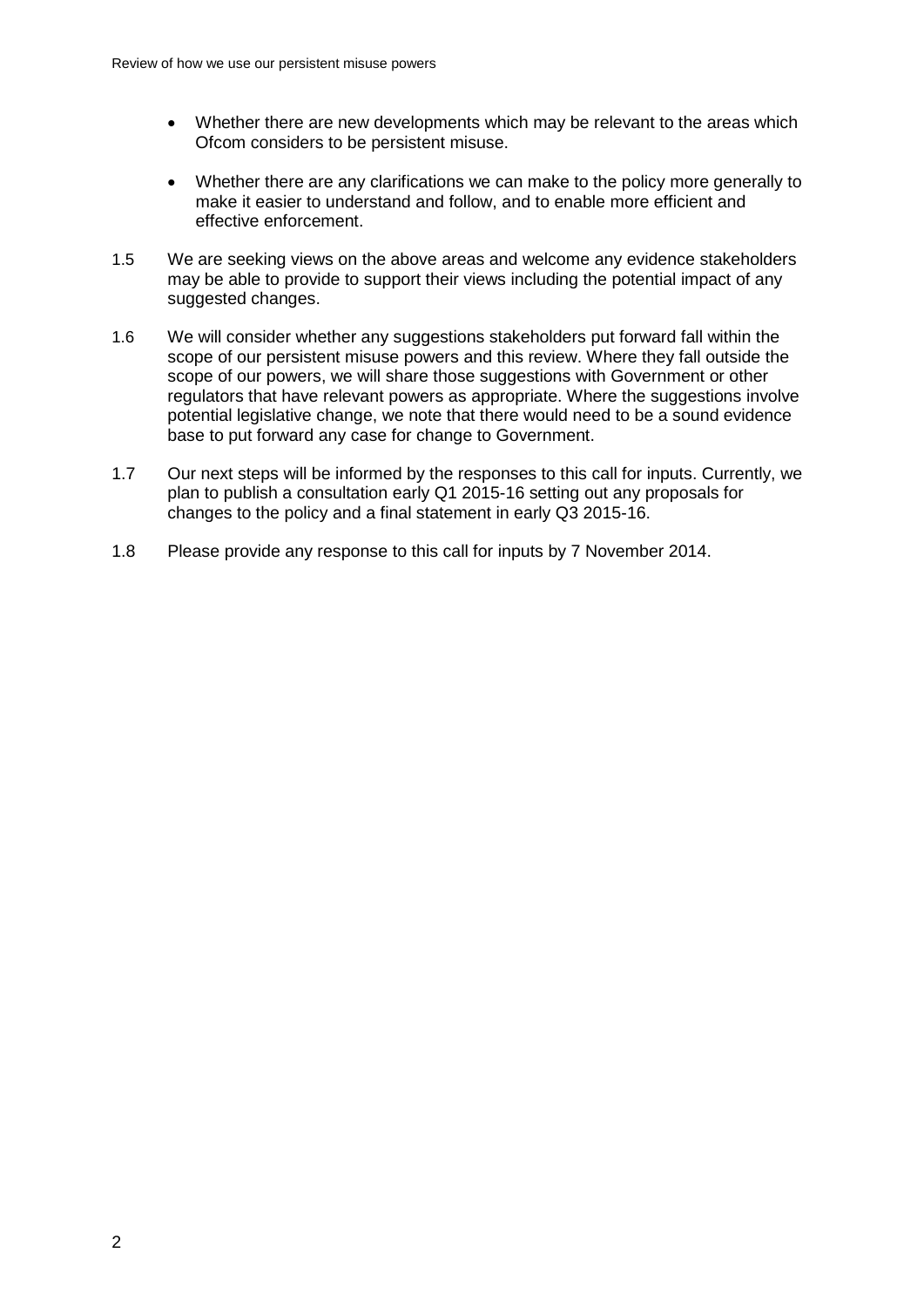## **Section 2**

 $\overline{a}$ 

# <span id="page-5-0"></span>**Relevant background**

- 2.1 Nuisance calls cause annoyance and, in some cases, distress for consumers. There are various different types of calls and messages people regard as a nuisance. These can include certain unsolicited live and recorded marketing calls and unsolicited marketing text messages where the relevant requirements for making marketing contact have not been met, and silent and abandoned calls.
- 2.2 Tackling nuisance calls is a key priority for Ofcom. While Ofcom does not have specific statutory powers to regulate call centres, we are committed to using our powers and to work with stakeholders to help reduce the harm these calls cause. The Information Commissioners Office (ICO) and Ofcom share responsibility for taking action against organisations that generate unlawful nuisance calls or messages:<sup>[1](#page-5-1)</sup>
	- The ICO has lead responsibility for tackling companies making unlawful live and/or recorded marketing calls, or sending unsolicited marketing text messages to consumers.<sup>[2](#page-5-2)</sup>
	- Ofcom uses its powers under Sections 128 to 131 of the Communications Act 2003 (the Act) relating to 'persistent misuse of networks or services' to tackle silent and abandoned calls.
- 2.3 Ofcom and the ICO have a wide ranging programme of work in place as set out in our joint nuisance calls action plan and we published an update on this in March 2014.<sup>[3](#page-5-3)</sup> This call for inputs on how we use our persistent misuse powers is related to our work under the ongoing 'targeted enforcement action' strand of the action plan.

## **Current statement of policy and its focus on silent and abandoned calls**

- 2.4 Ofcom has powers under Sections 128 to 131 of the Act relating to 'persistent misuse of networks or services'. It specifies when a person 'misuses' a network or service, and when that misuse would become 'persistent'. That is:
	- a person 'misuses' a network or service if (i) use of the network or service causes or is likely to cause another person unnecessarily to suffer annoyance, inconvenience or anxiety or (ii) use of the network or service to engage in conduct that has the effect or is likely to have the effect of causing another person to suffer annoyance, inconvenience or anxiety unnecessarily.
	- the misuse would become 'persistent' if it represents a pattern of behaviour or practice, or recklessness as to whether persons suffer annoyance, inconvenience or anxiety.

<span id="page-5-1"></span> $<sup>1</sup>$  Further information on the different types or nuisance calls and who to complain to is available at</sup> <http://consumers.ofcom.org.uk/complain/phone-and-broadband-complaints/privacy/><br><sup>2</sup> The ICO has primary responsibility for enforcing the Privacy and Electronic Communication (EC

<span id="page-5-2"></span>Directive) Regulations 2003 and the Data Protection Act 1998.

<span id="page-5-3"></span><sup>3</sup> <http://stakeholders.ofcom.org.uk/consultations/silent-calls/joint-action-plan/> and [http://stakeholders.ofcom.org.uk/binaries/consultations/silentcalls/JAP\\_update.pdf](http://stakeholders.ofcom.org.uk/binaries/consultations/silentcalls/JAP_update.pdf)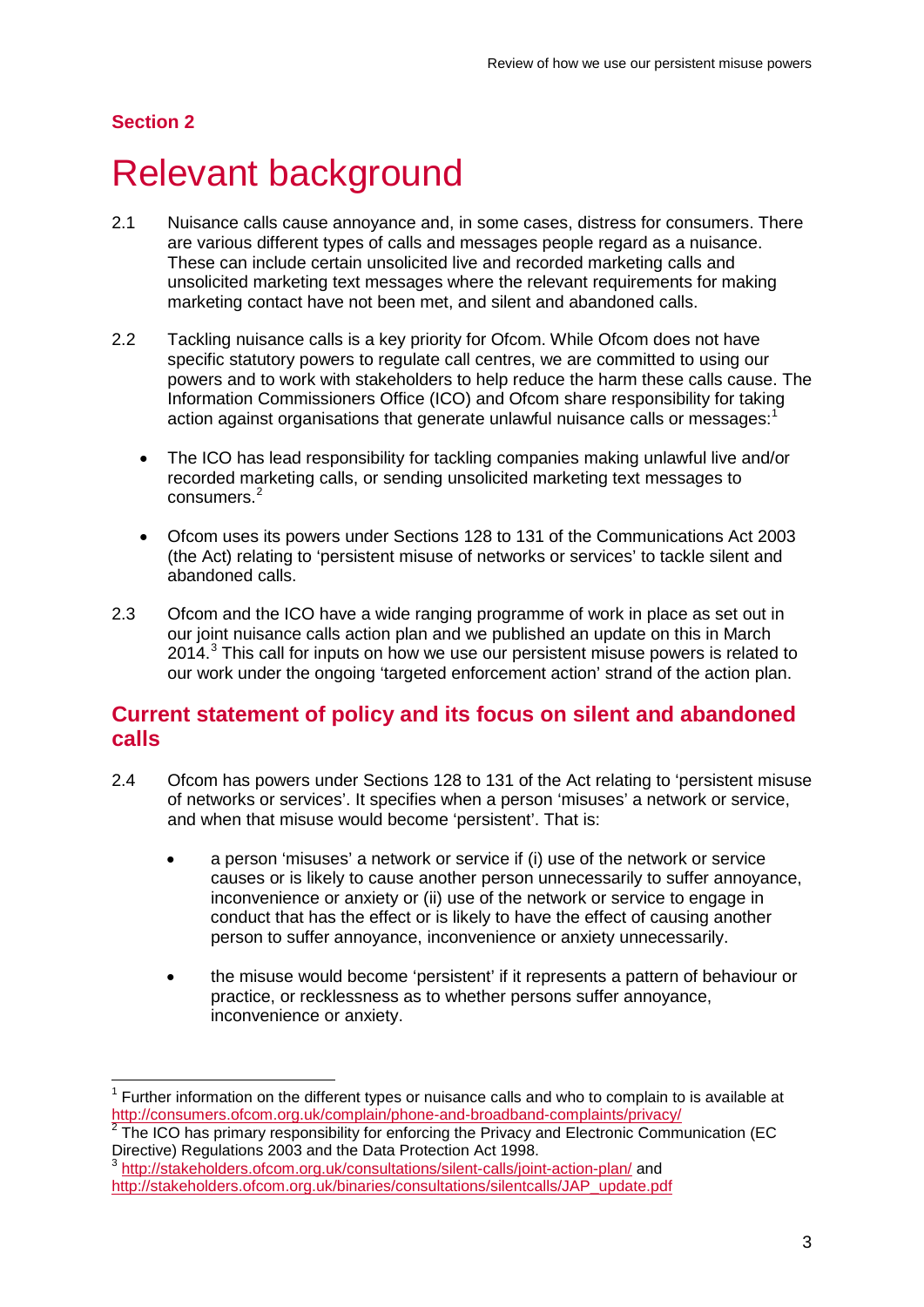- 2.5 Section 128 enables Ofcom to issue a notification if we have reasonable grounds for believing that a person has persistently misused an electronic communications network or service. If, after a section 128 notification has been issued and the person has failed to stop its persistent misuse and prevent it from happening again, and failed to remedy the consequences of the misuse, Ofcom may issue an enforcement notification under section 129 to require that person to bring the misuse to an end and prevent it from happening again, and to remedy the consequences of the misuse. Section 130 enables Ofcom to apply penalties (in addition to a section 129 notification) for persistent misuse of a network or service.
- 2.6 Under section 131 of the Act Ofcom has a duty to publish a statement of its general policy on the exercise of our persistent misuse powers under sections 128 to 130 of the Act. We must have regard to the policy in exercising these powers. When deciding whether to take enforcement action, we also consider how we can best focus our resources to reduce consumer harm recognising that we will not have the resources to be able to take action in each and every case.
- 2.7 The policy (last revised in 2010 and set out at Annex 5),  $4$  includes examples of the activities which Ofcom considers to be misuse of an electronic communications network or service and when such misuse may become 'persistent', our policy on issuing notifications under section 128 and the consequences of issuing such a notification, including the issuing of an enforcement notification under section 129 and a penalty under section 130.
- 2.8 Areas the policy defines as misuse includes misuse of automated calling systems (ACS – also known as predictive diallers), misuse for dishonest gain (scams), misuse of a Calling Line Identification (CLI)<sup>[5](#page-6-1)</sup> facility and number scanning. The policy also identifies silent and abandoned calls as two specific examples of misuse. They can be categorised as follows:
	- An abandoned call is where a connection is established but which is terminated by the person making the call after the consumer answering picks up the receiver.
	- The policy sets out that an information message should be played by the person making the call in the event of an abandoned call – sometimes referred to as 'an abandoned call with message'.
	- Silent calls are a type of abandoned call where the consumer receives a call but can hear nothing on answering the phone and has no means of establishing whether anyone is at the other end of the line.
- 2.9 Our particular focus on silent and abandoned calls is because over a number of years research and complaints data has shown that silent and abandoned calls cause annoyance and, in some cases, distress and they remain a cause for concern for consumers. [6](#page-6-2)

<span id="page-6-0"></span><sup>4</sup> http://stakeholders.ofcom.org.uk/binaries/consultations/silentcalls/statement/silentcalls.pdf.

<span id="page-6-1"></span> $\frac{1}{5}$ . The information passed from the telephone number of the user making a call to the person receiving the call. It is sometimes referred to as the 'Caller ID'.

<span id="page-6-2"></span>the call. It is something referred to a letter that the consumers research and that report complaints to Ofcom, may view silent or abandoned calls differently from the definitions set out in the policy. We consider the circumstances in which this might happen in section 3 of this document.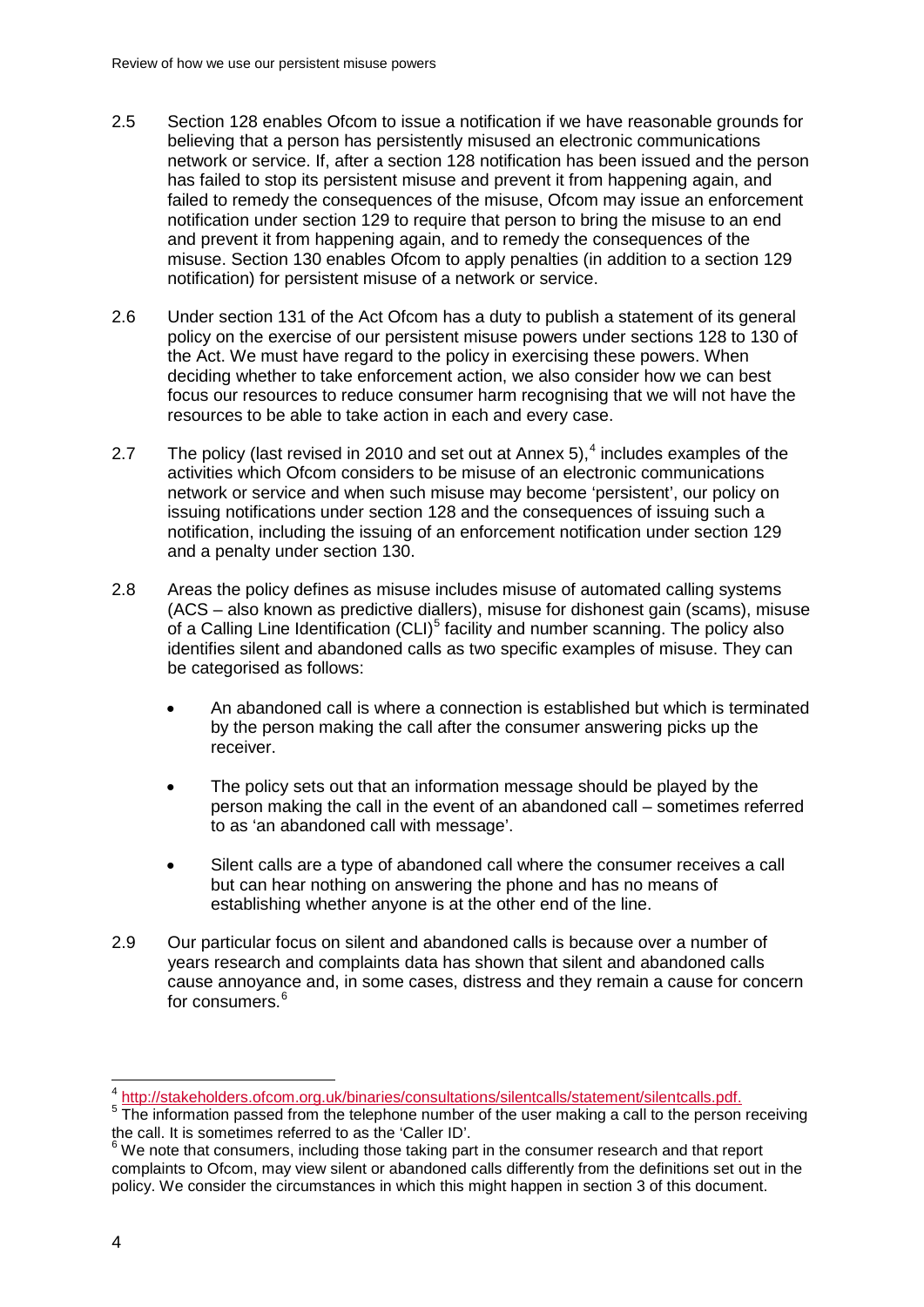- 2.10 Further, the ICO has powers to enforce the Data Protection Act, which controls how organisations should use consumers personal information (e.g. use for limited, specifically stated purposes and process fairly), and the Privacy and Electronic Communications (EC Directive) Regulations 2003 (PECR). For example, PECR prohibits organisations from making, among other things, unsolicited live marketing calls to subscribers who have registered their number with the Telephone Preference Service (TPS) or who have notified the caller that they do not wish to receive such calls, and automated direct marketing calls to subscribers who have not consented to receiving such messages. While ICO action to reduce these calls should also help tackle silent and abandoned calls, it may not fully address the harm they cause.
- 2.11 Abandoned or silent calls are not usually made by people with malicious intent or by people making prank calls but by organisations using automated calling systems. ACS are used by many types of organisation, including telemarketing companies, market research companies, debt collection agencies, charities carrying out fundraising activities and companies wishing to contact existing customers.
- 2.12 Organisations use this technology to maximise the amount of time their call centre agents spend speaking to consumers. It is designed to work by dialling telephone numbers automatically, then connecting the call recipient to a call centre agent as soon as the recipient answers the phone. However, silent or abandoned calls can occur when, for example, all the call centre agents are busy when the call recipient answers the phone and/or the customer may simply hear silence because the ACS may have disconnected the call.
- 2.13 Some organisations also use technology to detect answer machines to maximise the efficiency of call handling agents. However, this technology, referred to as Answer Machine Detection (AMD) may generate silent calls by mistaking a call recipient for an answering machine and disconnecting the call. In these circumstances the call recipient would hear nothing on answering the call.
- 2.14 Therefore the policy sets out the types of measures organisations using ACS may take to help avoid making abandoned or silent calls and to limit the consumer harm caused as a result of any such calls. We take into account the measures adopted by the organisation when deciding whether to take enforcement action in this area (see Annex 5, paragraphs A1.12 to A1.59). These measures are:
	- Letting the phone ring for a minimum of 15 seconds before the call is terminated.
	- In the event of an abandoned call, the playing of a brief recorded information message no later than two seconds after the telephone has been picked up or no later than two seconds after the consumer begins to speak (or 'start of salutation'). The message should, at least, identify the company on whose behalf the call was made, provide a free or basic/geographic rate number the consumer can call to decline further calls and should not be used to market goods or services. [7](#page-7-0)
	- Providing a CLI so consumers could return the call should they wish to. Any call the consumer makes to that number should not be used as a marketing opportunity without their consent.

<span id="page-7-0"></span> $7$  There are specific requirements in PECR relating to recorded marketing messages that organisations need to comply with. The ICO is the primary enforcer of PECR.  $\overline{a}$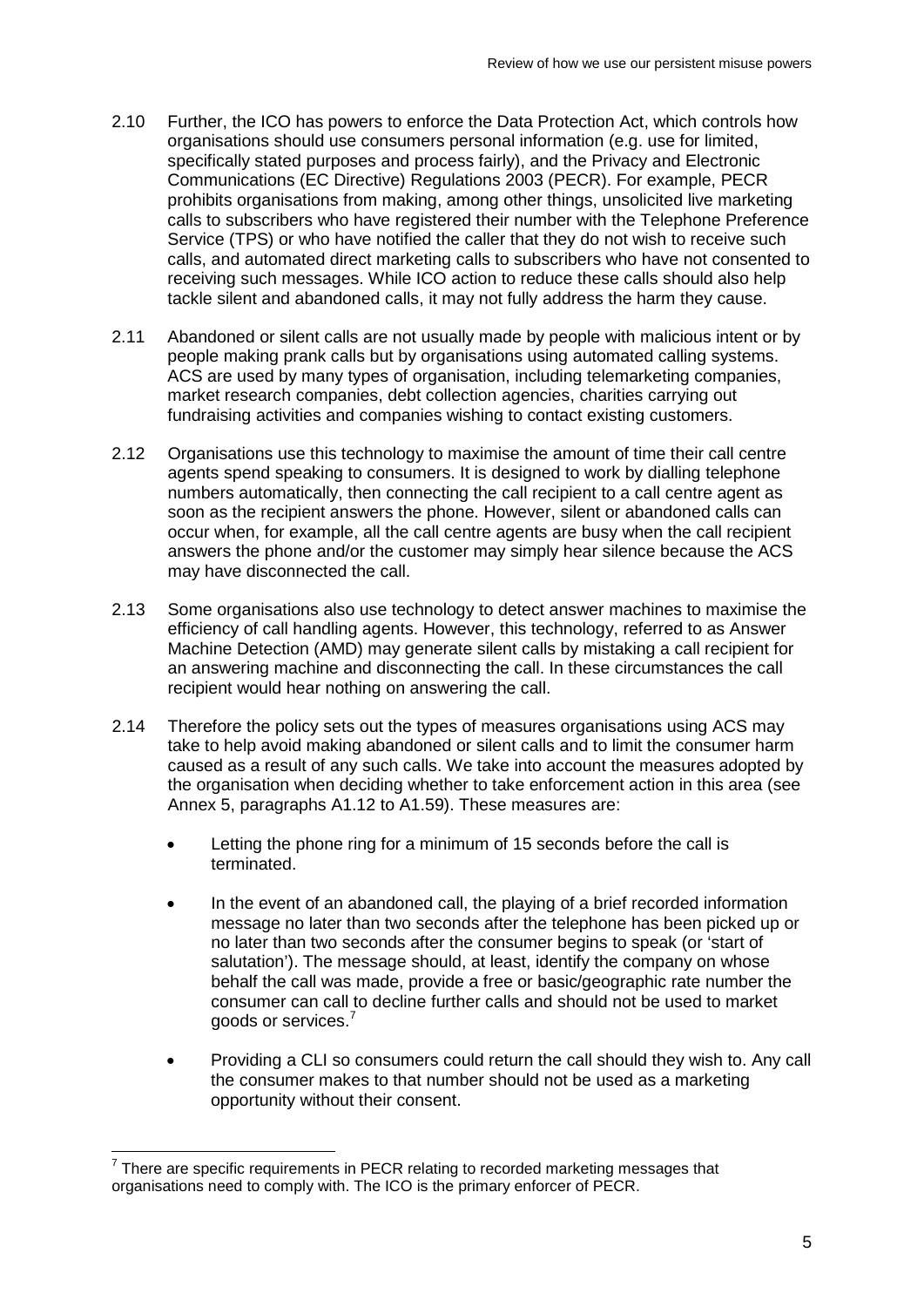- Guaranteeing the presence of a live call centre agent if a further call is made within 72 hours of a consumer receiving an abandoned call or within 24 hours in cases where AMD equipment used by the call centre has identified an answer machine.
- Limiting the number of abandoned calls made to no more than 3% of live calls per campaign (i.e. across call centres) or per call centre (i.e. across campaigns) over a 24 hour period. The policy also sets out guidance on how to calculate the abandoned call rate in cases where an organisation is using AMD and where it is not using AMD.
- Keeping records that demonstrate compliance with the above for a minimum of six months.
- 2.15 It is important to note that the policy does not say that persistent misuse only occurs where organisations have not incorporated the above measures. The policy identifies silent and abandoned calls as a form of misuse of an electronic communications network or service. We have powers to take enforcement action where we consider there are reasonable grounds for believing that the misuse is persistent (see Annex 5,  $A1.10 - 11$ ). As set out in Annex 5,  $A1.83 - 86$ , when deciding whether to take enforcement action, we will be guided by a sense of administrative priority determined by the level of consumer detriment, the scale or amount of misuse and whether enforcement action will act as a deterrent. Whether the steps above have been taken by an ACS user will therefore be relevant in determining the level of consumer detriment and whether we should take action.

## **Why tackling silent and abandoned calls remains important**

- 2.16 Our latest tracker and diary research found that the incidence of nuisance calls remains high. Our diary research, covering landline users only over a four week period, (May 2014) $8$  found:
	- Eighty-four per cent of participants received an unwanted call over the four week period of the research. 67% of all participants reported experiencing a live marketing/sales call, 61% reported receiving a silent call with 14% reporting receiving an abandoned call<sup>[9](#page-8-1)</sup> with message. This equates to an average of 2.8 silent calls and 0.2 abandoned calls with message across all landline users over the four week research period.
	- The majority of silent (88%) and abandoned (71%) calls were considered to be "annoying" but some consumers did find them distressing (9% silent, 6% abandoned). Relatively few consumers' calls were recorded as "not a problem" (6% silent, 17% abandoned) or "useful" (0% silent, 2% for abandoned calls).

<span id="page-8-0"></span><sup>&</sup>lt;sup>8</sup> http://stakeholders.ofcom.org.uk/binaries/research/telecoms-research/nuisance-calls-<br>research/Nuisance\_calls\_W2\_report.pdf.  $\overline{a}$ 

<span id="page-8-1"></span> $\overline{9}$  The diary research data may be more likely to include a higher proportion of abandoned calls in the reported incidence levels than the tracker research as among other differences; the two studies use different methodologies. In the diary research we ask consumers to say 'hello' and wait at least five seconds before they put the phone down (in line with A1.51 of the policy which says that an abandoned call message should be played within two seconds). There is a possibility that, in some cases, a message would have been played but might have been for example, delayed or not played before the consumer put the receiver down, leading to the consumer treating that call as a silent call, rather than an abandoned call.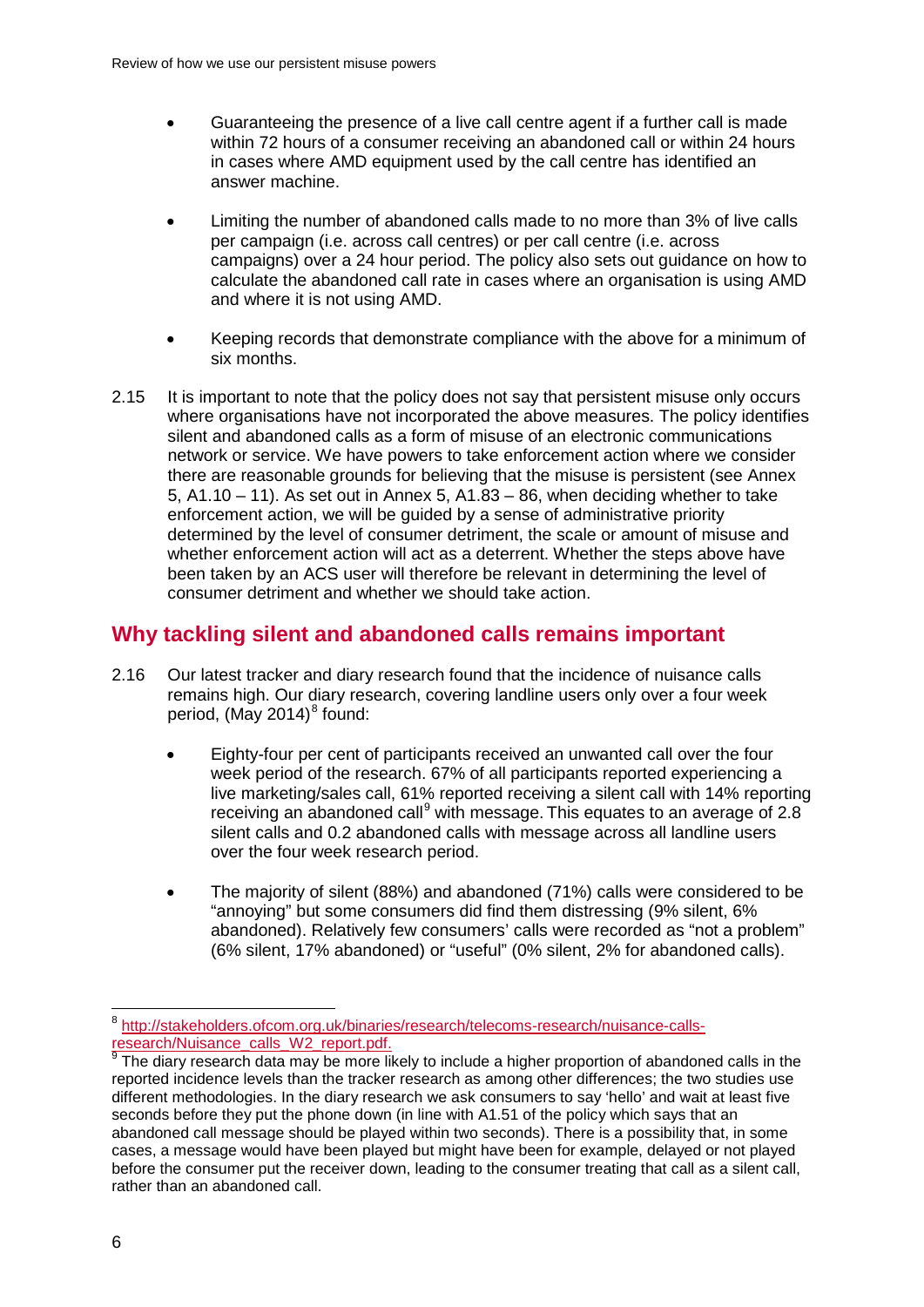- 2.17 The diary research referred to above is an annual study and only covers landline users. However we also run a bi-monthly tracker survey which covers those who have a landline, those who have a mobile and those who have both a landline and a mobile. The latest results from the tracker research<sup>[10](#page-9-0)</sup> found that:
	- Sixty four per cent of participants (both landline and mobile users) received a nuisance call in the last four weeks: 62% for those who have a landline and 41% for those who have a mobile.
	- As with the diary research, for landline users the most common type of nuisance call was live marketing /sales calls: 52% of those with a landline phone reported receiving a live marketing/ sales call in the previous four weeks, 31% reported receiving a silent call and 6%<sup>[11](#page-9-1)</sup> an abandoned call. Although lower than the findings of the diary research, it still shows that the incidence of nuisance calls remains high.[12](#page-9-2) For those with a mobile 15% received a silent call in the previous four weeks (compared to 22% for telesales text message and 23% for live marketing/sales call with the base size too low to indicate the proportion receiving an abandoned call).
- 2.18 Complaints from consumers to Ofcom about silent and abandoned calls tend to fluctuate but generally remain high compared to other issues causing consumer complaints. Following a downward trend in 2013, we have seen an increase in 2014, with a high of 3,973 complaints in June but falling to 3,591 complaints in July.<sup>13</sup>
- 2.19 The data from the consumer research and complaints indicates that silent and abandoned calls cause harm to those receiving them. In terms of the specific form of the harm, we expect that, as a minimum, these calls harm consumers through inconvenience as the consumer wastes time in answering a call. This includes both the time spent while connected on the call but also the time taken in reaching and answering the handset (although this may be quite low when the calls are made on a mobile). $14$
- 2.20 The nature and extent of harm over and above the time costs involved is likely to be different across calls. Some individuals will find these calls more annoying or distressing than others. Our complaints data indicates that the factors associated with these calls, such as the time of day of the call, being able to identify the caller and the volume of calls received, may also influence the extent of the harm. For example, complaints from consumers receiving silent and abandoned calls through the night state it causes anxiety and annoyance, and consumers indicate more concern about a silent or abandoned call where a CLI is not provided.

 $\frac{1}{10}$ 

<span id="page-9-0"></span>[http://stakeholders.ofcom.org.uk/binaries/research/statistics/2014sep/Consumer\\_issues\\_survey\\_expe](http://stakeholders.ofcom.org.uk/binaries/research/statistics/2014sep/Consumer_issues_survey_experience_of_nuisance_calls_and_unexpectedly_high_bills.pdf) [rience\\_of\\_nuisance\\_calls\\_and\\_unexpectedly\\_high\\_bills.pdf.](http://stakeholders.ofcom.org.uk/binaries/research/statistics/2014sep/Consumer_issues_survey_experience_of_nuisance_calls_and_unexpectedly_high_bills.pdf)<br><sup>11</sup> The abandoned calls figure for landline users is derived from a low base size and should be treated

<span id="page-9-1"></span>as indicative only.

<span id="page-9-2"></span> $12$  There are likely to be a number of reasons for the differences in the incidence levels across the diary and tracker research including the methodologies, survey sample and time periods for the fieldwork.

<sup>&</sup>lt;sup>13</sup> See section 3 of the Telecoms Complaints Bulletin at

<span id="page-9-3"></span>[http://stakeholders.ofcom.org.uk/binaries/enforcement/telecoms-complaints-bulletin/August14.pdf.](http://stakeholders.ofcom.org.uk/binaries/enforcement/telecoms-complaints-bulletin/August14.pdf) We receive a small number of complaints about silent and abandoned calls from businesses which are not included in these figures.

<span id="page-9-4"></span> $4$  Some consumers may also spend time reporting complaints about silent and abandoned calls or taking steps to try and minimise the chance they receive these calls again in the future and reduce the harm they experience.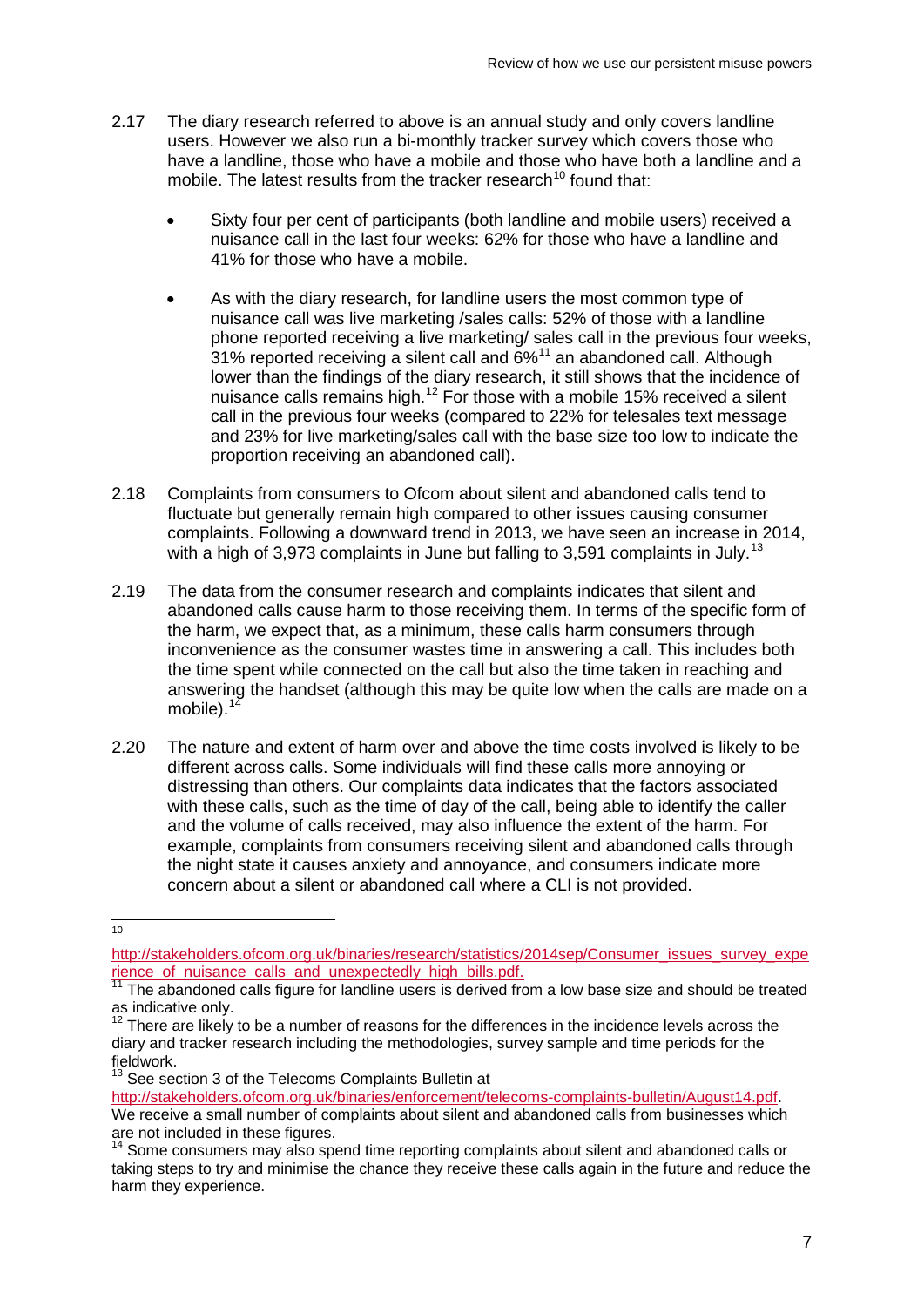2.21 We believe that calls where the consumer only hears silence may cause more harm than abandoned calls where an information message is played. This view is based on our research and complaints data suggesting silent calls cause higher levels of harm than abandoned calls with a message (e.g. in our research, a higher proportion of consumers say they receive silent calls as compared to abandoned calls and consumers also report higher volumes of complaints to Ofcom about silent calls). This may be due to the fact that an information message informing the consumer who has called them and a contact number to use if they wish to contact the caller (to decline to receive further calls) helps mitigate the harm caused by the abandoned call. Silent calls on the other hand provide no information about the caller (unless a valid CLI is provided) and recipients may associate them with being a threatening or malicious call.

#### **Call for inputs**

*Q1: We would welcome views and evidence from stakeholders on (a) the main types of harm that consumers experience from nuisance calls in general and specifically in relation to silent and abandoned calls; and (b) how to measure the harm.* 

*You may wish to consider the following points in your response:*

- *Evidence of changes in the nature and magnitude of the harm since we last reviewed the policy in 2010.*
- *Whether the harm differs across landlines and mobiles, consumers or the different types of calls (e.g. the time of day the call is received, whether it is a silent call or a live call).*
- *Types of harm other than wasted time and distress.*
- *Whether the distress caused by nuisance calls can be quantified and if so how.*
- *Evidence of how long it takes consumers to deal with silent and abandoned calls (e.g. X seconds or minutes to answer the phone, deal with the call, take steps to prevent further calls) and how that time should be valued.*
- *Views on the relationship between silent and abandoned calls and other call types.*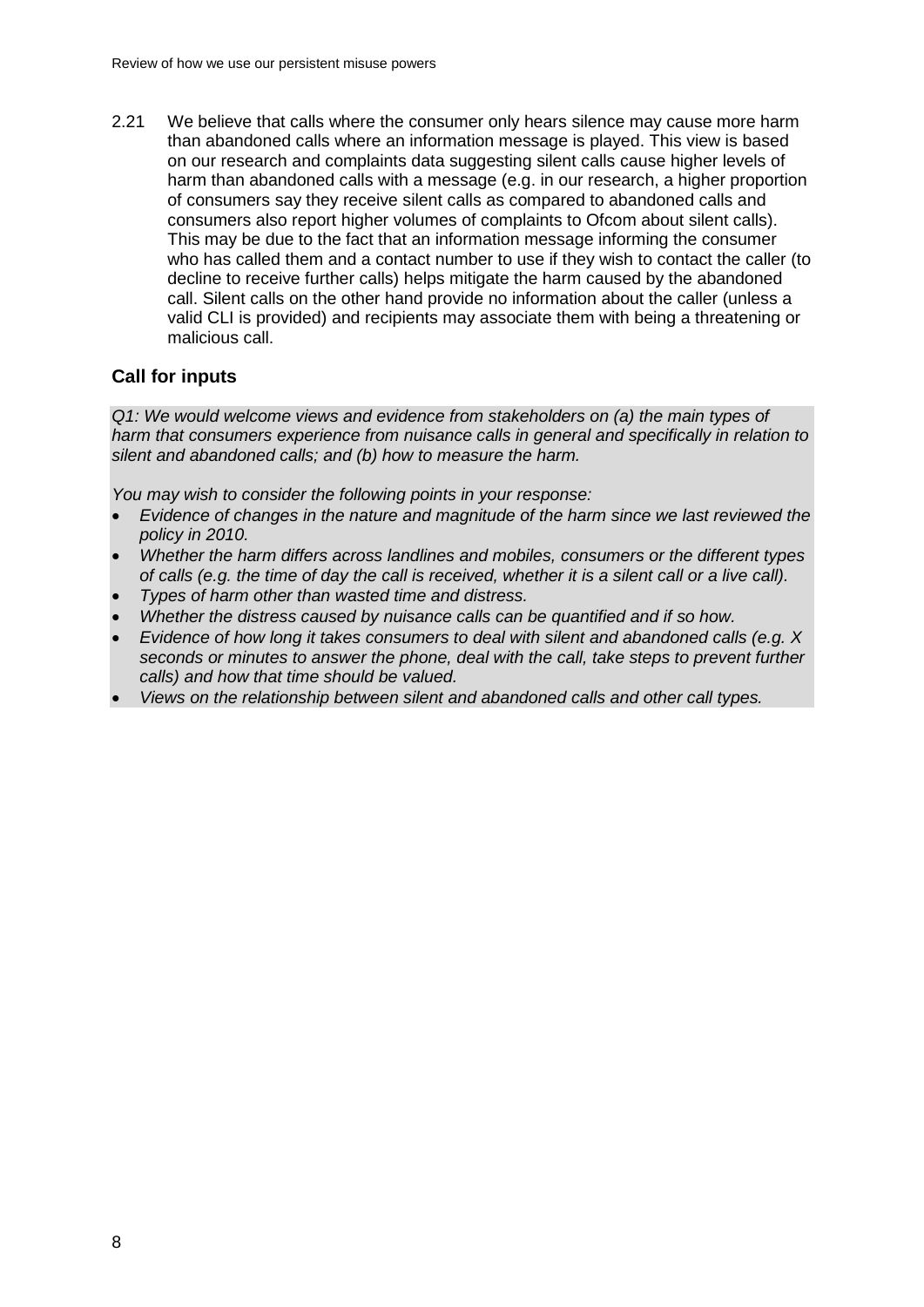### **Section 3**

 $\overline{a}$ 

# <span id="page-11-0"></span>Persistent misuse by making silent and abandoned calls

- 3.1 Given the ongoing concerns of consumers about receiving silent and abandoned calls, we are keen to explore whether there is more that we can do, through our policy, to help reduce the likelihood of these calls being made or the harm these calls cause. The review will consider:
	- **General approach:** whether there are changes that we could make to the policy and the way we use our persistent misuse powers to help us enforce against silent and abandoned calls more efficiently and effectively.
	- **Industry developments**: if there have been technological developments or changes in the call centre industry that it would be appropriate for us to take into account when reviewing the policy.
	- **Clarifications**: any clarifications we could make in order to make the policy clearer so it is easier for stakeholders to understand and follow and to enable more effective enforcement.
- 3.2 Our review is at an early stage. Based on evidence from:
	- enforcement of the current policy;
	- initial discussions with stakeholders;
	- market and industry research; and
	- complaints data

we set out in this section the likely causes of silent and abandoned calls and some initial thoughts on potential ideas for changes to the policy that we may wish to consider further as part of our review.

## **What causes silent and abandoned calls?**

3.3 Silent and abandoned calls are largely a by-product of organisations trying to contact their existing customers or trying to sell products or services to potential new customers by telephone. In many cases, there will be a legitimate reason why the organisation is trying to contact the consumer (e.g. to arrange a delivery, to follow up on a complaint or enquiry the consumer has made or for marketing purposes where this is in line with the consumer's specified contact preferences). In other cases, the call may not be legitimate in that an organisation may be trying to contact the consumer to sell them a product or service but the consumer has signed up to the TPS 'do not call' register and/or has asked not to receive direct marketing calls from the organisation.<sup>[15](#page-11-1)</sup>

<span id="page-11-1"></span><sup>&</sup>lt;sup>15</sup> TPS is a free service for consumers to opt out of receiving unsolicited live sales or marketing calls. If subscribers to the TPS receive (or believe they have received) unsolicited live sales or marketing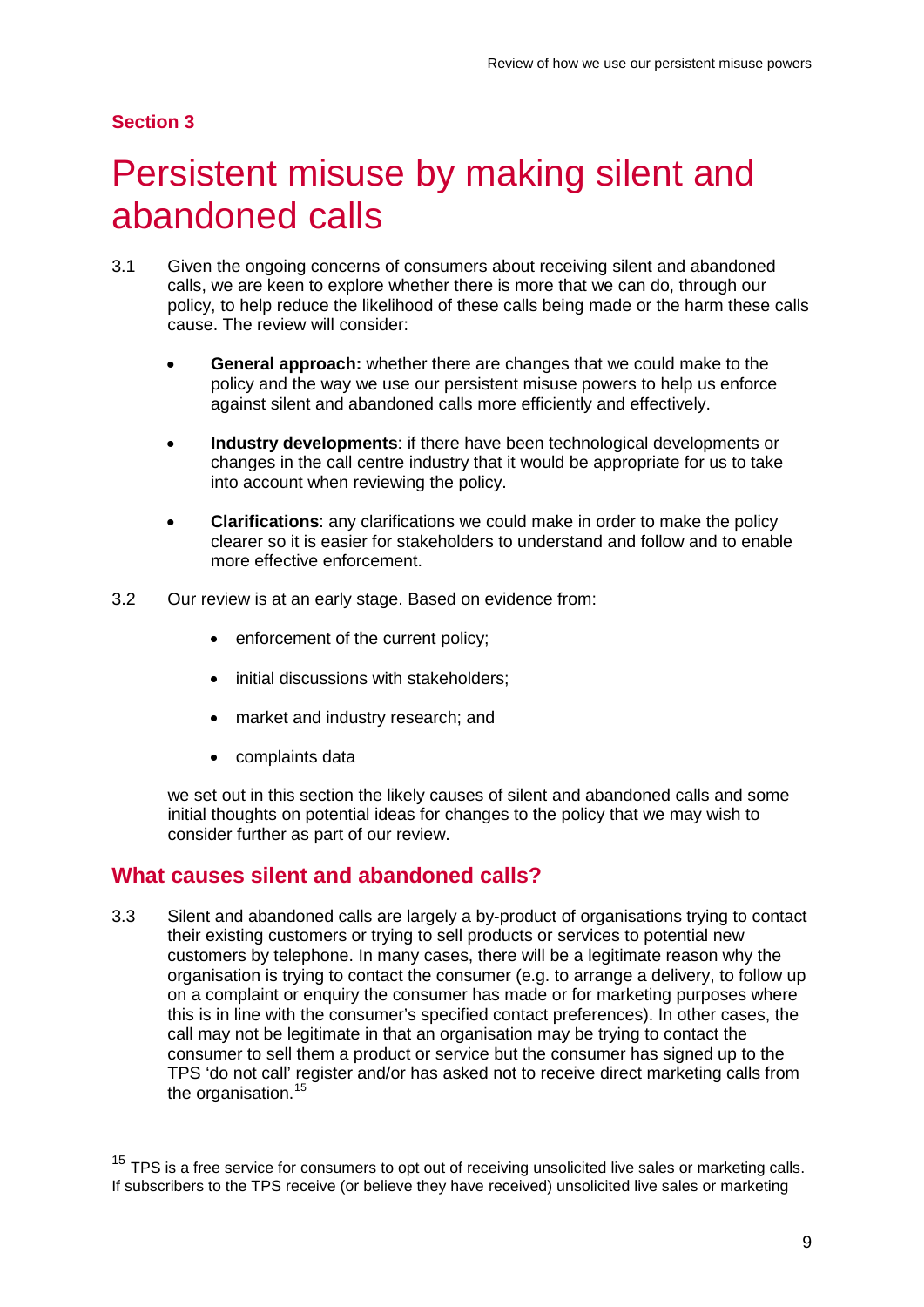- $3.4$  We note that action<sup>[16](#page-12-0)</sup> to tackle concerns about misuse of personal data to generate sales leads and marketing calls made without the consumer's consent should lead to a reduction in attempts to make live calls. This in turn should have a positive impact on the levels of silent and abandoned calls as well as unlawful live and/or recorded marketing calls. However, silent and abandoned calls may still occur, for example, when organisations are using ACS and either making non-marketing calls or legitimate marketing calls.
- 3.5 As explained in section 2, organisations use ACS to help maximise the amount of time their call centre agents spend speaking to consumers. The use of ACS can lead to consumers receiving abandoned and silent calls, for example, where all the call centre agents are busy when the call recipient answers the phone.
- 3.6 We are keen to develop a better understanding of the full range of reasons consumers may receive abandoned and silent calls and the key drivers for them. Having a good understanding of the drivers of these calls should help us identify which ones organisations should be able to take steps to address and which ones may fall outside of their control. It should also help us identify why silent and abandoned calls are occurring and how our persistent misuse powers could most usefully be exercised, including any potential changes to the policy and our general approach to tackling these calls e.g. if there are areas that we may wish to prioritise for action or focus more attention on. We are conscious that adjusting the policy will not necessarily address all the causes of or reduce the incidence of silent and abandoned calls and that on-going effective and targeted enforcement action will still be required.
- 3.7 We have set out above that the main cause of abandoned calls appears to be the use of ACS. Our research and complaints data suggest that consumers consider abandoned calls with a message to be a cause of harm. As that research also shows, silent calls cause higher levels of harm than abandoned calls with a message (e.g. in our research, a higher proportion of consumers say they receive silent calls as compared to abandoned calls and consumers also report higher volumes of complaints to Ofcom about silent calls), this section focuses on the potential reasons why consumers may be receiving silent calls.
- 3.8 Figure 1 outlines a number of reasons why consumers may receive silent calls and assesses each as to whether, in our provisional view, it is likely to be a key driver of overall volumes of silent calls. In drawing up this table, we have drawn on our formal and informal enforcement work, existing research and some informal discussions we had with stakeholders ahead of publishing this call for inputs. Some of the reasons below may also be relevant in explaining why consumers may receive abandoned calls.

calls more than 28 days after registering, they can complain to TPS. Consumers' registration with the TPS is overridden where they have given their consent to a particular organisation contacting them for direct marketing purposes. -

<span id="page-12-0"></span> $16$  DCMS asked Which? to convene a taskforce to review consent and lead generation issues. The taskforce is due to report back to DCMS by the end of 2014. The terms of reference for the taskforce are available at: [http://www.which.co.uk/documents/pdf/task-force-terms-of-reference-](http://www.which.co.uk/documents/pdf/task-force-terms-of-reference-369453.pdf)[369453.pdf.](http://www.which.co.uk/documents/pdf/task-force-terms-of-reference-369453.pdf) The Claims Management Regulator (a unit within the Ministry of Justice) regulates claims management companies: [https://www.gov.uk/government/groups/claims-management-regulator.](https://www.gov.uk/government/groups/claims-management-regulator) Details of the ICO's work to tackle nuisance calls is set out in the Ofcom / ICO joint nuisance calls action plan: [http://stakeholders.ofcom.org.uk/binaries/consultations/silentcalls/JAP\\_update.pdf.](http://stakeholders.ofcom.org.uk/binaries/consultations/silentcalls/JAP_update.pdf)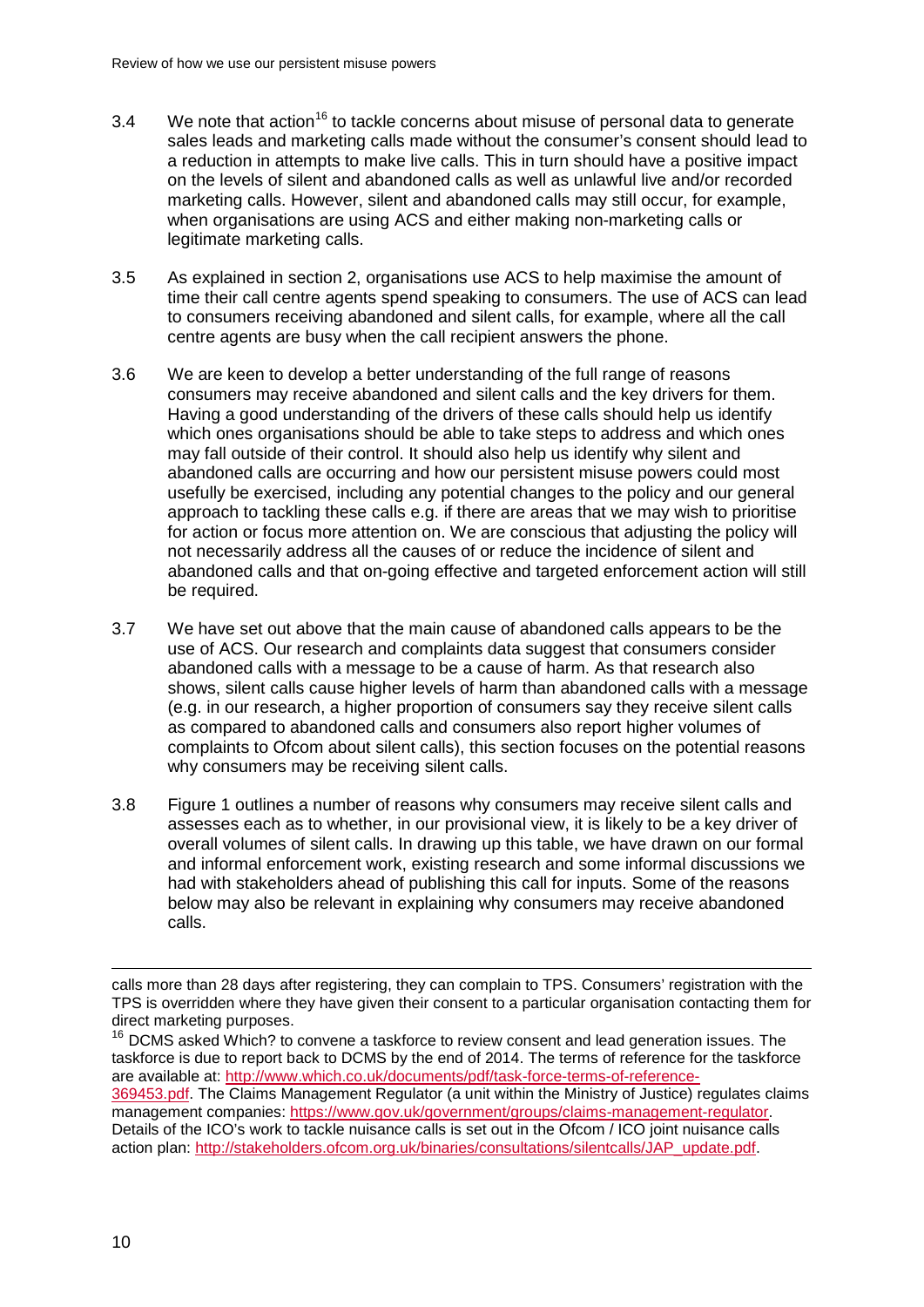| <b>Reason for silent calls</b>                                                                                                                                                                                                                                                                                                                                                                                                                                                                                                      | <b>Evidence and significance</b>                                                                                                                                                                                                                                                                                                                                                                                                                                                                                                                                                                                                                                                                                                                                                                                                                                                                                                                                                                                                                                                                                                                                                                                                                              |
|-------------------------------------------------------------------------------------------------------------------------------------------------------------------------------------------------------------------------------------------------------------------------------------------------------------------------------------------------------------------------------------------------------------------------------------------------------------------------------------------------------------------------------------|---------------------------------------------------------------------------------------------------------------------------------------------------------------------------------------------------------------------------------------------------------------------------------------------------------------------------------------------------------------------------------------------------------------------------------------------------------------------------------------------------------------------------------------------------------------------------------------------------------------------------------------------------------------------------------------------------------------------------------------------------------------------------------------------------------------------------------------------------------------------------------------------------------------------------------------------------------------------------------------------------------------------------------------------------------------------------------------------------------------------------------------------------------------------------------------------------------------------------------------------------------------|
| <b>Action taken by organisations</b>                                                                                                                                                                                                                                                                                                                                                                                                                                                                                                |                                                                                                                                                                                                                                                                                                                                                                                                                                                                                                                                                                                                                                                                                                                                                                                                                                                                                                                                                                                                                                                                                                                                                                                                                                                               |
| Use of $AMD - as set out in section 2$ ,<br>AMD is used by call centres to establish<br>when a call has been answered by an<br>answer machine rather than a live<br>individual. This helps prevent answer<br>machines being put through to a live call<br>centre agent and subsequently<br>terminated by the agent. Unfortunately,<br>current AMD technology can mistake a<br>live consumer for an answering machine<br>(a 'false positive') and lead to the ACS<br>terminating the call without playing an<br>information message. | AMD has tended to use speech pattern recognition<br>and this can be unreliable. A report by Verint<br>Consulting into the accuracy of AMD technology in<br>2009 found a broad range of false positives from 0%<br>to 45%. <sup>17</sup> The research found that false positive rates<br>were impacted most by the dialler and AMD<br>equipment used and how the equipment was<br>managed in practice (i.e. how it was set to classify<br>answer machine pick-ups). A report by Mott<br>MacDonald in October 2013 found that "testing<br>performed on systems with AMD shows considerable<br>variations" and that "considerable discrepancies have<br>been observed between tests in controlled<br>environments which may show results as good as<br>99% compared with tests in an operational<br>environment which may be as low as 75% accurate". <sup>18</sup><br>Historically, use of AMD has been considered a key<br>driver of overall volumes of silent calls. However, we<br>don't currently have data on the proportion of<br>organisations that use AMD and the volumes of calls<br>that are made using it. Some stakeholders have<br>advised that some organisations have stopped using<br>AMD or significantly restricted its use in recent years. |

### **Figure 1: Summary of reasons why consumers may receive silent calls**

<span id="page-13-0"></span><sup>&</sup>lt;sup>17</sup> [http://stakeholders.ofcom.org.uk/binaries/consultations/persistent\\_misuse/summary/verint.pdf.](http://stakeholders.ofcom.org.uk/binaries/consultations/persistent_misuse/summary/verint.pdf)<br><sup>18</sup> Mott MacDonald, October 2013, Developments in call centre and network answer phone detection,  $\overline{1}$ 

<span id="page-13-1"></span>page 47: [http://stakeholders.ofcom.org.uk/binaries/research/technology-research/2013/call-centre](http://stakeholders.ofcom.org.uk/binaries/research/technology-research/2013/call-centre-report.pdf)[report.pdf.](http://stakeholders.ofcom.org.uk/binaries/research/technology-research/2013/call-centre-report.pdf)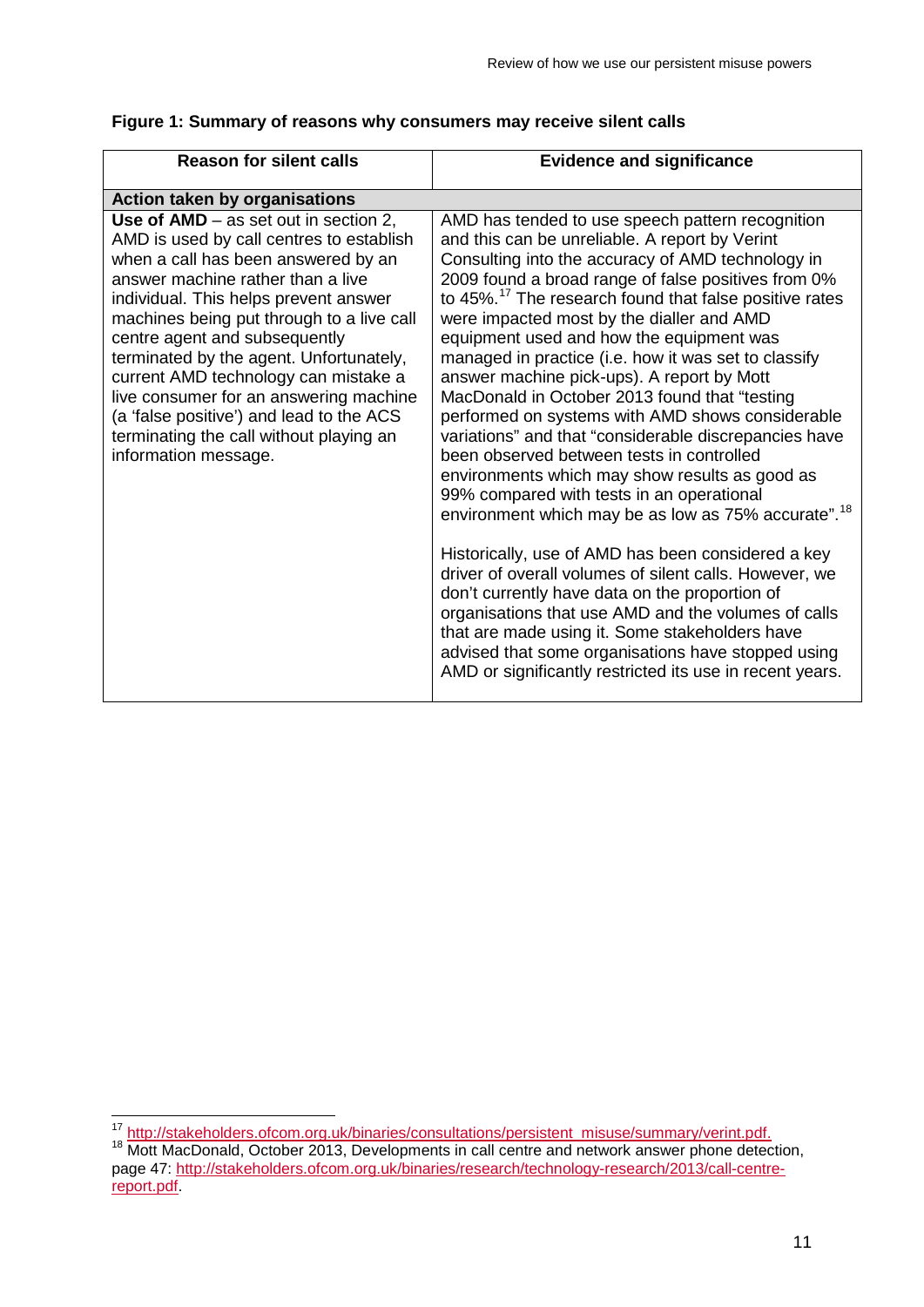| <b>Reason for silent calls</b>                                                                                                                                                                                                                                                                                                                                                                                                                                                                                                                                       | <b>Evidence and significance</b>                                                                                                                                                                                                                                                                                                                                                                                                                                                                                                                                                                                                                                                                                                                                                                                                                                                                                                                        |
|----------------------------------------------------------------------------------------------------------------------------------------------------------------------------------------------------------------------------------------------------------------------------------------------------------------------------------------------------------------------------------------------------------------------------------------------------------------------------------------------------------------------------------------------------------------------|---------------------------------------------------------------------------------------------------------------------------------------------------------------------------------------------------------------------------------------------------------------------------------------------------------------------------------------------------------------------------------------------------------------------------------------------------------------------------------------------------------------------------------------------------------------------------------------------------------------------------------------------------------------------------------------------------------------------------------------------------------------------------------------------------------------------------------------------------------------------------------------------------------------------------------------------------------|
| Intentional non-compliance - some<br>companies will have no intention of<br>complying with the law on persistent<br>misuse and will not take account of our<br>statement of policy on persistent misuse<br>or have any systems or processes in<br>place to prevent silent calls.<br>Organisations that have no intention of<br>complying may also try to hide their<br>identity to help avoid detection.                                                                                                                                                             | It is difficult to identify the proportion of silent calls that<br>may be being generated by 'rogue' organisations. If<br>we were to use the proportion of complaints to Ofcom<br>where the organisation did not provide CLI information<br>as a very rough indication for these organisations (as<br>the current policy suggests ACS users can reduce the<br>harm of abandoned and silent calls by providing a<br>CLI), there are indications that rogue organisations<br>might account for a significant proportion of silent and<br>abandoned call complaints to Ofcom. <sup>19</sup> On this basis,<br>we might estimate the proportion to be 67% but we<br>note that the actual proportion may be different to this.<br>Rogue organisations may also be less likely to play an<br>information message in the event of an abandoned<br>call, thereby increasing the likelihood that they may be<br>a key driver of overall volumes of silent calls. |
| Lack of awareness - some<br>organisations may not take measures to<br>prevent silent and abandoned calls as<br>they are not aware of the persistent<br>misuse provisions in the Act or our<br>policy.                                                                                                                                                                                                                                                                                                                                                                | It is an organisation's responsibility to ensure they are<br>aware of the relevant rules relating to the activities<br>they carry out.<br>We are aware, through our enforcement and<br>engagement with industry, of organisations that are<br>not aware of the provisions in the Act or our policy. A<br>lack of awareness can sometimes be more of an issue<br>with organisations operating overseas and are less<br>familiar with the UK legal framework.<br>It is difficult to quantify the level of awareness in<br>organisations operating call centres, but we consider<br>this could be a key driver of silent calls.                                                                                                                                                                                                                                                                                                                            |
| Management and process failures -<br>Poor management or a failure to have<br>appropriate processes in place can result<br>in issues at an organisational or call<br>centre agent level. For example, not<br>carrying out tests when setting up or<br>making changes to ACS systems and<br>processes to make sure they work<br>properly, poor procedures for when<br>members of staff that are responsible for<br>key functions (such as management of<br>the dialler or compliance) are<br>unexpectedly out of the office, poor<br>management of call centre agents. | We have seen evidence of poor management or a<br>lack of appropriate processes in place to quickly<br>identify and fix issues that may be causing silent and<br>abandoned calls in our enforcement work.<br>Issues caused by poor management or lack of<br>appropriate processes may be a key driver of overall<br>volumes of silent calls.                                                                                                                                                                                                                                                                                                                                                                                                                                                                                                                                                                                                             |

<span id="page-14-0"></span><sup>&</sup>lt;sup>19</sup> PECR includes provisions on the withholding of CLI information so this is an indicative estimate only based on detailed analysis of two weeks of Ofcom complaints data in January 2014. Similar analysis carried out in 2012 suggested 70% of callers could not be identified from the CLI information.  $\overline{a}$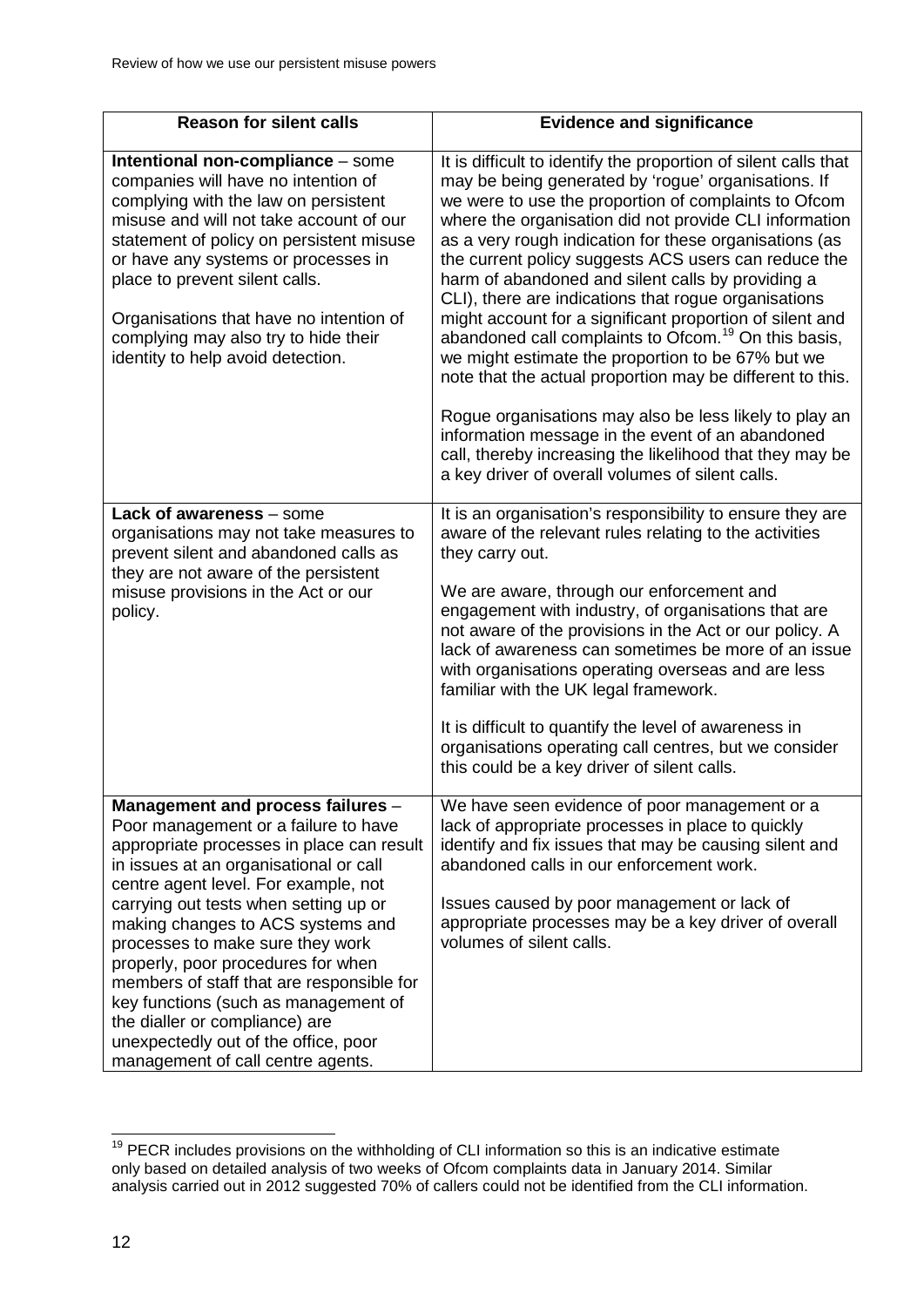| <b>Reason for silent calls</b>                                                                                                                                                                                                                                                                                                                                                                                                                                             | <b>Evidence and significance</b>                                                                                                                                                                                                                                                                                                                                                                                                                                                                                                                                                                                                                                                                                                                                                                                                                                                                                                                                                                                                                                                                                                                                                                                                                                               |
|----------------------------------------------------------------------------------------------------------------------------------------------------------------------------------------------------------------------------------------------------------------------------------------------------------------------------------------------------------------------------------------------------------------------------------------------------------------------------|--------------------------------------------------------------------------------------------------------------------------------------------------------------------------------------------------------------------------------------------------------------------------------------------------------------------------------------------------------------------------------------------------------------------------------------------------------------------------------------------------------------------------------------------------------------------------------------------------------------------------------------------------------------------------------------------------------------------------------------------------------------------------------------------------------------------------------------------------------------------------------------------------------------------------------------------------------------------------------------------------------------------------------------------------------------------------------------------------------------------------------------------------------------------------------------------------------------------------------------------------------------------------------|
| <b>Number scanning (or 'pinging') -</b><br>automated dialling to sequentially check<br>through lists of phone numbers to see<br>which are 'live' and which are<br>disconnected. The equipment is<br>supposed to make a call and as soon as<br>the network sends back the message<br>that the line is ringing it should terminate<br>the call. However, sometimes the<br>consumer's phone may ring and the<br>consumer picks up but there is no person<br>on the other end. | Organisations using the equipment suggest that the<br>called party's phone does not ring or at most just get a<br>partial ring (sometimes referred to as a 'bell tinkle').<br>The DMA silent calls report 2005 <sup>20</sup> referenced data<br>from BT which suggested that one of these campaigns<br>launched 3,000 calls in an hour and 18% were<br>answered each generating a silent call. However, we<br>note that this analysis was carried out some years ago<br>and may be out of date.<br>Number scanning may be a key driver of overall<br>volumes of silent calls.                                                                                                                                                                                                                                                                                                                                                                                                                                                                                                                                                                                                                                                                                                  |
| Intentional behaviour (agents) -<br>deliberate action by live agents, such as<br>terminating live calls after they have                                                                                                                                                                                                                                                                                                                                                    | We have seen only limited evidence of this in our<br>enforcement work to date.                                                                                                                                                                                                                                                                                                                                                                                                                                                                                                                                                                                                                                                                                                                                                                                                                                                                                                                                                                                                                                                                                                                                                                                                 |
| been put through to them but before the<br>conversation starts.                                                                                                                                                                                                                                                                                                                                                                                                            | We think this is less likely to be a key driver of overall<br>volumes of silent calls.                                                                                                                                                                                                                                                                                                                                                                                                                                                                                                                                                                                                                                                                                                                                                                                                                                                                                                                                                                                                                                                                                                                                                                                         |
| <b>Timing issues</b>                                                                                                                                                                                                                                                                                                                                                                                                                                                       |                                                                                                                                                                                                                                                                                                                                                                                                                                                                                                                                                                                                                                                                                                                                                                                                                                                                                                                                                                                                                                                                                                                                                                                                                                                                                |
| Delays in connection - organisations<br>may not start to play an abandoned call<br>message or connect the call to a live<br>agent until after the consumer hangs up                                                                                                                                                                                                                                                                                                        | Consumers will react to silence on a call in different<br>ways. If there is a 'delay' before an abandoned call<br>message is played or a live agent is connected and<br>starts to speak, some consumers may not stay on the<br>phone long enough to hear either of these happening.<br>Consumers would likely regard these as silent calls,<br>whereas organisations would likely classify them<br>differently. We don't have data on how quickly<br>organisations connect calls to live agents but some<br>consumers have reported delays of several (up to<br>seven) seconds before being connected and hearing<br>the live agent speak.<br>Such calls are more likely to feature in CCT<br>complaints data and our tracker research. However,<br>they may be less likely to feature in the reported<br>incidence levels in our diary research as we ask<br>consumers to say 'hello' and wait at least five seconds<br>before they put the phone down (in line with A1.51 of<br>the policy which says that an abandoned call message<br>should be played within two seconds).<br>This may be a significant cause of consumers<br>reporting calls as silent where in fact the organisation<br>was going to play an abandoned call message or<br>connect them to a live agent. |

<span id="page-15-0"></span><sup>&</sup>lt;sup>20</sup> <https://www.truecall.co.uk/media/1933/Brookmead%20report%202005.pdf>  $\overline{a}$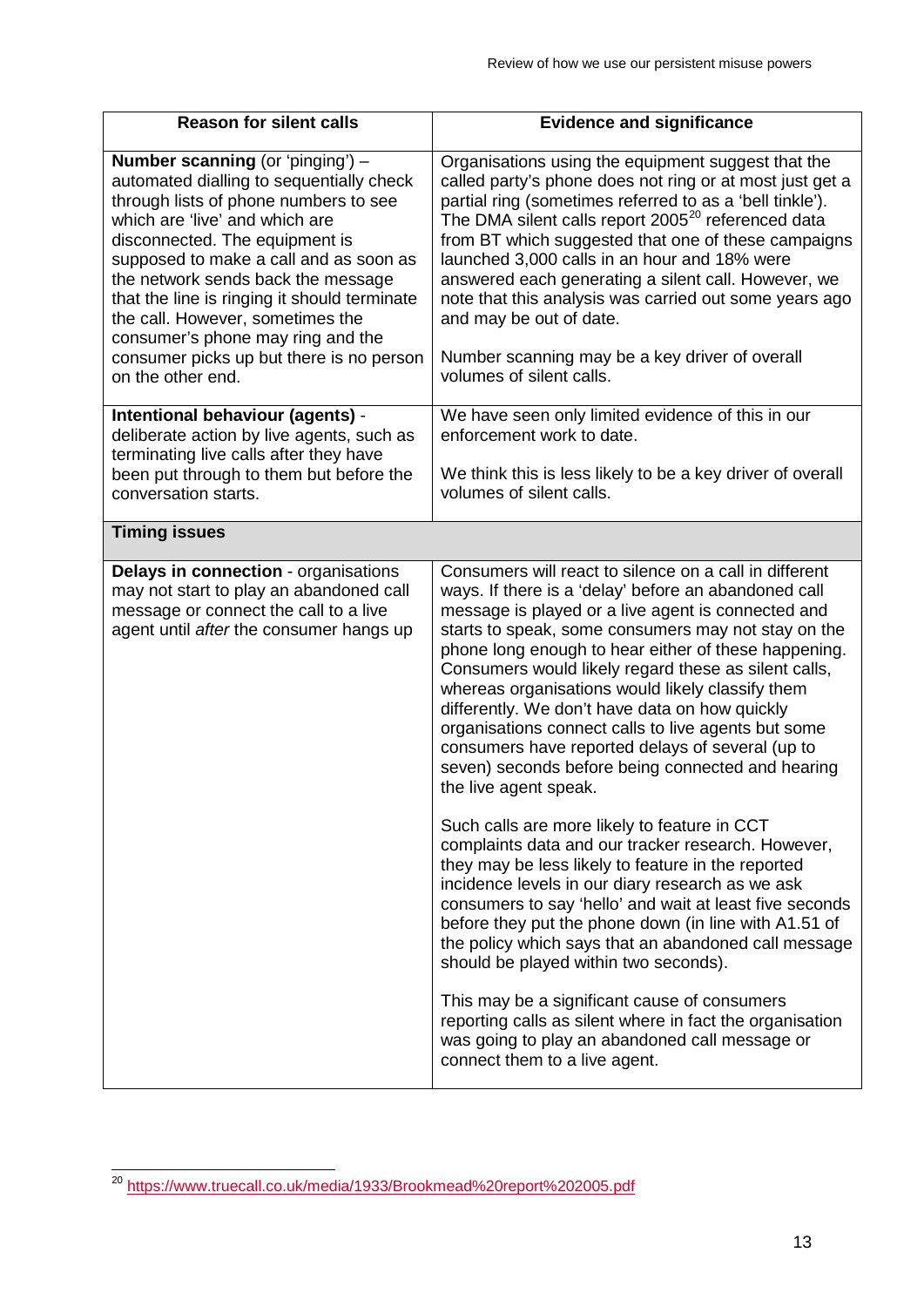| <b>Reason for silent calls</b>                                                                                                                                                                                                           | <b>Evidence and significance</b>                                                                                                                                                                                                                                                                                                                                                                                                                                                              |
|------------------------------------------------------------------------------------------------------------------------------------------------------------------------------------------------------------------------------------------|-----------------------------------------------------------------------------------------------------------------------------------------------------------------------------------------------------------------------------------------------------------------------------------------------------------------------------------------------------------------------------------------------------------------------------------------------------------------------------------------------|
| Simultaneous pick up / disconnection<br>- the consumer may pick up the call at<br>the same time as the call is being<br>disconnected by the ACS.                                                                                         | Consumers may pick up the phone just as the ACS<br>disconnects the call. Consumers may consider and<br>report such calls as silent calls. However, the ACS will<br>record these correctly as unconnected calls.                                                                                                                                                                                                                                                                               |
|                                                                                                                                                                                                                                          | Some organisations stop ringing at 15 seconds in<br>order to meet the minimum ring time in the policy but<br>to avoid network based answer machines which are<br>often pre-programmed to answer a call between 18 -<br>20 seconds.                                                                                                                                                                                                                                                            |
|                                                                                                                                                                                                                                          | Preliminary testing by an industry stakeholder that<br>was reported in our 2010 review of the policy indicated<br>that this may occur in 0.8% of all live calls<br>encountered which, for organisations making large<br>volumes of calls, could represent a significant number<br>of silent calls for consumers. <sup>21</sup>                                                                                                                                                                |
| Handsets and ringtones - the<br>organisation terminates the call just<br>before the consumer picks up. The call<br>has been terminated but the ring cycle<br>on the phone is still playing.                                              | We understand this can happen with Digital Enhanced<br>Cordless Telecommunications (DECT) phones if a<br>particular ring tone has been chosen by the<br>consumer. <sup>22</sup> We don't have data on the proportion of<br>consumers who might be affected by this issue. This<br>may be a significant cause of consumers reporting<br>calls as silent but will likely depend on whether the<br>consumer hears a dial-tone or not when they pick up<br>the phone and how they interpret that. |
| <b>Other causes</b>                                                                                                                                                                                                                      |                                                                                                                                                                                                                                                                                                                                                                                                                                                                                               |
| Errors (by call centre agents) - errors<br>can happen which can be a result of a<br>genuine one-off mistake e.g. call centre<br>agents leaving their headsets on mute so<br>they are not aware that a live call has<br>been put through. | We do not have data on how often one-off individual<br>errors by call centre agents are likely to occur.<br>However, we do not think this is likely to be a key<br>driver of overall volumes of silent calls.                                                                                                                                                                                                                                                                                 |
| Errors (individuals) - individual<br>consumers may accidentally dial the<br>wrong number and hang up when they<br>realise.                                                                                                               | We do not have data on how often consumers are<br>likely to misdial. However, we do not think this is likely<br>to be a key driver of overall volumes of silent calls.                                                                                                                                                                                                                                                                                                                        |
| Intentional behaviour (individuals) -<br>individual consumers may make calls to<br>other consumers for mischievous or<br>malicious reasons.                                                                                              | We do not have data on how often individual<br>consumers make malicious calls. Whilst this can be<br>particularly distressing for the individual receiving the<br>call, we do not think this is a key driver of overall<br>volumes of silent calls.                                                                                                                                                                                                                                           |

<span id="page-16-0"></span> $21$  See paragraph 3.55 of  $\overline{a}$ 

<span id="page-16-1"></span><sup>&</sup>lt;u>[http://stakeholders.ofcom.org.uk/binaries/consultations/silentcalls/statement/silentcalls.pdf.](http://stakeholders.ofcom.org.uk/binaries/consultations/silentcalls/statement/silentcalls.pdf)</u><br><sup>22</sup> <u>[http://youtu.be/CvYVyZkemOA.](http://youtu.be/CvYVyZkemOA)</u>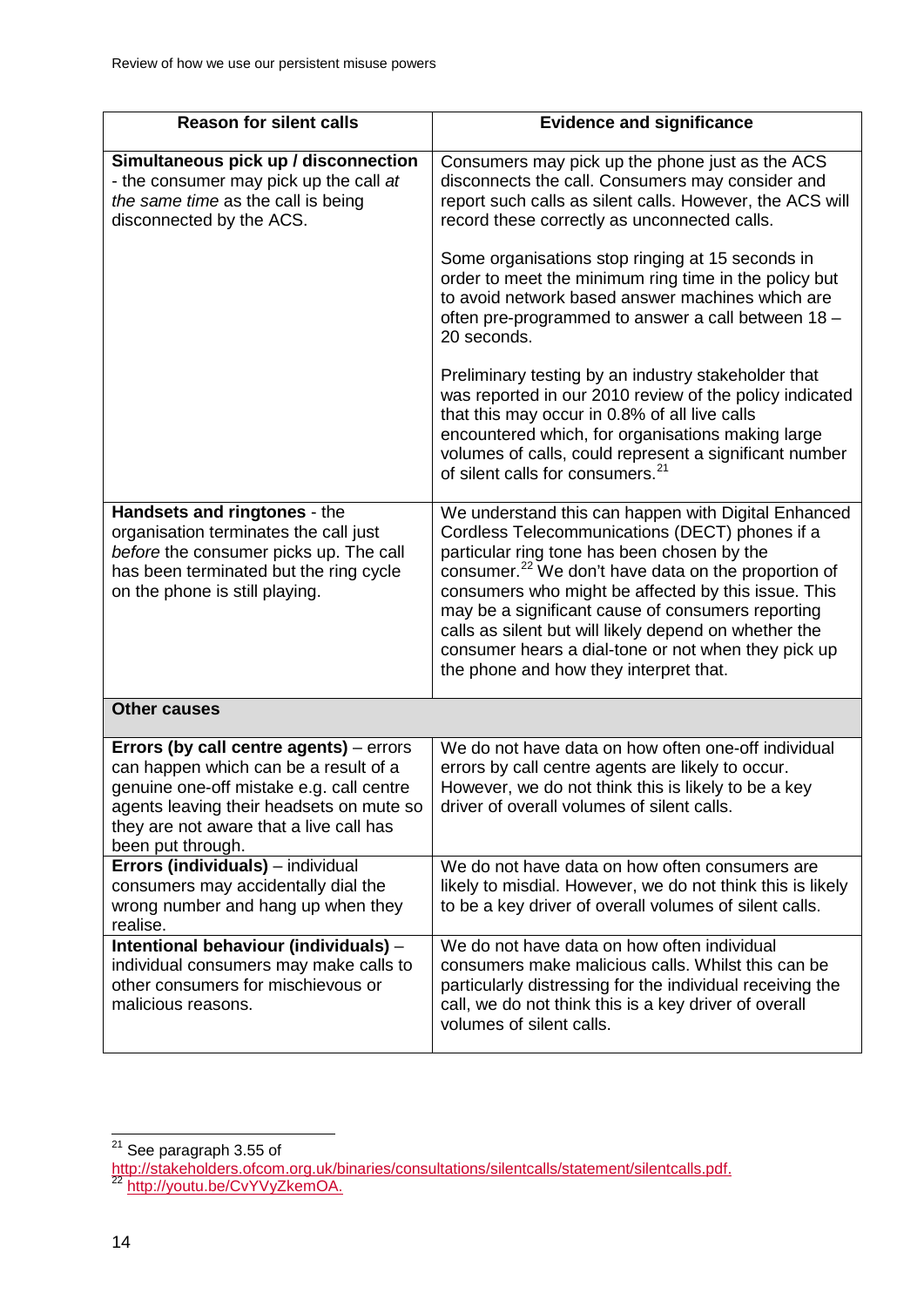| <b>Reason for silent calls</b>                                                                                                                                                             | <b>Evidence and significance</b>                                                                                                                                                                                                                                                                                                                                                                   |
|--------------------------------------------------------------------------------------------------------------------------------------------------------------------------------------------|----------------------------------------------------------------------------------------------------------------------------------------------------------------------------------------------------------------------------------------------------------------------------------------------------------------------------------------------------------------------------------------------------|
| <b>Mobile coverage – calls made to or from</b><br>mobile phones may be 'dropped' due to<br>mobile network coverage/performance<br>issues and generate what appears to be<br>a silent call. | Ofcom published research in August 2014 which<br>suggested that a significant proportion of consumers<br>have experienced problems with 'dropped calls'. <sup>23</sup> We<br>have also been advised that call centres are making<br>more calls to mobiles as contact preferences change<br>and mobile use increases.<br>Mobile coverage may be a key driver of overall<br>volumes of silent calls. |

- 3.9 We recognise that some of the causes identified in Figure 1 above are unlikely to be affected by any changes that we could make to the policy, even if they are key drivers of overall volumes of silent calls. For these drivers (handsets and ringtones and mobile coverage), we propose to take no further action as part of this review but note that in some areas we have other work programmes in place that may help tackle the underlying issue, for example, our broader work to improve mobile coverage.<sup>[24](#page-17-1)</sup>
- 3.10 Equally, where a cause is unlikely to be a key driver of overall volumes of silent calls, for example, errors by call centre agents as individuals or malicious calls made by individuals, we propose to take no further action as part of this review.

## **Call for inputs**

*Q2: We would welcome views and evidence from stakeholders on what are the key drivers of (a) silent calls and (b) abandoned calls.* 

*You may wish to consider the following points in your response:*

- *Whether the main driver for abandoned calls is the use of ACS or if there are other key drivers.*
- *Whether you agree with the possible reasons why consumers may receive silent calls and the extent to which they are likely to be a key driver of the overall volume of silent calls as set out in Figure 1.*
- *Evidence of the key drivers or silent or abandoned calls.*
- *Aside from mobile coverage, whether there are other issues specific to mobiles that could be causing silent or abandoned calls.*
- *Any information you have on how long organisations will ring consumers before disconnecting an unanswered calls (e.g. 15 seconds) or how quickly they connect consumers to a live agent (e.g. two seconds).*

*Q3: We would welcome views and evidence on the use of AMD including (a) if call centres have changed their use of AMD in recent years and if so why (b) the volume of calls made by call centres with and without the use of AMD (c) false positive rates when using AMD and any data to suggest that the accuracy of AMD has improved in recent years.* 

<span id="page-17-0"></span><sup>&</sup>lt;sup>23</sup> See Figure 4 at [http://stakeholders.ofcom.org.uk/binaries/research/telecoms-research/consumer](http://stakeholders.ofcom.org.uk/binaries/research/telecoms-research/consumer-experiences-mobile-phone-calls/report.pdf)[experiences-mobile-phone-calls/report.pdf.](http://stakeholders.ofcom.org.uk/binaries/research/telecoms-research/consumer-experiences-mobile-phone-calls/report.pdf)<br><sup>24</sup> [http://consumers.ofcom.org.uk/phone/mobile-phones/coverage/five-point-plan-to-improving-mobile-](http://consumers.ofcom.org.uk/phone/mobile-phones/coverage/five-point-plan-to-improving-mobile-coverage/) $\overline{a}$ 

<span id="page-17-1"></span>[coverage/.](http://consumers.ofcom.org.uk/phone/mobile-phones/coverage/five-point-plan-to-improving-mobile-coverage/)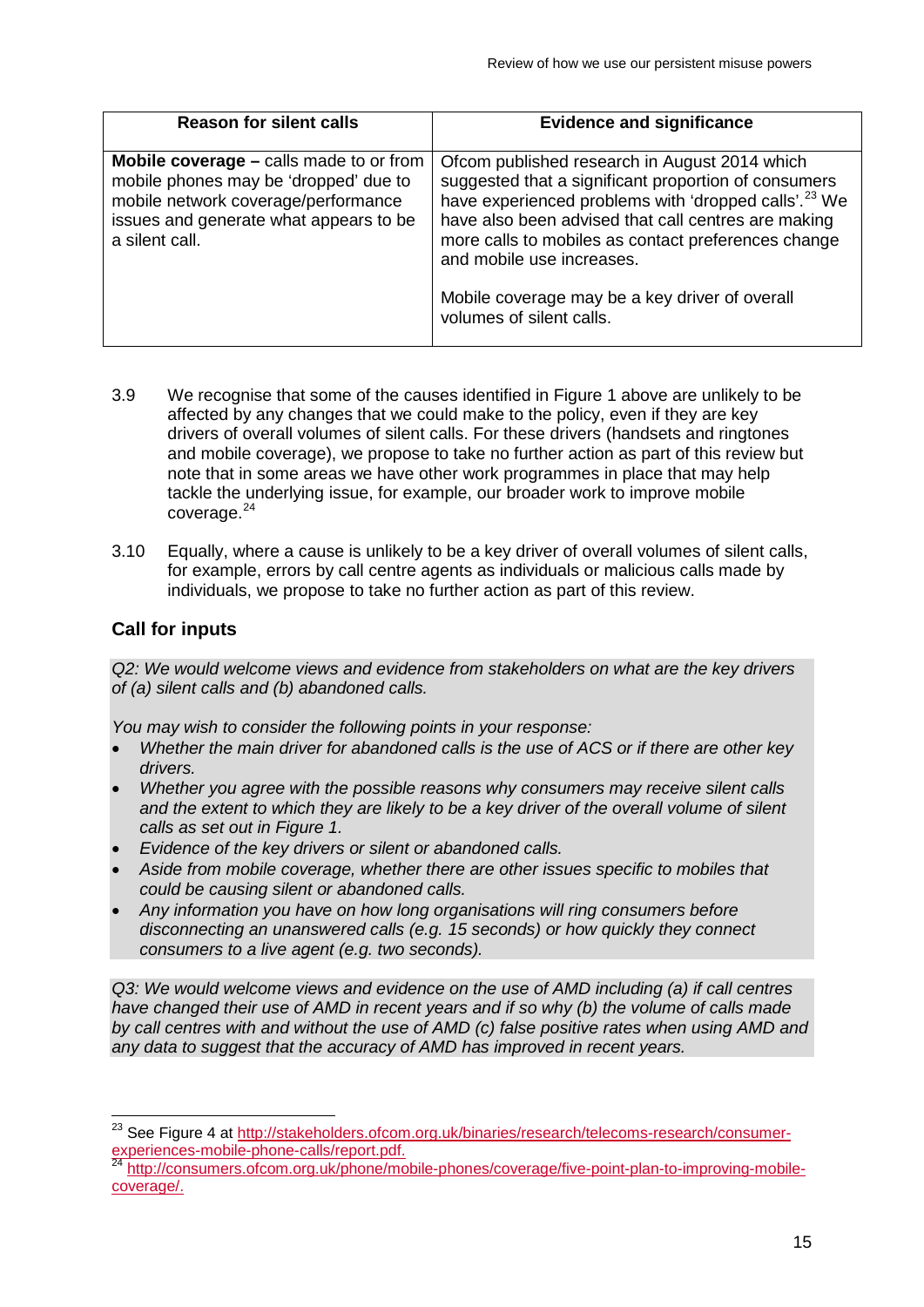# **Potential ideas for changes to the policy**

- 3.11 Above, we set out the likely causes of silent and abandoned calls. Below, we set out some potential changes to the policy that may help deal with the causes of silent and abandoned calls. As Ofcom continues to consider that silent and abandoned calls remain forms of misuse, these are potential changes to how Ofcom administratively prioritises those cases and which may have an impact on some of the key drivers: the use of ACS and AMD; management and process failure; and some of the timing issues. However, as set out above, any potential changes to the policy may not necessarily address all the causes of or reduce the incidence of silent and abandoned calls. We provide some initial thoughts on the potential advantages and issues that may need further consideration. Section 6 of this document provides more detail on how we plan to assess any possible changes.
- 3.12 For each of the ideas set out below, we note that:
	- Any change may have a knock on effect or implication on other aspects of the policy. These would have to be considered more fully if any idea was pursued further.
	- Any change aimed at reducing certain types of nuisance calls, such as silent or abandoned calls, could impact on other types of nuisance calls as some of them are a by-product of call-centres' intentions to contact an individual. Action to tackle misuse of personal data for lead generation and direct marketing calls made without a consumer's consent could have a positive impact and help to reduce the overall levels of silent and abandoned calls. Action to tackle silent calls could convert these types of calls into abandoned calls where a message is played or live calls.
	- We are aware that there are some organisations which do not comply with the law on persistent misuse and our current policy and would not seek to comply with any new policy. As mentioned in Figure 1, these organisations may account for a significant proportion of silent calls. This is something that we would also seek to consider as part of our assessment of any proposed changes. We will continue to take effective and targeted enforcement action against organisations that are causing persistent misuse, prioritising action where organisations have not taken the steps set out in the (current or any revised) policy.

### **Enforcing against abandoned calls and silent calls caused by use of ACS and AMD**

3.13 As set out in section 2 and Figure 1, the use of ACS and AMD can result in silent and abandoned calls. The current policy sets a general administrative priority of cases where the abandoned call rate<sup>[25](#page-18-0)</sup> exceeds three per cent of live calls per campaign (i.e. across call centres) or per call centre (i.e. across campaigns) over a 24 hour period (Annex 5, paragraph A1.30). The policy states that AMD users must include a reasoned estimate of AMD 'false positives' when calculating an abandoned call rate (see Annex 5, paragraph A1.33). The policy allows for AMD to be used even if it is not 100% accurate in distinguishing an answer machine from a live person. As noted in Figure 1, false positive rates when using AMD can vary significantly.

<span id="page-18-0"></span> $^{25}$  Annex 5, paragraph A1.18 defines the abandoned call rate as "the number of abandoned calls as a proportion of total live calls. It must include a reasoned estimate of AMD false positives and where AMD is used and may exclude a reasoned estimate of calls abandoned to answer machines".  $\overline{a}$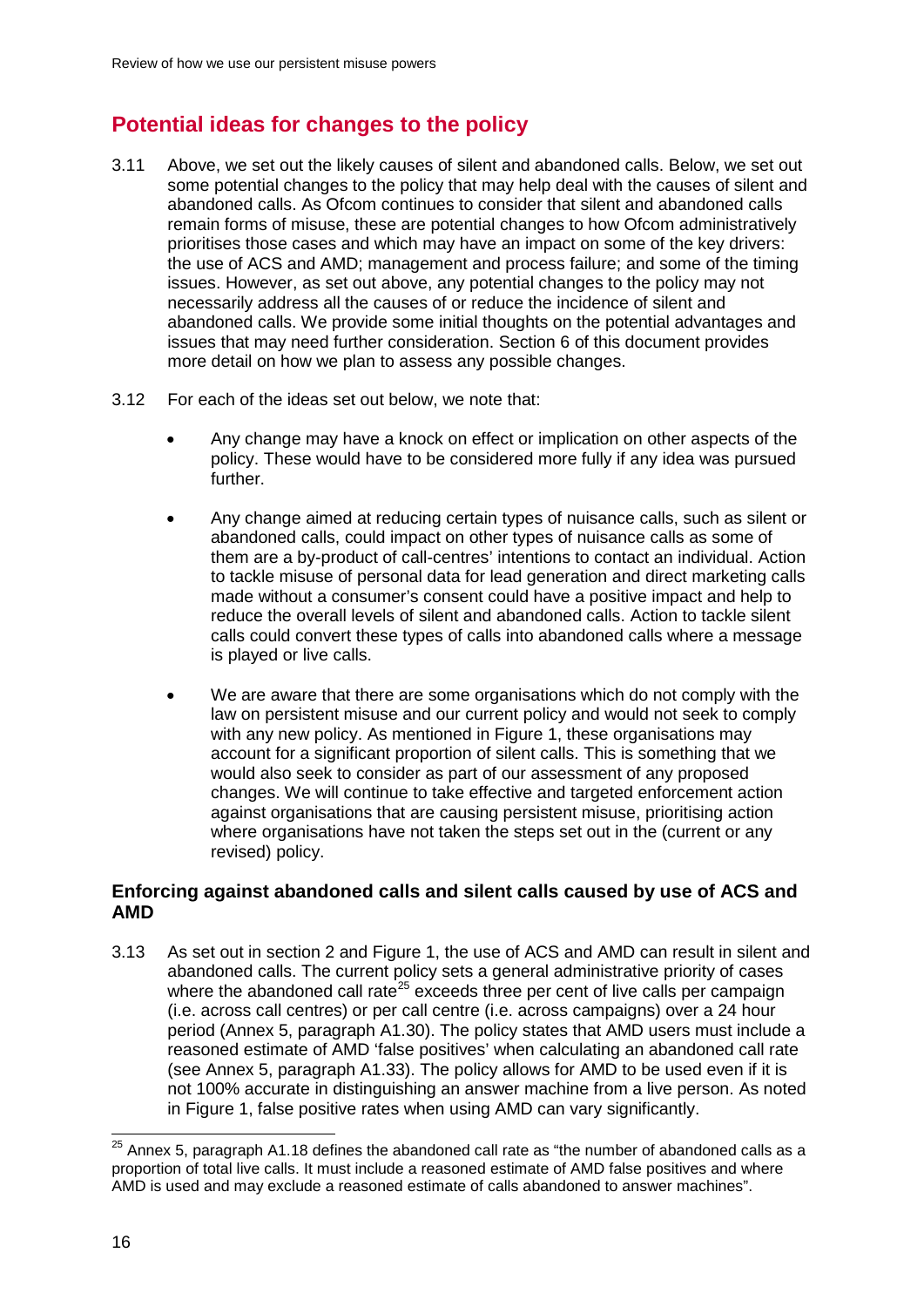- 3.14 It is important to note that the policy does not say that there is only persistent misuse at rates higher than 3%. The policy identifies silent and abandoned calls as a form of misuse of an electronic communications network or service and we determine whether the misuse is persistent on a case-by-case basis (see Annex 5, paragraph A1.10 – 11). We then decide whether to take enforcement action, taking into account whether steps have been taken by ACS users to reduce the level of consumer detriment, including whether the level of the abandoned call rate has been exceeded. We could take enforcement action where organisations persistently misuse the network below the 3% rate or in relation to other types of silent call (e.g. if an agent was terminating calls).
- 3.15 However, the effect of the abandoned call rate is that organisations can make a certain number of abandoned or silent calls caused by the use of ACS and AMD whilst still operating within the 3% rate.
- 3.16 Companies with larger call centre operations may end up generating a higher absolute number of abandoned calls while remaining within the 3% rate than a smaller call centre that makes relatively few total calls yet exceeds the 3% rate. Therefore, uniform enforcement applying the 3% rate may not always directly address the largest sources of abandoned calls and hence consumer harm.
- 3.17 Stakeholders have also suggested that it can be harder for call centres making lower volumes of outbound calls to manage their abandoned call rate and remain within the 3% rate. They say this is because they have less flexibility in terms of 'correcting' for an increase in the number of abandoned calls, particularly if the abandoned calls are experienced towards the end of the day, and are then not able to make a sufficient number of live calls to reduce their abandoned call rate to below 3%.
- 3.18 Given on-going concerns about silent and abandoned calls, we think it is important to consider whether there are changes that we could make to the abandoned call rate and in relation to AMD, which may consequently help reduce the overall number and the harm from these calls.

#### Potential changes to the policy

3.19 Below we set out some potential changes we could make to the policy by amending the threshold before we would generally consider taking enforcement action against silent and abandoned calls and the approach to silent calls caused by the use of AMD. We consider that the potential changes outlined may provide a useful framework for organisations and may encourage them to take greater steps to reduce the likelihood of silent and abandoned calls, and the harm resulting from them. We also set out some provisional views on the potential impacts of each change.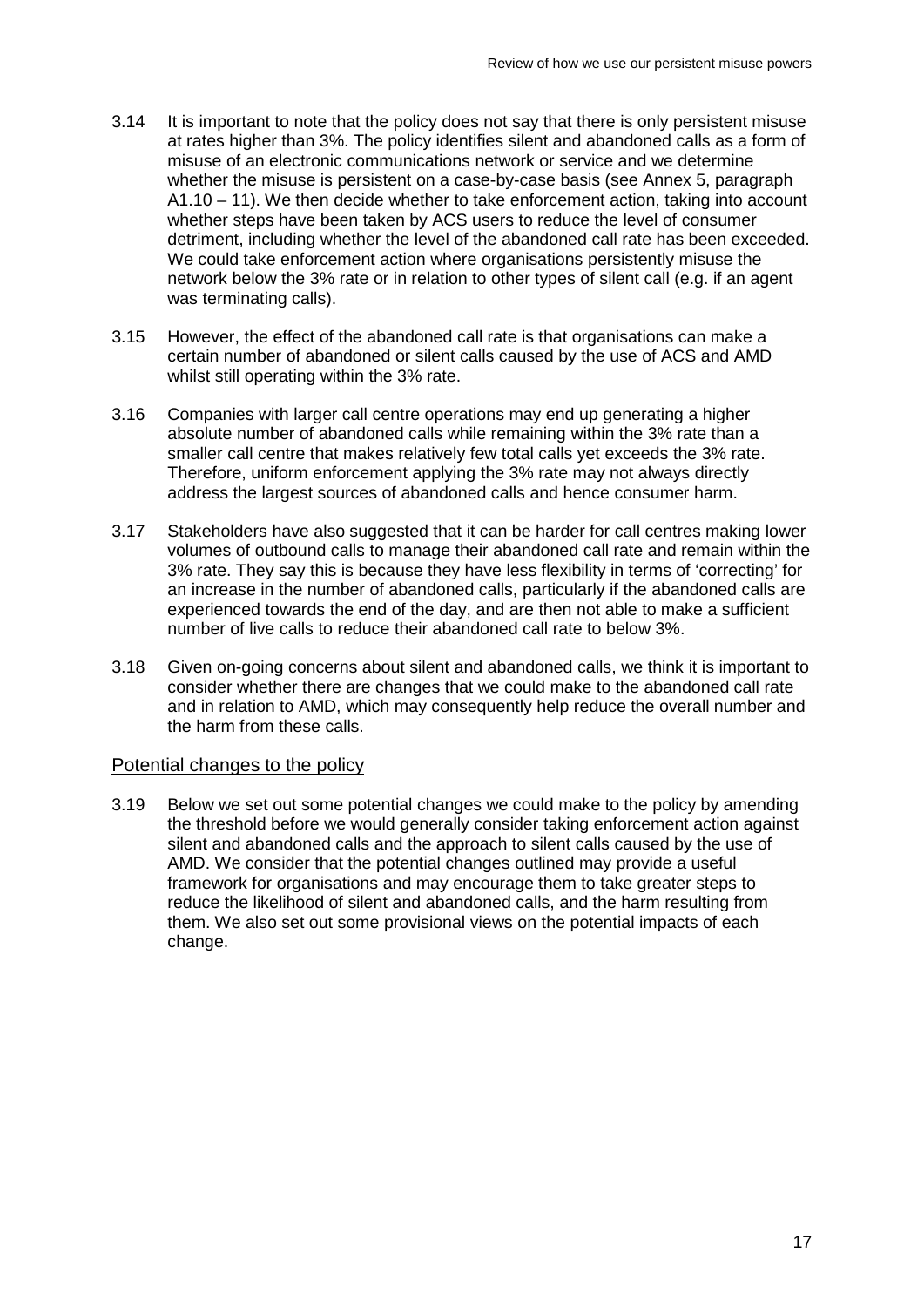| <b>Potential</b><br>change                                                         | <b>Potential advantages</b>                                                                                                                                                                                                                                                                                                                                                                                                                                                                                                                                                                                                                                                                                                                                                                                                                                   | <b>Potential issues</b>                                                                                                                                                                                                                                                                                                                                                                                                                                                                                                                                                                                                                                                                                                                                                                                                                                                                                                                                                                                                                                                                                                                                                                                                                                                                                                                                                                                                                                                                                                                                                                                                         |
|------------------------------------------------------------------------------------|---------------------------------------------------------------------------------------------------------------------------------------------------------------------------------------------------------------------------------------------------------------------------------------------------------------------------------------------------------------------------------------------------------------------------------------------------------------------------------------------------------------------------------------------------------------------------------------------------------------------------------------------------------------------------------------------------------------------------------------------------------------------------------------------------------------------------------------------------------------|---------------------------------------------------------------------------------------------------------------------------------------------------------------------------------------------------------------------------------------------------------------------------------------------------------------------------------------------------------------------------------------------------------------------------------------------------------------------------------------------------------------------------------------------------------------------------------------------------------------------------------------------------------------------------------------------------------------------------------------------------------------------------------------------------------------------------------------------------------------------------------------------------------------------------------------------------------------------------------------------------------------------------------------------------------------------------------------------------------------------------------------------------------------------------------------------------------------------------------------------------------------------------------------------------------------------------------------------------------------------------------------------------------------------------------------------------------------------------------------------------------------------------------------------------------------------------------------------------------------------------------|
| Reduce the<br>current 3%<br>abandoned call<br>rate to a lower<br>level e.g. to 1%. | Reducing the rate could help reduce<br>the number of abandoned or silent<br>calls consumers receive from certain<br>organisations.<br>There may be no cost impact for<br>those organisations that are already<br>taking additional measures to limit the<br>level of silent and abandoned calls<br>they make and operating at lower<br>levels. We are aware that some call<br>centres already operate below 1%.<br>There may also be no cost impact for<br>those organisations that do not use<br>AMD. We have been informed by<br>stakeholders that some organisations<br>have stopped using AMD or<br>significantly restricted its use in recent<br>years with those organisations<br>indicating that the time an agent<br>spends dealing with answer machines<br>is low (under five seconds) and they<br>consider that agent productivity<br>remains high. | This change would still not control the<br>actual volume of silent and abandoned<br>calls made as this will depend on the<br>number of live calls made by an<br>organisation.<br>If many organisations are already<br>operating below 1% then it is unlikely<br>to have a big impact on the number of<br>silent and abandoned calls consumers<br>receive. However, if many<br>organisations are not operating below<br>1% then it may have more of an<br>impact.<br>If organisations use AMD, this option<br>may require careful use of current<br>AMD technology or the use of more<br>accurate AMD. We are aware that<br>new types of AMD are being<br>developed that could potentially<br>reduce the number of false positives,<br>and therefore the number of silent<br>calls consumers receive, including: <sup>26</sup><br>Network level binary matching<br>which compares a known digitized<br>voice pattern to identify an answer<br>machine.<br>Network based answer machine<br>$\bullet$<br>detection (or Answering Service<br>Detection) which relies on signals<br>being sent to the dialler from a<br>known network based service such<br>as '1571'.<br>Live person detection which uses<br>$\bullet$<br>automated technology to identify a<br>real person rather than an<br>answering machine before<br>transferring the call to a live agent.<br>However, we do not have data on the<br>accuracy or availability of these<br>options. We note that organisations<br>may need to consider new technology<br>in light of the relevant provisions in<br>PECR e.g. the provisions on recorded<br>marketing messages. |
|                                                                                    |                                                                                                                                                                                                                                                                                                                                                                                                                                                                                                                                                                                                                                                                                                                                                                                                                                                               | There would be a cost impact for                                                                                                                                                                                                                                                                                                                                                                                                                                                                                                                                                                                                                                                                                                                                                                                                                                                                                                                                                                                                                                                                                                                                                                                                                                                                                                                                                                                                                                                                                                                                                                                                |

### **Figure 2: Potential changes to the abandoned call rate and approach to AMD**

<span id="page-20-0"></span><sup>&</sup>lt;sup>26</sup> [http://stakeholders.ofcom.org.uk/binaries/research/technology-research/2013/call-centre-report.pdf.](http://stakeholders.ofcom.org.uk/binaries/research/technology-research/2013/call-centre-report.pdf)  $\overline{a}$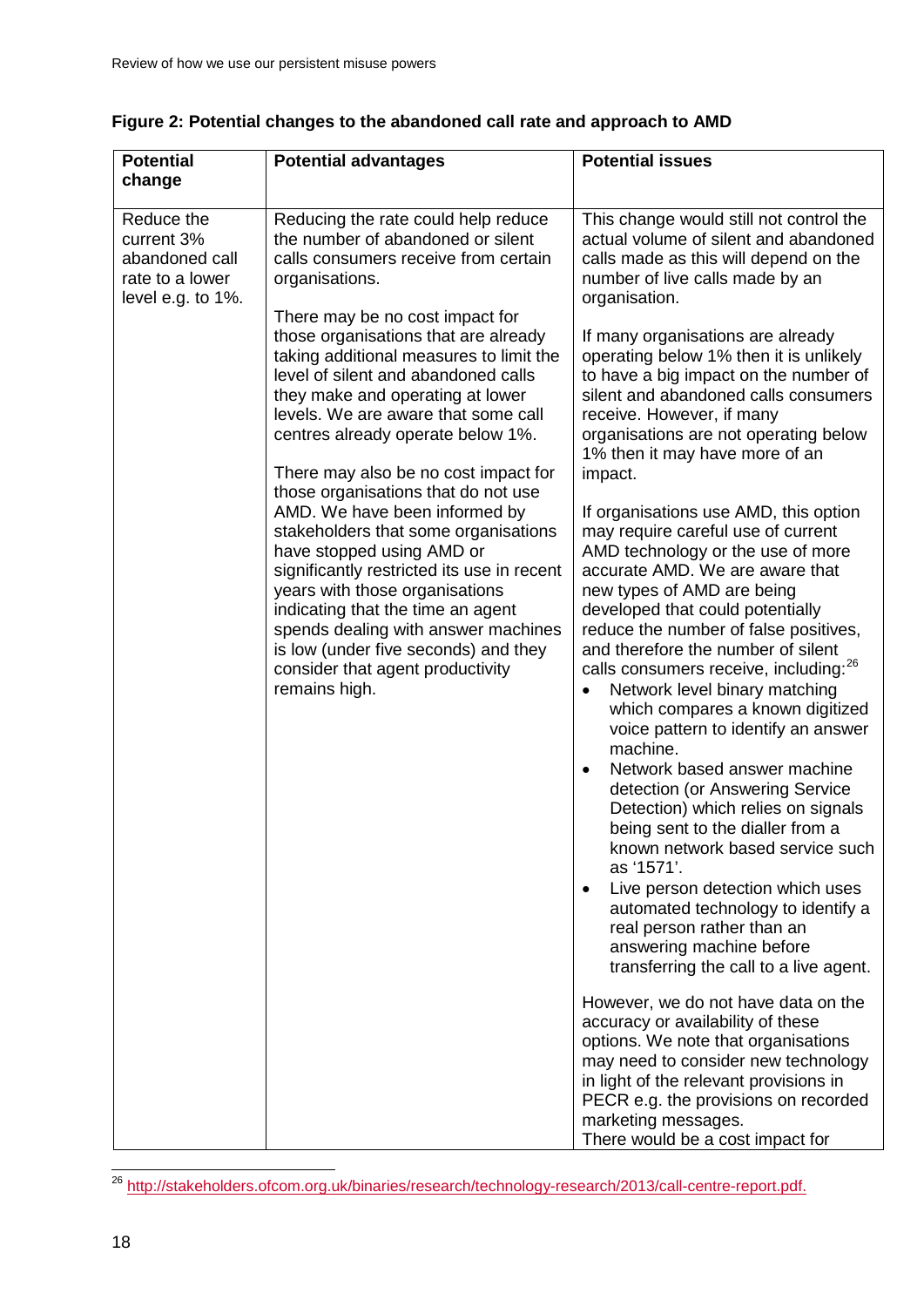| <b>Potential</b>                                                                                                                                                              | <b>Potential advantages</b>                                                                                                                                                                                                                                                                                                                                                                                                                                                                                                                                                                                                                                                                                                                       | <b>Potential issues</b>                                                                                                                                                                                                                                                                                                                                                                                                                             |
|-------------------------------------------------------------------------------------------------------------------------------------------------------------------------------|---------------------------------------------------------------------------------------------------------------------------------------------------------------------------------------------------------------------------------------------------------------------------------------------------------------------------------------------------------------------------------------------------------------------------------------------------------------------------------------------------------------------------------------------------------------------------------------------------------------------------------------------------------------------------------------------------------------------------------------------------|-----------------------------------------------------------------------------------------------------------------------------------------------------------------------------------------------------------------------------------------------------------------------------------------------------------------------------------------------------------------------------------------------------------------------------------------------------|
| change                                                                                                                                                                        |                                                                                                                                                                                                                                                                                                                                                                                                                                                                                                                                                                                                                                                                                                                                                   |                                                                                                                                                                                                                                                                                                                                                                                                                                                     |
|                                                                                                                                                                               |                                                                                                                                                                                                                                                                                                                                                                                                                                                                                                                                                                                                                                                                                                                                                   | some organisations, particularly for<br>those organisations that do use AMD.<br>This may only be a one off cost while<br>agents transition to dealing with<br>answer machines or switch to a<br>different AMD technology. We don't<br>currently have data on the proportion<br>of organisations that use AMD and the<br>volumes of calls that are made using<br>it. It has been suggested that AMD<br>may still be in use in particular<br>sectors. |
| Remove the<br>current 3%<br>abandoned call<br>rate set out in the<br>policy i.e. move<br>to zero                                                                              | This option could help reduce the<br>number of abandoned or silent calls<br>consumers received from certain<br>organisations.                                                                                                                                                                                                                                                                                                                                                                                                                                                                                                                                                                                                                     | This option would require very or<br>100% accurate AMD where it is used<br>(see row above for further information<br>on AMD) and may restrict the use of<br>ACS to ensure agents are always<br>available to take calls.<br>This option would have a cost to<br>organisations to ensure agents are<br>available for every call.                                                                                                                      |
| <b>Differentiate</b><br>between<br>abandoned calls<br>with message<br>and silent calls,<br>and apply a lower<br>or zero threshold<br>for enforcing<br>against silent<br>calls | This option focuses on silent calls<br>which appear to cause more harm<br>than abandoned calls which play an<br>information message. Reducing the<br>rate could help reduce the number of<br>silent calls consumers receive from<br>certain organisations. Research and<br>complaints data indicates that a<br>higher percentage of consumers are<br>affected by silent calls and a higher<br>proportion of silent calls are rated as<br>annoying or distressing, or less useful<br>than abandoned calls.<br>There may be no cost impact for<br>those organisations that do not use<br>AMD. We have been informed by<br>stakeholders that some organisations<br>have stopped using AMD or<br>significantly restricted its use in recent<br>years. | This option would require AMD to be<br>very or 100% accurate where it is<br>used (see row above for information<br>on AMD).<br>This option would have a cost to<br>organisations who use AMD.                                                                                                                                                                                                                                                       |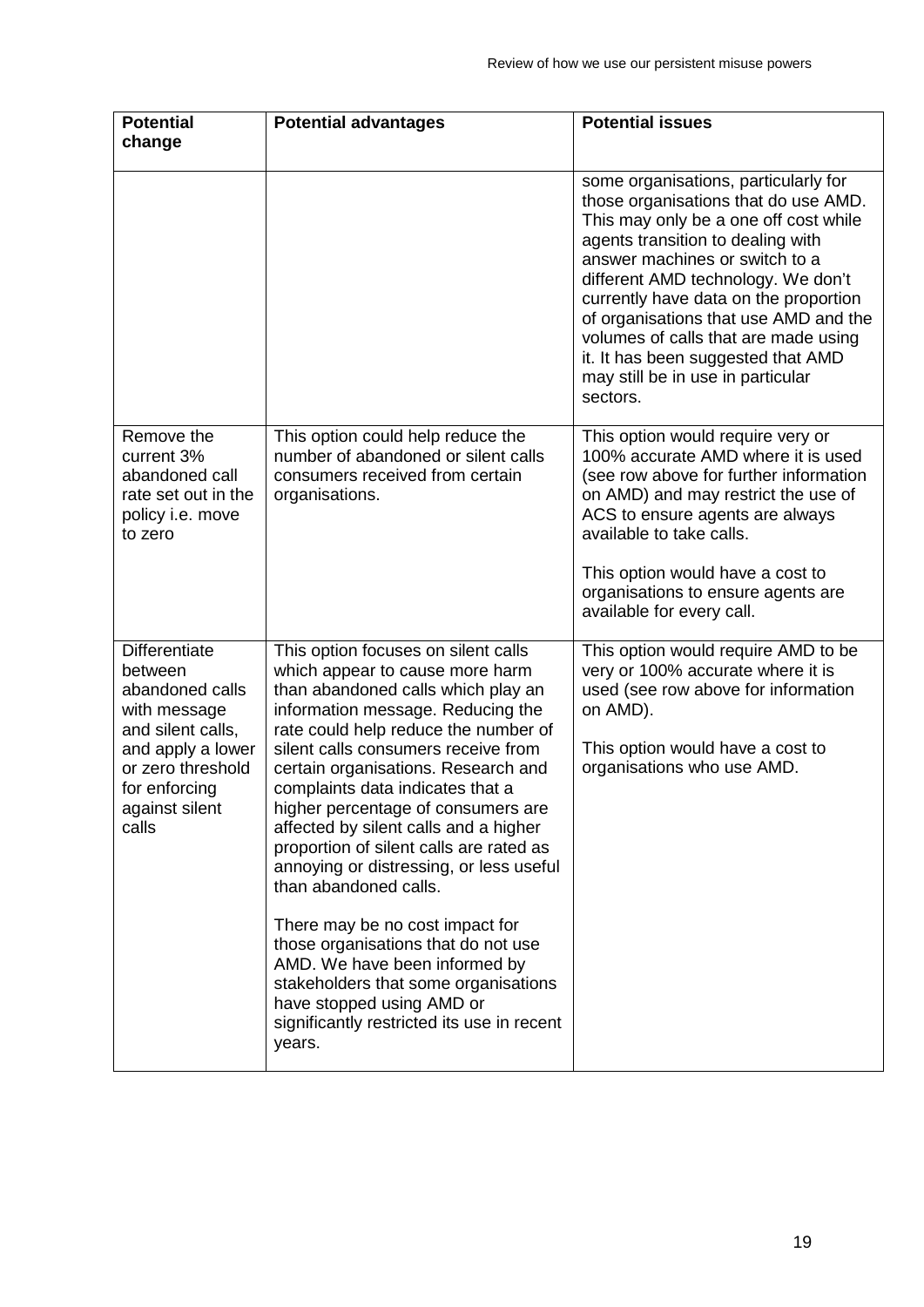| <b>Potential</b><br>change                                                                                                                                                                                                                                                                   | <b>Potential advantages</b>                                                                                                                                                                                                                                             | <b>Potential issues</b>                                                                                                                                                                                                                                                                                                                                                                                                                                                                                                                                                                                                                                                                                                                                                                                                            |
|----------------------------------------------------------------------------------------------------------------------------------------------------------------------------------------------------------------------------------------------------------------------------------------------|-------------------------------------------------------------------------------------------------------------------------------------------------------------------------------------------------------------------------------------------------------------------------|------------------------------------------------------------------------------------------------------------------------------------------------------------------------------------------------------------------------------------------------------------------------------------------------------------------------------------------------------------------------------------------------------------------------------------------------------------------------------------------------------------------------------------------------------------------------------------------------------------------------------------------------------------------------------------------------------------------------------------------------------------------------------------------------------------------------------------|
| Specify that we<br>are more likely to<br>take enforcement<br>action once a<br>certain number of<br>abandoned<br>and/or silent calls<br>over a set period<br>(e.g. 24 hours)<br>have been<br>exceeded<br>(though we may<br>nonetheless take<br>action below that<br>level if<br>appropriate). | This option could reduce the number<br>of abandoned or silent calls<br>consumers receive from certain<br>organisations.<br>This option would provide an absolute<br>number and provide clarity to<br>organisations on when we are likely to<br>take enforcement action. | We would need to consider an<br>appropriate level to set the threshold,<br>the relevant time period and any<br>limitations for repeat calls during that<br>time period. For example, using<br>consumer research to assess the<br>point when abandoned calls cause<br>annoyance, inconvenience or anxiety.<br>We would also need to consider<br>whether to apply it in addition to or<br>instead of a percentage based<br>abandoned call rate and whether to<br>set the threshold at a call centre,<br>campaign or agent level.<br>Depending on the number set, may<br>impact on the use of AMD and ACS.<br>Potential cost to organisations in<br>relation to use of AMD or ACS and to<br>ensure checks and balances and<br>training are in place to prevent,<br>identify and rectify any errors or<br>deliberate actions by staff. |

### **Enforcing against silent calls caused by timing issues**

- 3.20 As highlighted in Figure 1 above, where there is a delay before an organisation starts to play an abandoned call message or connects the consumer to a live agent, the consumer may hang up before they hear either of these happening. Alternatively, the consumer may pick up at the same time as the call is disconnected by the ACS. There may be potential to reduce the likelihood of either of these happening through changes to the policy.
- 3.21 The policy (Annex 5, paragraph A1.29) states that "An unconnected call may also be terminated after a predetermined period (i.e. greater than 15 seconds) because it has not been answered, perhaps because no one is there to take it. For purposes of the Statement of Policy such calls are not classified as abandoned calls". In addition, the policy (Annex 5, paragraph A1.53) states that "Calls which are not answered must ring for a minimum of 15 seconds before being terminated".
- 3.22 This means that organisations should let the phone ring for at least 15 seconds before ringing off. As set out Figure 1 above, some organisations ring off at 15 seconds in order to be consistent with our policy but to avoid network based answer machines which are often pre-programmed to answer a call between 18 – 20 seconds. The 2010 Statement on 'Tackling abandoned and silent calls' set out (paragraph 3.56) that ACS users may wish to consider the effect of only allowing a call to ring for 15 seconds if they are making calls to existing or potential consumers and the efficiency of disconnecting a call too early if the number has to be contacted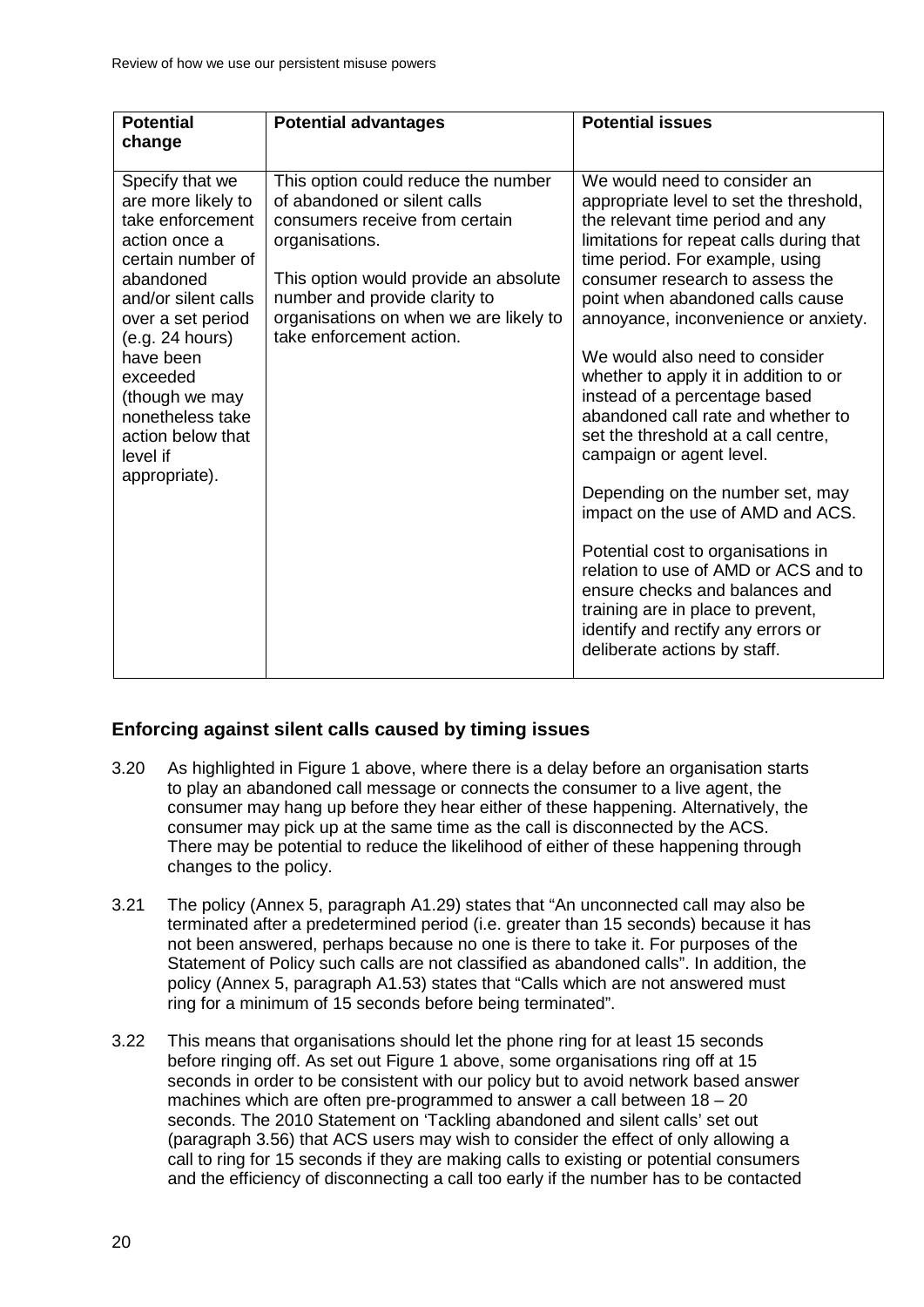again. We are aware that some organisations call for longer as they consider that the risk of encountering and the time required to deal with an answer machine is manageable.

3.23 The policy (Annex 5, paragraph A1.51) sets out that in the event of an abandoned call, a brief recorded information message should be played no later than two seconds after the telephone has been picked up or no later than two seconds after an individual begins to speak (or 'start of salutation'). The policy does not explicitly refer to how quickly calls should be connected to a live agent and when that agent should start to speak.

#### Potential changes to the policy

3.24 Below we set out some potential changes to the policy which may help to reduce silent calls related to timing issues and initial views on the potential impacts of each change.

| <b>Potential change</b>                                                                                                                                                                                                  | <b>Potential advantages</b>                                                                                                                                                                                                                                                                                                                                                                                                                                                                      | <b>Potential issues</b>                                                                                                                                                                                                                                                                                                                    |
|--------------------------------------------------------------------------------------------------------------------------------------------------------------------------------------------------------------------------|--------------------------------------------------------------------------------------------------------------------------------------------------------------------------------------------------------------------------------------------------------------------------------------------------------------------------------------------------------------------------------------------------------------------------------------------------------------------------------------------------|--------------------------------------------------------------------------------------------------------------------------------------------------------------------------------------------------------------------------------------------------------------------------------------------------------------------------------------------|
| Specify a time limit for<br>calls being connected to<br>a live agent and then<br>starting to speak to the<br>consumer e.g. two<br>seconds to align with how<br>quickly an abandoned<br>call message should be<br>played. | We understand that many<br>organisations will already<br>manage their calls in such<br>a way as to ensure that<br>either an abandoned call<br>message or a live agent<br>speaks within two seconds<br>of the consumer picking up<br>the telephone or they start<br>to speak. There would be<br>no cost impact on these<br>organisations.<br>This option should reduce<br>the number of silent calls<br>consumers receive from<br>organisations that do not<br>manage their calls in this<br>way. | This option could have a<br>cost impact if organisations<br>do not currently manage<br>their calls in such a way as<br>to ensure that either an<br>abandoned call message<br>or a live agent speaks<br>within two seconds.                                                                                                                 |
| Extending the minimum<br>ring time to longer than<br>15 seconds                                                                                                                                                          | This option could reduce<br>the number of silent calls<br>consumers receive from<br>certain organisations<br>where the consumer picks<br>up just as the ACS is<br>disconnecting the call.                                                                                                                                                                                                                                                                                                        | We would need to consider<br>an appropriate level for the<br>minimum ring time.<br>Depending on where it was<br>set it could have a cost<br>impact on those<br>organisations whose<br>agents do not currently<br>deal with answer<br>machines.<br>The ring time may still not<br>be sufficient for those who<br>take a long time to answer |

**Figure 3: Possible changes to time limits**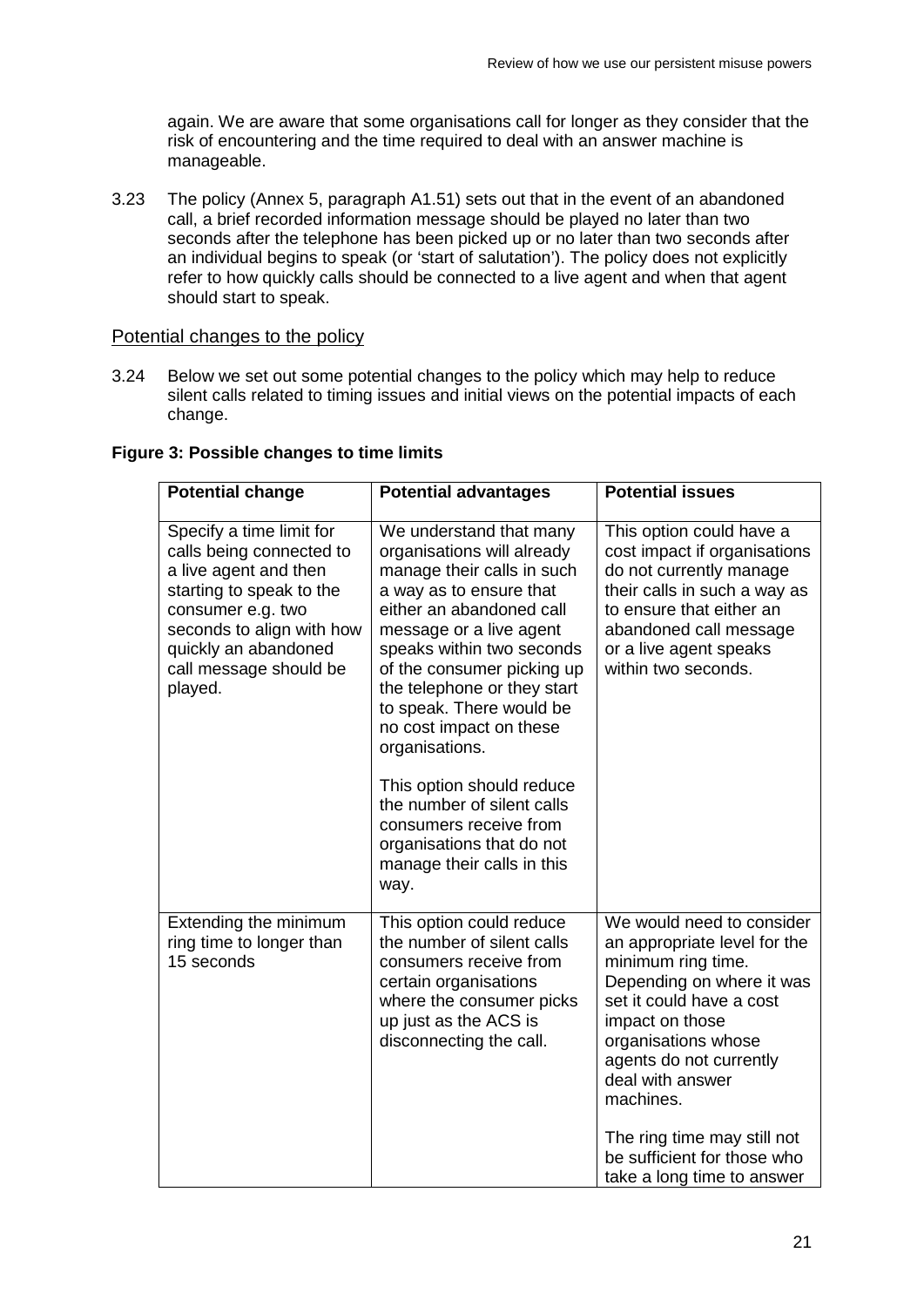#### **Enforcing against silent calls caused by management or process failures**

3.25 In Figure 1, we identified that management and process failures could be a key driver of overall volumes of silent calls e.g. where systems and processes are not set up correctly. These failures could occur whether ACS is used or not but we consider are more likely to occur when ACS is used.

#### Potential changes to the policy

3.26 Below we set out some potential changes to the policy which may reduce silent calls caused by management or process failures and our initial views on the potential impacts of each change.

#### **Figure 4: Possible changes to encourage good management and appropriate processes**

| <b>Potential change</b>                                                                                                                                                                                                                                                                                                                                                                                                                                                                   | <b>Potential advantages</b>                                                                                                                   | <b>Potential issues</b>                                                                                                                                                           |
|-------------------------------------------------------------------------------------------------------------------------------------------------------------------------------------------------------------------------------------------------------------------------------------------------------------------------------------------------------------------------------------------------------------------------------------------------------------------------------------------|-----------------------------------------------------------------------------------------------------------------------------------------------|-----------------------------------------------------------------------------------------------------------------------------------------------------------------------------------|
| Specify explicitly that we<br>will take into account<br>whether an organisation<br>has processes in place to<br>help prevent, identify and<br>rectify any (unintentional<br>or deliberate) issues<br>causing silent calls. For<br>example carrying out test<br>calls when first setting up<br>or making changes to<br>systems and processes,<br>having agent<br>performance monitoring<br>in place, ensuring that<br>management of the<br>dialler is carried out by<br>competent persons. | We are aware that some<br>organisations already have<br>effective processes in<br>place to help prevent,<br>identify and rectify<br>problems. | There will be a cost to<br>some organisations that<br>don't have appropriate<br>checks and balances and<br>training in place to prevent,<br>identify and rectify any<br>problems. |

#### **Call for inputs**

*Q4: We would welcome views and evidence on potential changes to the policy to help reduce the harm caused by silent and abandoned calls including those identified in Figure 2 (abandoned call rate and approach to AMD), Figure 3 (time limits for calling consumers and connecting to a live agent) and Figure 4 (good management and appropriate processes).* 

*You may wish to consider the following points in your response:*

• *Views on whether it would be worth pursuing any of the potential changes identified in Figures 2 to 4 or if there are other potential changes that should be considered, for*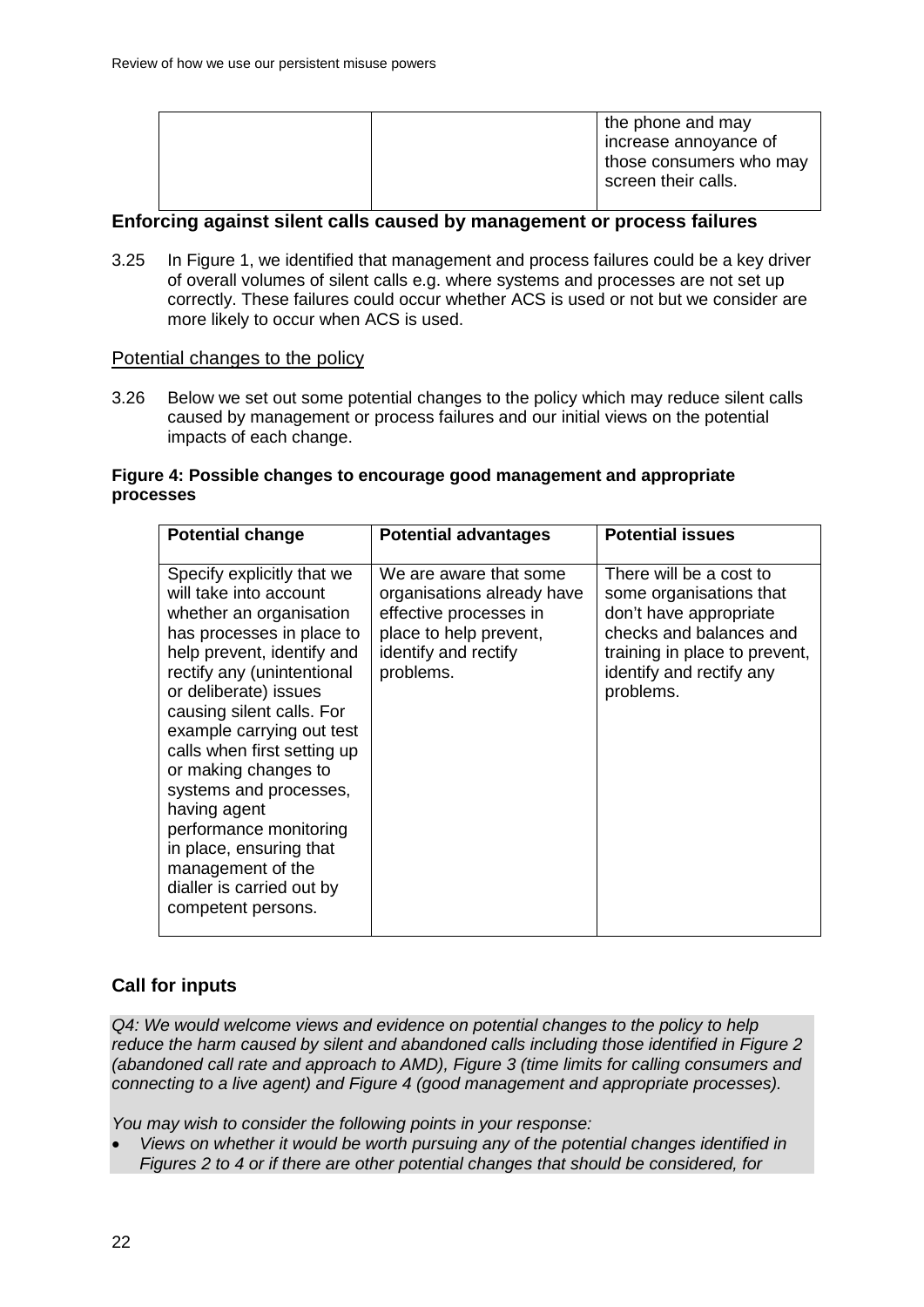*example, to make it clearer and easier for stakeholders to understand and follow or to specifically address calls made to mobile phones.*

• *Data indicating the likely impact of the potential changes in terms of reducing the harm caused by silent and/or abandoned calls and the potential cost of the change (both oneoff and ongoing costs).*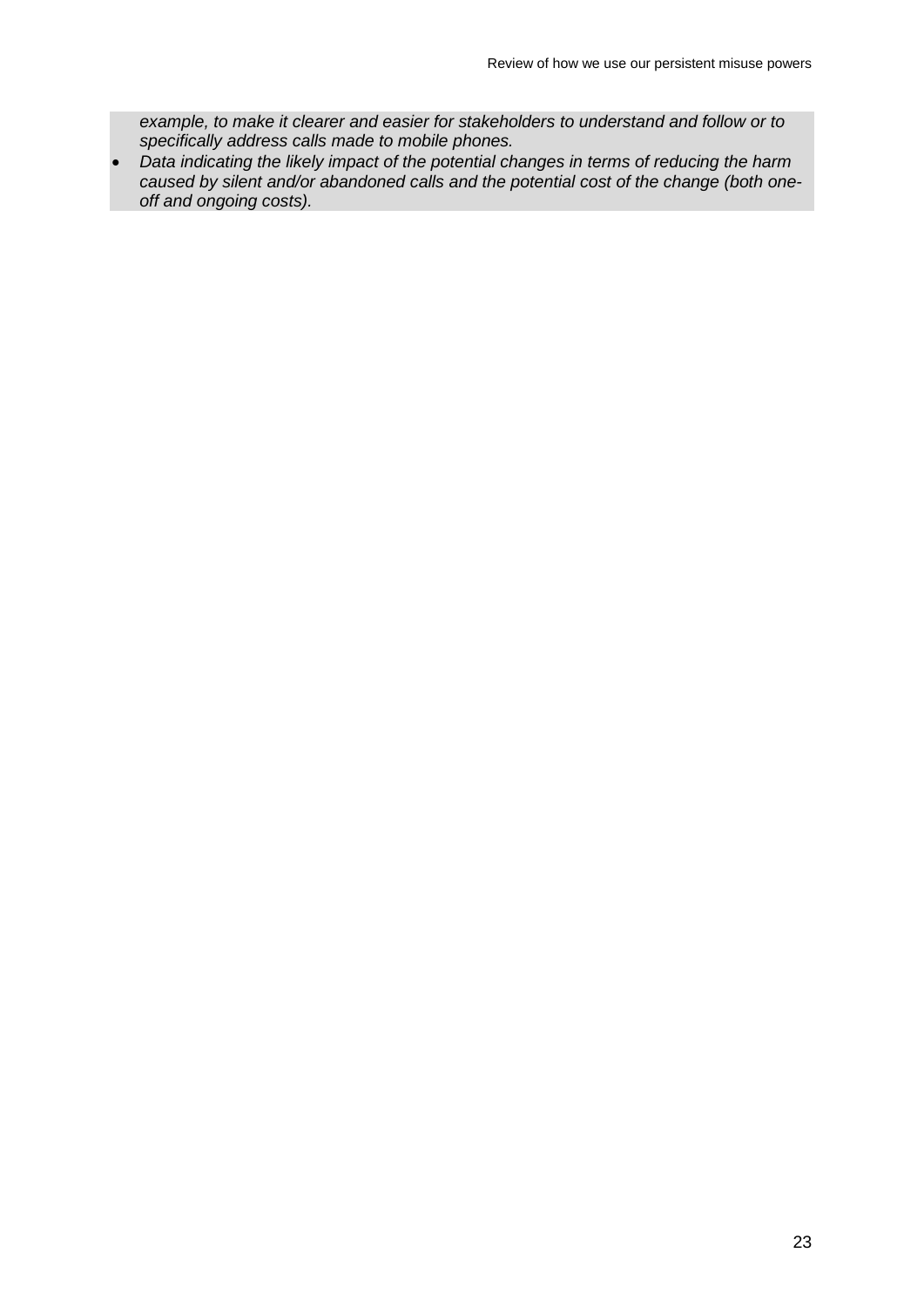# **Section 4**

# <span id="page-26-0"></span>Other examples of persistent misuse

- 4.1 In addition to identifying silent and abandoned calls as examples of misuse, the policy identifies five further general areas where persistent misuse may occur: misuse of automated calling systems; number-scanning; misuse of a CLI facility; misuse for dishonest gain – scams; and misuse of allocated telephone numbers (see Annex 5 paragraphs A1.63 to A1.77). The policy explains that the examples it sets out are illustrative only and do not prevent Ofcom from taking action in respect of other behaviour that is persistent misuse but is not identified in the policy.
- 4.2 As set out in section 3, it is evident that some of the general areas of misuse may also be drivers of silent calls e.g. misuse of ACS. Others, such as misuse for dishonest gain, relate to our broader work to help tackle nuisance calls (as set out in our joint action plan with the ICO) and certain types of scams.
- 4.3 The policy also acknowledges that there is some degree of overlap between these general areas and that some types of behaviour may also be covered by other legislation, for example consumer protection legislation. Where such overlaps exist, Ofcom seeks to determine in consultation with relevant enforcement authorities the set of legislative requirements which is more appropriate and may be more effective in tackling the underlying problem and reducing consumer harm.
- 4.4 We outline below some ideas that have been suggested about possible changes to the more general areas covered by the policy. We describe the potential advantages of these along with issues that may arise, noting that these changes would need further consideration if any were to be taken forward.

### **CLI information**

- 4.5 Some stakeholders have suggested that we should amend the provisions in the policy relating to CLI information. Ofcom considers it important that the CLI information provided to consumers is accurate as it helps consumers to choose whether to answer a call or not and thereby shield themselves from potential nuisance calls. Similarly CLI information is required for the effective use of handsets and services that rely on CLI information to block and filter certain calls. Consumers can also use the CLI to report nuisance calls to Ofcom and other regulators. It can help reduce consumer harm as complaints data indicates that consumers are more concerned where a CLI is not provided when receiving silent or abandoned calls.
- 4.6 As noted in section 2, the persistent misuse policy sets out that providing a CLI, so that consumers could return the call should they wish to, is a step that ACS users can take to help reduce the harm caused by silent and abandoned calls and something we would take into account when deciding whether to take enforcement action.
- 4.7 More generally, the policy sets out that we would consider the repeated forwarding of inauthentic or misleading CLI information, whether in relation to calls generated through ACS or not, to be persistent misuse. It also states that where users can choose the CLI that is presented, that we would consider the deliberate sending of an inauthentic or a misleading number where it is not possible to identify the caller and does not allow a return call to be made to be a form of misuse.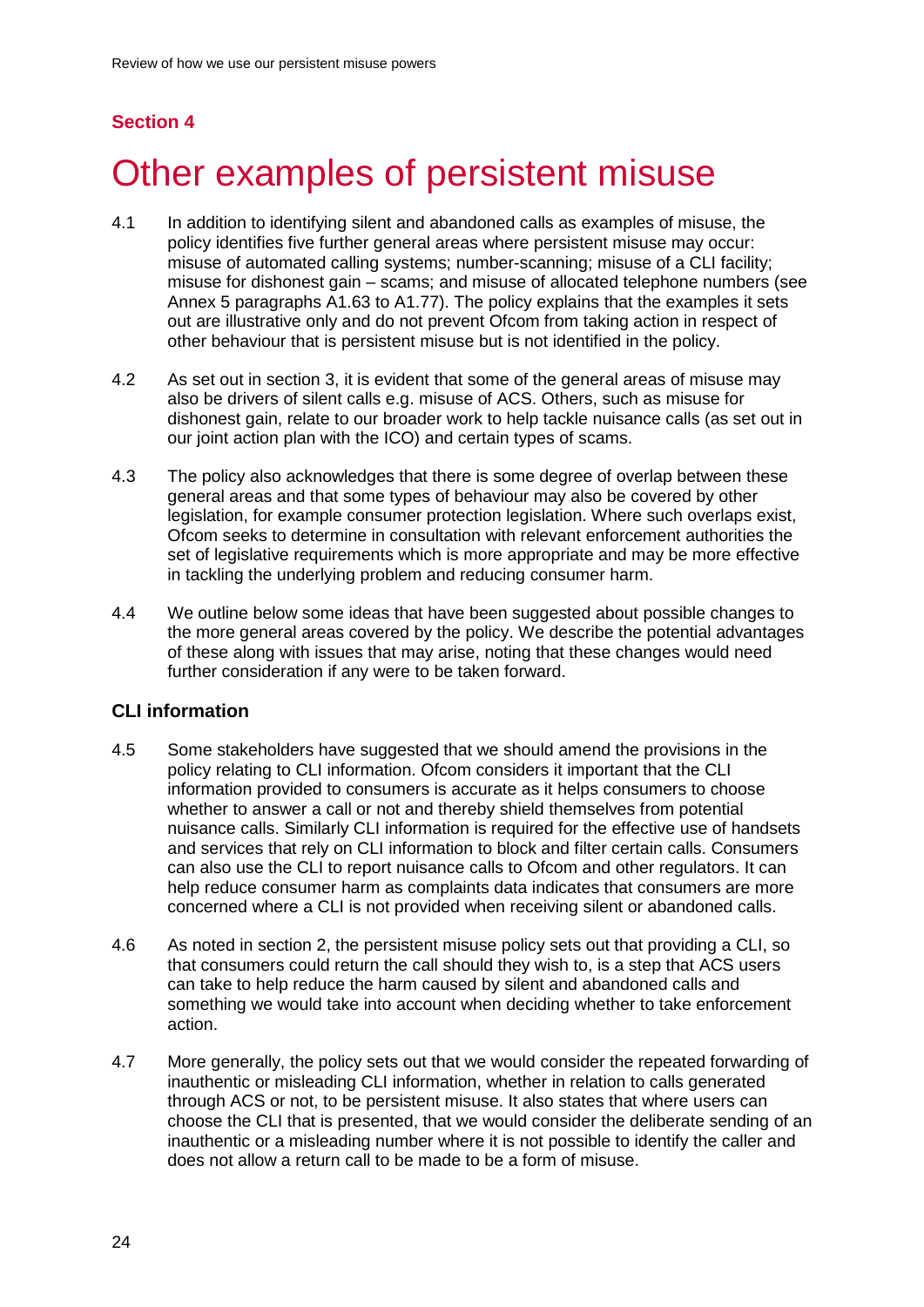#### Work to improve the CLI information

- 4.8 We have been taking forward broader work relating to CLI information as part of our joint nuisance calls action plan with the ICO. A new call tracing standard is now in place which aims to minimise the complexity and improve the chances of being able to successfully trace the organisations that made the call and take enforcement action where appropriate.
- 4.9 We note that one potential reason for inaccurate or missing CLI information being accidently presented to consumers is the greatly increased use of Voice over Internet Protocol (VoIP) technology in telecoms networks. In particular, problems can occur when CLI information is passed between VoIP and traditional voice systems due to differences in how they operate. We asked NICC, $^{27}$  $^{27}$  $^{27}$  the industry standards body, to update their technical rules on how communication providers should handle CLI across these interfaces to reduce such problems. This work is nearing completion, with the final document expected to be issued by the end of October. Ofcom will then consider whether Ofcom's Guidelines for the provision of Calling Line Identification Facilities and other related services over Electronic Communications Networks<sup>[28](#page-27-1)</sup> should be updated to reflect the revised industry rules.
- 4.10 The use of VoIP also increases the opportunities for rogue callers to deliberately present misleading CLI to called consumers. The global nature of telecoms and the fact that these callers could be based outside the UK makes tackling this issue particularly difficult. The global body<sup>[29](#page-27-2)</sup> responsible for the relevant  $\overline{V}$ oIP technical standards has work underway to deal with it, which Ofcom is participating in. However, it is likely that significant changes will be needed, globally, in how telephones numbers are issued and managed and how millions of existing telephone systems operate, so while this work offers a promising long term solution to many of the CLI problems we see today, it is likely to be at least five years until it has a significant impact.

#### Mandating CLI information for telemarketers

- 4.11 Some stakeholders have suggested that Ofcom should require all telemarketing calls to carry a valid and returnable CLI. For example, if a call has not been answered by the consumer and they subsequently decide to call the CLI they get through to a message about who has called (i.e. similar to the abandoned call information message) or to a live agent who can explain the same. They have also suggested that telemarketers should be required to register the CLIs they use with a central publicly accessible register.
- 4.12 We note that whilst ideas to improve CLI provision are attractive as they are likely to be beneficial to consumers, they need to be considered in light of the provisions in PECR and the Privacy and Electronic Communications Directive which PECR derives from. These regulations contain provisions requiring communication providers to enable a calling party to withhold their CLI, where a facility to present CLI is available. Therefore, with regard to requiring all telemarketer calls to carry a valid and returnable CLI, we do not consider we can take further action by way of amending our policy. The ICO has primary responsibility for enforcing PECR and any changes to these regulations would need to be considered by the ICO and

<sup>&</sup>lt;sup>27</sup> Network Interoperability Consultative Committee.

<span id="page-27-1"></span><span id="page-27-0"></span><sup>28</sup> [http://stakeholders.ofcom.org.uk/telecoms/policy/calling-line-id/caller-line-id/.](http://stakeholders.ofcom.org.uk/telecoms/policy/calling-line-id/caller-line-id/)<br>29 Internet Engineering Task Force (IETF).

<span id="page-27-2"></span>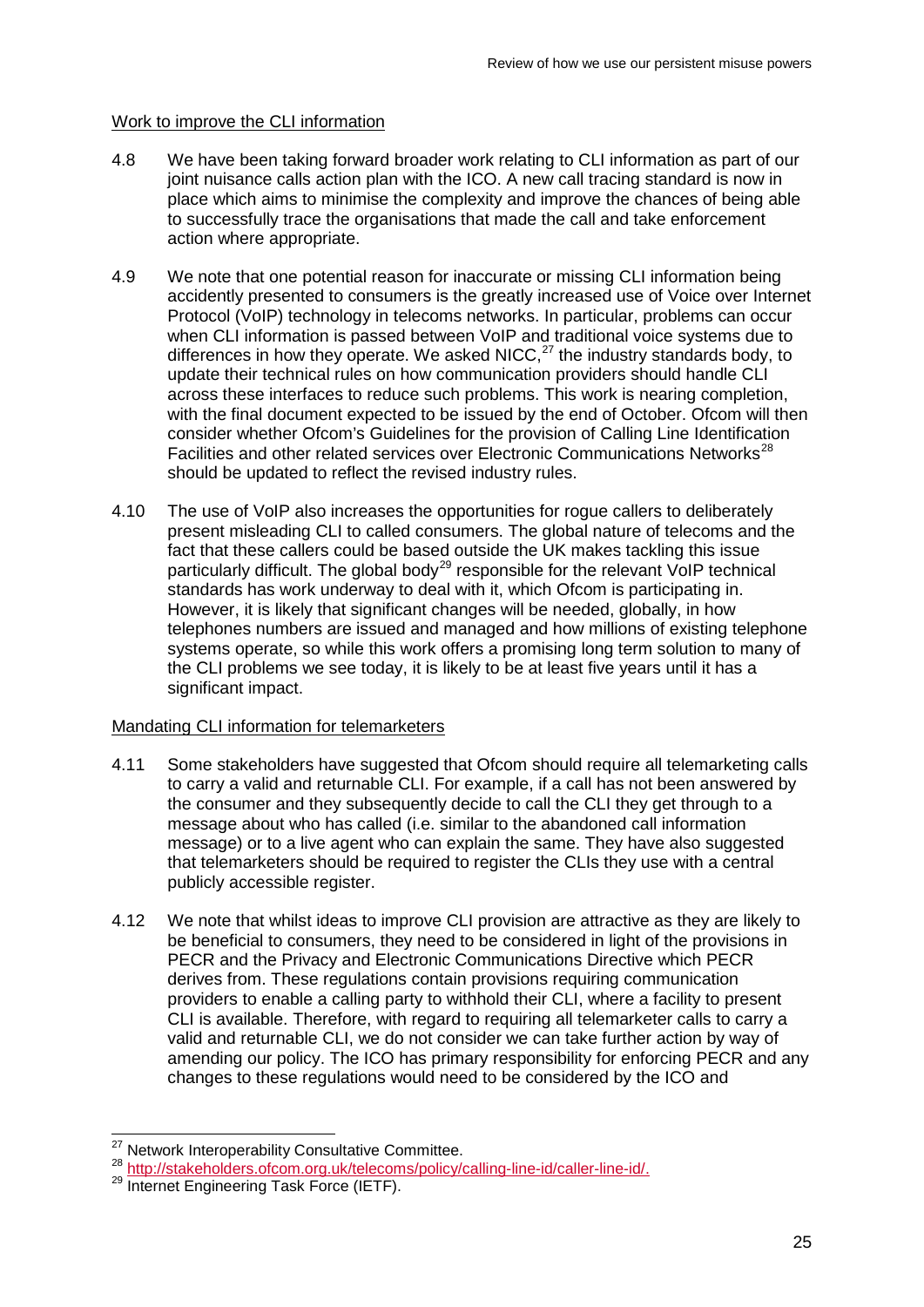Government, and would ultimately be a matter for Parliament.<sup>[30](#page-28-0)</sup> We will pass these stakeholder views (in relation to requiring telemarketers to carry valid and returnable CLIs) on to the ICO and Government for their consideration.

- 4.13 There are some circumstances where we would already consider taking enforcement action in relation to CLI information. We are of the view that where a CLI is provided, it should be an authentic CLI. Under Ofcom's current policy, we categorise the misuse of a CLI facility as a form of misuse. In the policy (Annex 5, paragraph A1.69) it states that the repeated forwarding of inauthentic or misleading CLI is regarded as persistent misuse. Where users have the ability to choose the CLI number that is forwarded (Presentation Number), the deliberate sending of an inauthentic or misleading number from which it is not possible to identify the caller and which does not enable the recipient of a call to return a message is a form of misuse. This is without prejudice to a caller's right (under PECR) to preserve their anonymity by withholding their number. The policy (annex 5, paragraph A1.70) also states that it will also be a form of persistent misuse to forward a CLI that has been allocated to a Premium Rate Service provider. A return caller may suffer annoyance or inconvenience by unwittingly making a return call to which they are charged more than they may reasonably expect.
- 4.14 Separately, the provision of CLI information is also relevant to our enforcement policy of another category of misuse, silent and abandoned calls. The policy (Annex 5, paragraph A1.56) sets out that for each outbound call made using ACS a CLI is presented to which a return call may be made which is either a geographic number of a non-geographic number adopted as a Presentation Number which satisfies the Ofcom Guide to the use of Presentation Numbers.[31](#page-28-1) The policy (Annex 5, paragraph A1.57) sets out that technological limits of international networking may result in some dialler calls being delivered to the UK without CLI identification. In these circumstances it is even more vital that such centres use the information message and a UK based number so that they may be contacted by called parties after an abandoned call. In this case, the persistent misuse, and consumer harm, results from the making of silent or abandoned calls. We would consider that the provision of a CLI would reduce the consumer detriment caused by these calls and therefore under our current policy and taking into account other relevant circumstances, may be more likely to take enforcement action if a CLI was not provided.
- 4.15 We consider that we could make some potential clarifications to the current policy to make clear what should happen where an organisation provides a CLI on the call itself and in any information message. For example, the policy could say in addition to being an authentic CLI for the company which made the call, the recipient should connect to a live person or recorded message rather than always ringing out or getting an unobtainable tone, what information should be given if the recipient calls back (e.g. the right to opt-out) and who the 'caller' identified should be (e.g. the company on whose behalf the call was made). Provisionally, we consider that not taking these steps could amount to misuse of a CLI such as to be persistent misuse, and to be factors we would take into account in prioritising enforcement action cases involving silent and abandoned calls.

<span id="page-28-0"></span> $30$  For example, Article 15 of the Privacy and Electronic Communications Directive allows Member States to adopt legislative measures which restrict the right of a calling party to withhold their CLI, subject to certain criteria being fulfilled.  $\overline{a}$ 

<span id="page-28-1"></span>Annex 1 of the Guidelines for the provision of Calling Line Identification Facilities and other related services over Electronic Communications Networks:

[http://stakeholders.ofcom.org.uk/telecoms/policy/calling-line-id/caller-line-id/.](http://stakeholders.ofcom.org.uk/telecoms/policy/calling-line-id/caller-line-id/)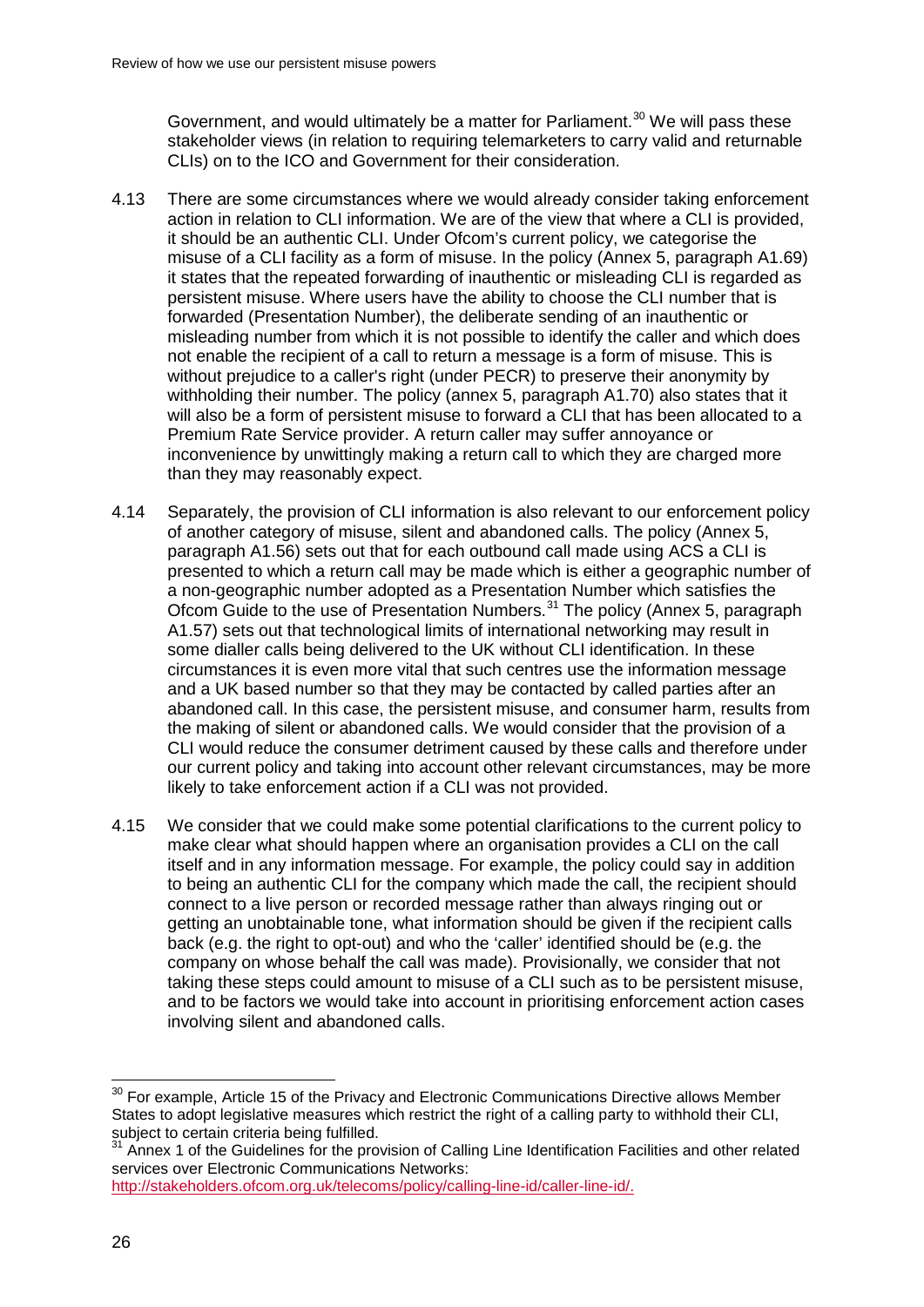#### Using localised or rotating CLIs

- 4.16 Some stakeholders have questioned whether using (i) localised CLIs (e.g. if the consumer the organisation is calling is based in Glasgow the presentation CLI is based on local area code '0141' but if the same organisation is calling a consumer in Cardiff it would present a number based on '029') or (ii) multiple CLIs (which are valid and returnable ones) on a rotating basis, to maximise the chances of the consumer answering could be considered persistent misuse.
- 4.17 We are aware this is a developing issue and will need further evidence to consider if such practices could represent a form of persistent misuse that we should explicitly cover in the policy. For example, this could be because the effect or likely effect is to mislead a consumer which could cause a person unnecessarily to suffer annoyance, inconvenience or anxiety because they may have been misled into picking up a call they may not have wanted or would not otherwise have picked up, thinking it was a local number (e.g. friends and family) or a different number (e.g. which they hadn't blocked). It may also reduce the effectiveness of call blocking technology a consumer may be using.

#### **Calls made during unsociable hours**

- 4.18 One of our consumer stakeholders suggested that we consider whether there are changes we could make to the policy around calls being made during unsociable hours. Our complaints data indicates that a small proportion of consumers contacting us receive silent and abandoned calls all through the night, causing anxiety and annoyance.
- 4.19 The policy states that (Annex 5, paragraph A1.10) ringing someone repeatedly in the middle of the night is an example of behaviour that is so patently annoying that it amounts to misuse and recklessness as to whether persons suffer annoyance, inconvenience or anxiety. The policy allows us to take action if calls are repeatedly made at unsociable hours. However, this could be made clearer in the policy and specify which hours might be considered to be unsociable. Further consideration would need to be given to existing protections in this area e.g. provisions in industry codes of practice<sup>[32](#page-29-0)</sup> and/or sector specific rules and guidance.  $33$
- 4.20 This option would provide clarity to organisations on when we are more likely to take enforcement action.

#### **Live caller identifying themselves**

 $\overline{a}$ 

4.21 Some stakeholders have suggested that we should amend the provisions in the policy to require telemarketers to provide more information about themselves upfront when speaking to consumers on a live call. In particular, it has been suggested that the agent provides clear information about who they are calling on behalf of and from where they obtained the consumers contact information.

<span id="page-29-0"></span> $32$  For example, Rule 39 of the Market Research Society code of conduct requires members to ensure marketing activities do not take place before 9am Monday to Saturday, before 10am on a Sunday or after 9pm on any day of the week.<br>https://www.mrs.org.uk/pdf/mrs%20code%20of%20conduct%202014.pdf.

<span id="page-29-1"></span> $\frac{33}{33}$  For example, 3.8.2 and 3.8.3 of the Mortgages and Home Finance: Conduct of Business Sourcebook: [http://media.fshandbook.info/content/FCA/MCOB/3/8.pdf.](http://media.fshandbook.info/content/FCA/MCOB/3/8.pdf)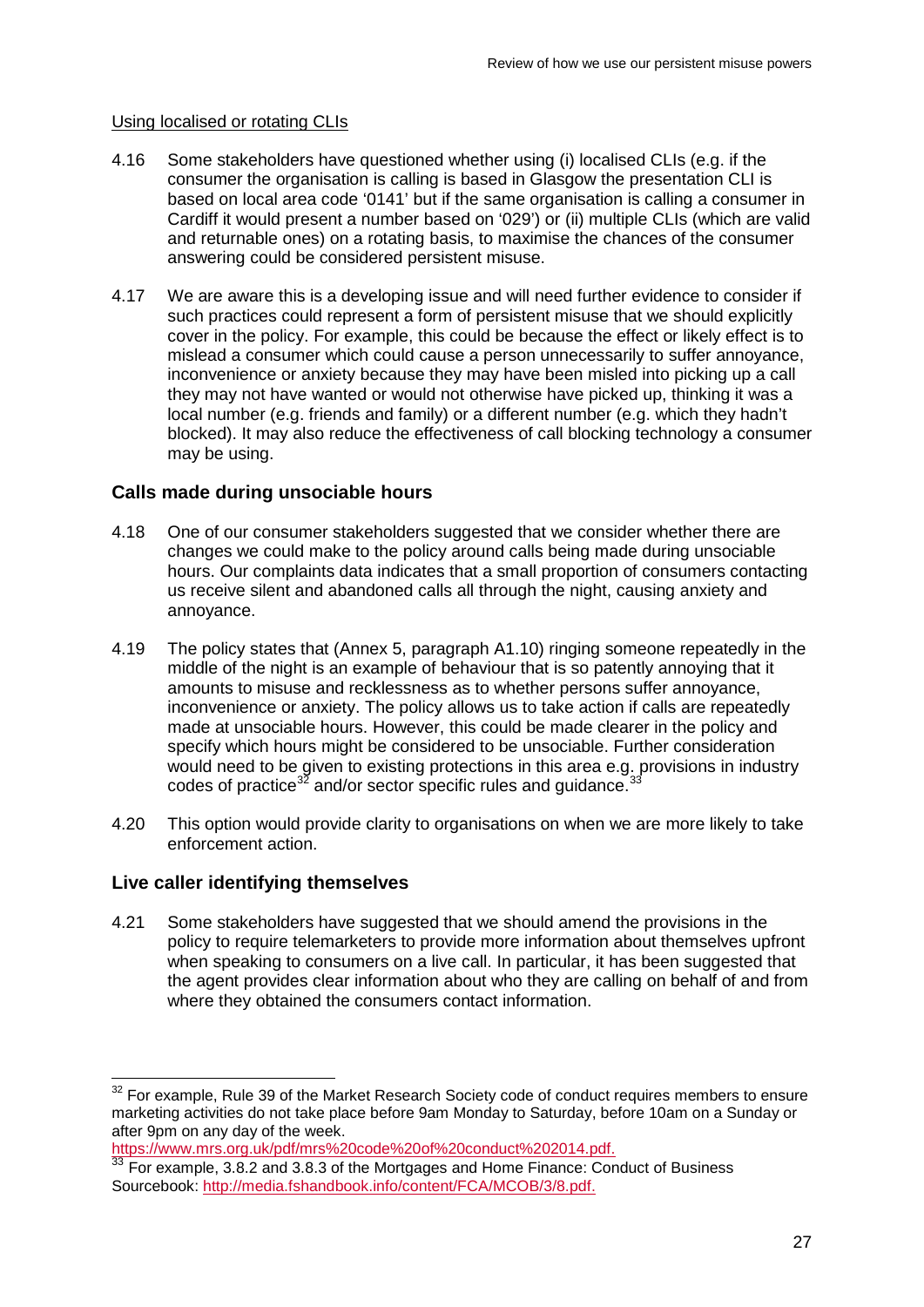4.22 We note that PECR requires an organisation carrying out marketing activity such as live calls to give the identity of the caller and if requested either a contact address or Freephone number they can be reached on (regulation 24(1)(b)). In the first instance, there is scope for the ICO take action in appropriate cases where agents are not providing consumers with information on who was calling. Any potential strengthening of these requirements in PECR would need to be considered by the ICO and Government, and would ultimately be a matter for Parliament. We will pass stakeholders views on this to the ICO and Government for their consideration.

#### **Use of automated voice messaging systems**

- 4.23 In 2010 our consultation and statement made reference to Interactive Voice Messaging (IVM) technology in relation to activating credit cards, check any abnormal credit use, arranging deliveries or reminders for payments or appointment. We also discussed the use of IVM in combination with AMD to reduce the level of false positives.
- 4.24 Some stakeholders have recently raised concerns about the use of ACS in combination with IVM systems (which was not specifically covered in the 2010 review). For example, it has been suggested to us that some organisations may be using IVM for outbound calling and increasing the speed of the ACS by having an IVM generated recorded message that says press 1 to speak to an agent – if a consumer presses 1 they are then placed on hold until an agent is available. As the caller has not terminated the call, we understand the organisations would not treat this type of call where the consumer has pressed 1 as an abandoned call (nor a silent call) and it would not be counted in their abandoned call rate. Stakeholders also questioned whether this may raise Data Protection Act issues as there is no guarantee that the person who answered the phone is the person the agent needs to speak to.
- 4.25 We note that under PECR, organisations can only make automated marketing calls to people who have specifically consented to receiving automated calls from them (regulation 16). As set out in the ICO's direct marketing guidance,  $34$  consent to receive live marketing calls is not sufficient. However, we acknowledge that such rules would not apply to organisations which are not making marketing calls, for example certain debt collection agencies.
- 4.26 We would like to gather more evidence on the use of ACS and IVM systems as referred to in paragraph 4.24 above, in order to consider whether this type of use where a consumer hears an automated message requiring a response, could potentially be a form of persistent misuse. Our preliminary view is that such calls may be similar in effect to an abandoned or silent call. For example, where the consumer has answered the phone but not been connected to a live agent, there may be concerns as to the extent of information provided to the consumer by the IVM and the potential length of time a consumer (who chooses to hold) may have to wait before a live agent is available. It is possible that the level of harm may lie between that caused by silent calls (where no information is provided to the consumer) and abandoned calls with message (where more specific information is provided). It may be appropriate to consider, once we have received further information and evidence, whether this sort of use of an ACS in combination with IVM should be explicitly covered in the policy (e.g. including measures that we might expect to be taken to reduce the consumer harm caused or how such calls might be included within the

<span id="page-30-0"></span><sup>&</sup>lt;sup>34</sup> [http://ico.org.uk/~/media/documents/library/Privacy\\_and\\_electronic/Practical\\_application/direct](http://ico.org.uk/%7E/media/documents/library/Privacy_and_electronic/Practical_application/direct-marketing-guidance.pdf)[marketing-guidance.pdf](http://ico.org.uk/%7E/media/documents/library/Privacy_and_electronic/Practical_application/direct-marketing-guidance.pdf) (paragraph 112).  $\overline{a}$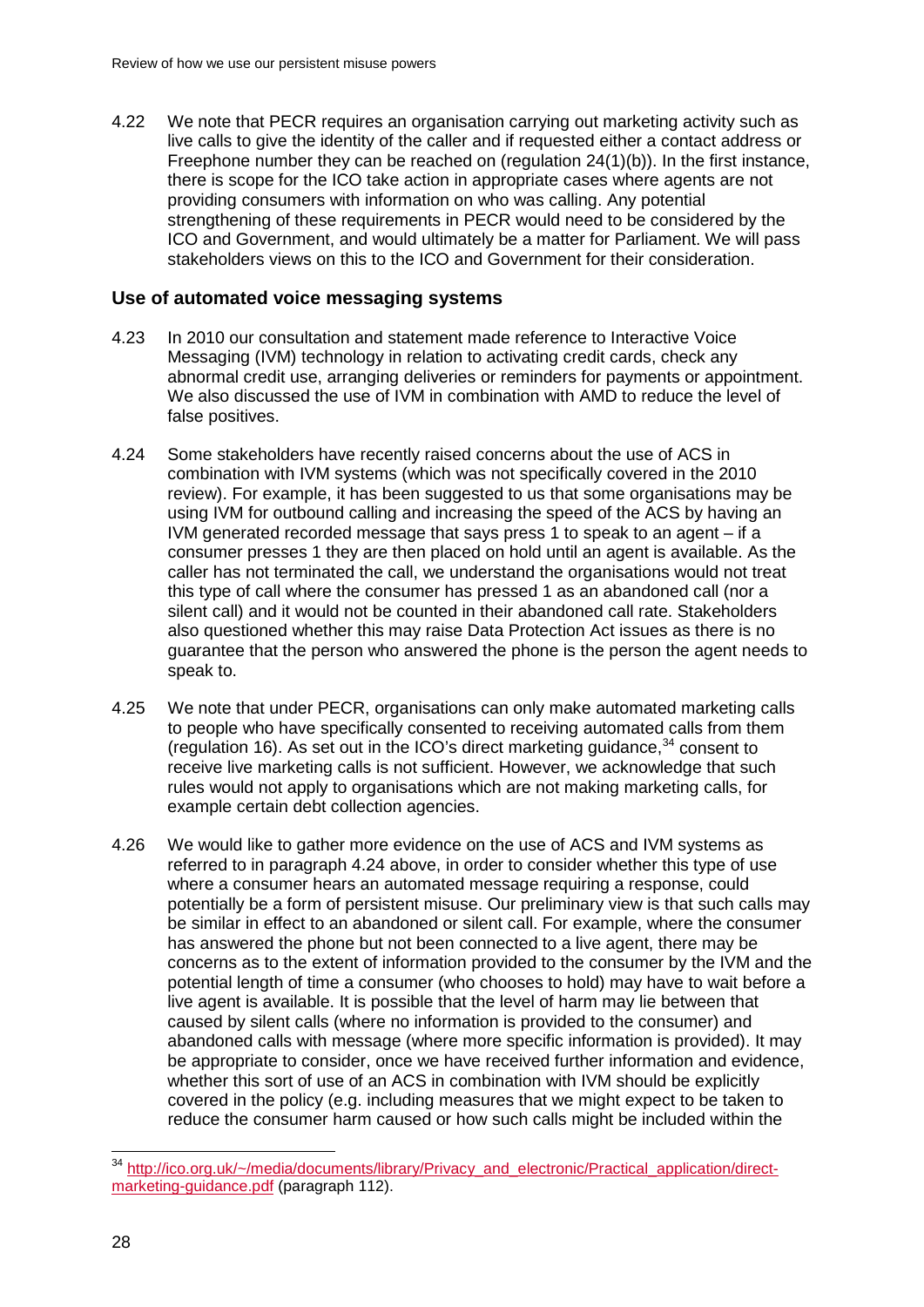calculation of the abandoned call rate). We note that the possible change referred to in Figure 3 to "specify a time line for calls to be connected to a live agent and then starting to speak to the consumer e.g. two seconds to align with how quickly an abandoned call message should be played" may have some overlap with this issue.

## **Other actions we could take outside of the policy**

4.27 We are concerned that some organisations, particularly those operating from overseas or contracting out services to call centres, may not fully understand the steps which we think should be taken to help avoid causing persistent misuse and to reduce the consumer harm this can cause.

#### **Checklist**

- 4.28 One option, to try to raise awareness of the persistent misuse rules in the Act and the associated policy and in turn increase compliance and reduce consumer harm, would be to produce a checklist or short summary to accompany the full policy. This could be used to help engage with overseas call centres and regulators and also be a useful reference for those contracting out call centre services (e.g. it could help inform thinking about what it may be useful to consider when setting up service level agreements and in on-going performance monitoring). We consider this could potentially be a useful tool to aid and encourage compliance which could be produced once any revised policy was finalised.
- 4.29 Regardless of whether a checklist is produced, organisations would need to ensure that they abide by the law on persistent misuse, taking into account our policy. It is the organisation's responsibility to ensure compliance with the law on persistent misuse, having regard to that policy, regardless of whether they have contracted out services to a third party.

#### **Best practice guide**

- 4.30 We consider that it may also be useful to set out examples of best practice to allow lessons to be learned and shared across call centres.
- 4.31 We already make suggestions to organisations on how to avoid future, more serious and potentially damaging, enforcement action as part of any investigation we carry out. We consider it could be useful to draw on these and other industry good practice into one place for ease of reference. For example, the best practice could consider processes organisations have in place to avoid problems, how consumer data (including opt outs) is handled and management of ACS/ predictive diallers. Trade associations are likely to already offer some guidance to their members so this may be something they would be interested in taking forward. Regardless of whether a best practice guide is produced, organisations would need to ensure that they abide by the law on persistent misuse, taking into account our policy.

#### **Call for inputs**

*Q5: We would welcome views and evidence on potential changes that could be made to the policy relating to the a) current five general examples of persistent misuse (misuse of automated calling systems; number-scanning; misuse of a CLI facility; misuse for dishonest gain – scams; and misuse of allocated telephone numbers) or b) other examples of persistent misuse.* 

*You may wish to consider the following points in your response:*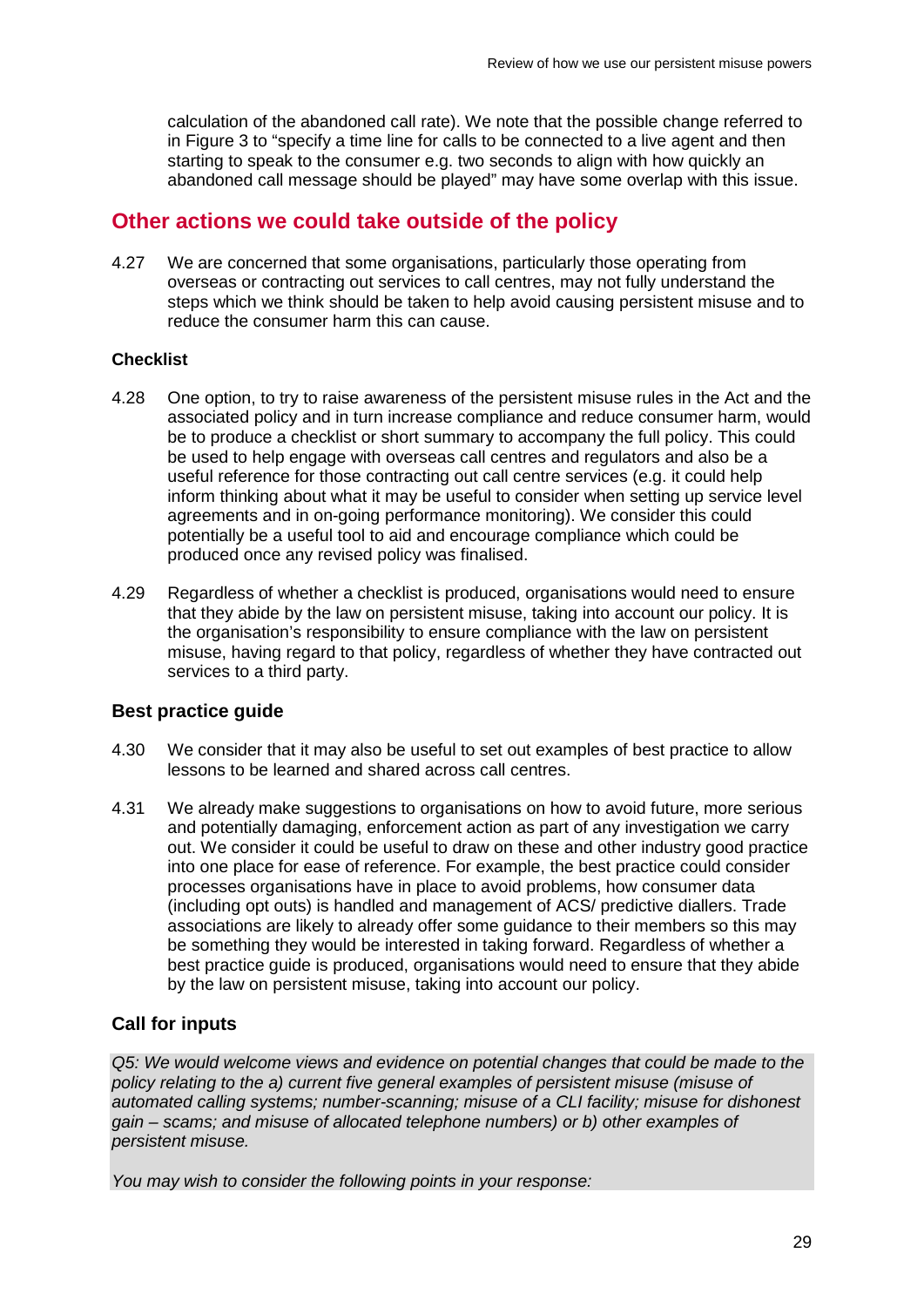- *Whether the five general examples of persistent misuse remain relevant or if there are any changes or other types of persistent misuse that we should consider.*
- *Views on whether there are changes we should consider making to the policy relating to the provision of CLI information (noting the issues we set out in paragraphs 4.8 to 4.15).*
- *Views on whether it would be useful to clarify how we might use our persistent misuse powers in relation to calls made during unsociable hours and if so how and why.*
- *Views or evidence on the use of and harm caused by (a) localised CLI or multiple CLIs (b) IVM systems being used for outbound dialling where a consumer is kept on hold rather than immediately connected to a live agent.*
- *Whether a checklist and/or best practice guide would be useful and, if so, how such documents could be best developed and communicated.*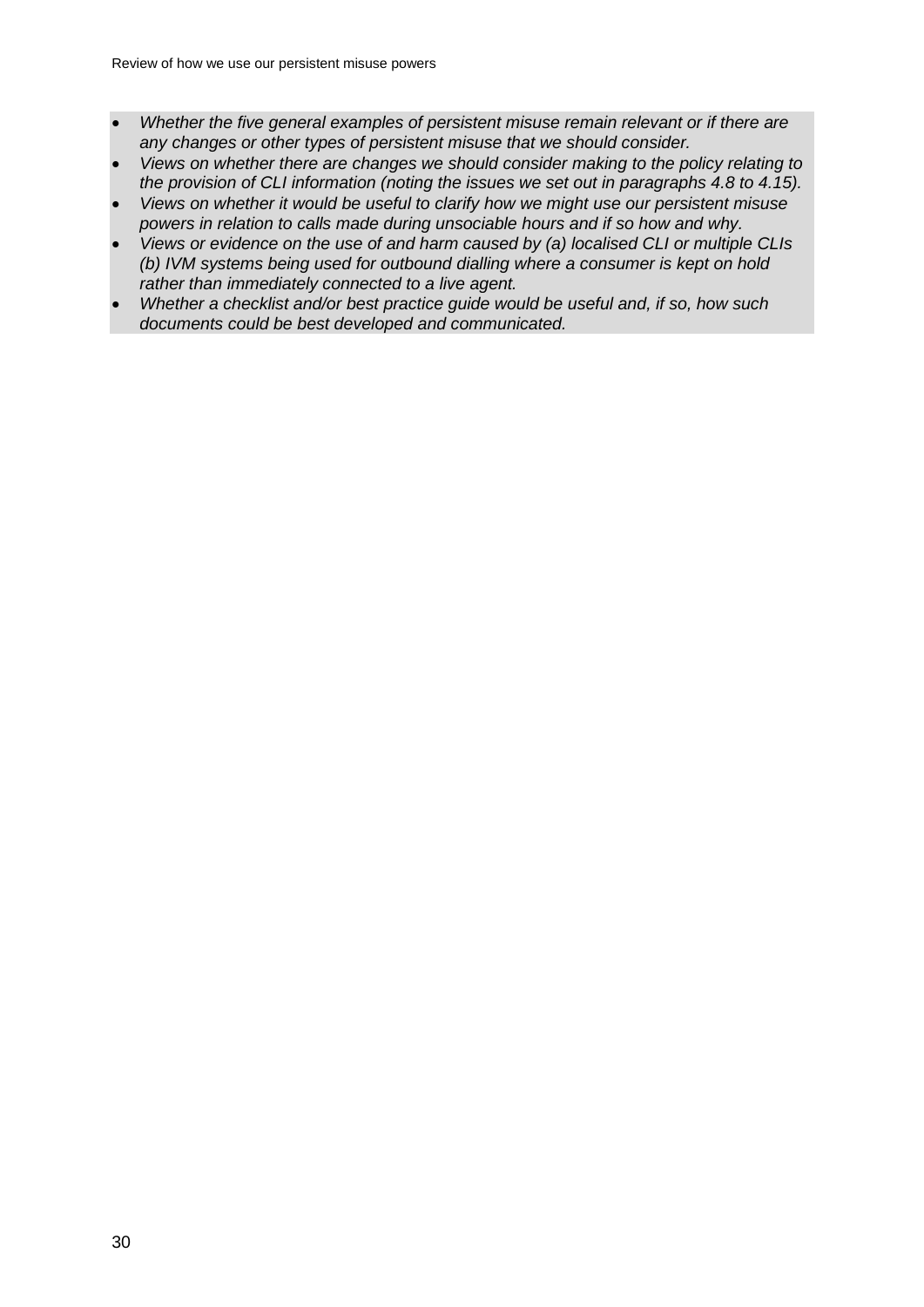## **Section 5**

# <span id="page-33-0"></span>5 Issuing notifications

- 5.1 As set out in section 2, the policy sets out Ofcom's approach to the issuing of section 128 notifications and the consequences of issuing those notifications, including the issuing of section 129 notifications and section 130 penalty notices. The policy mainly explains the provisions set out in the Act, providing examples as appropriate. However, the policy also includes information on our priorities on issuing notifications under section 128.
- 5.2 We have powers to take enforcement action in any case where we consider there are reasonable grounds for believing that a person has persistently misused an electronic communications network or service. However, the policy (Annex 5, paragraphs A1.83 – 85) sets out that, in general, we will be guided by a sense of administrative priority in the exercise of our enforcement powers. We consider that if a particular form of persistent misuse is more likely to harm consumers then we are more likely to take enforcement action. The policy prioritises persistent misuse and the harm it causes in three ways:
	- qualitative (the degree of harm caused to a consumer, with anxiety more detrimental than annoyance or inconvenience);
	- quantitative (the scale or amount of persistent misuse, with the more people affected impacting on the likelihood of us taking enforcement action); and
	- deterrence (where a new serious form of misuse has come to light and we need to act quickly to stop and deter others from engaging in misuse).
- 5.3 The policy also sets out that where persistent misuse may have been caused by silent and abandoned calls we will consider any steps organisations have taken to help reduce the harm these calls cause (these are summarised in section 2, paragraph 2.14).

#### **Call for inputs**

*Q6: We have not identified any significant changes to this section of the policy, relating to the issuing of notifications, at this stage. However, we welcome views and evidence from stakeholders on any changes they consider may improve the understanding or clarity of this section of the policy.*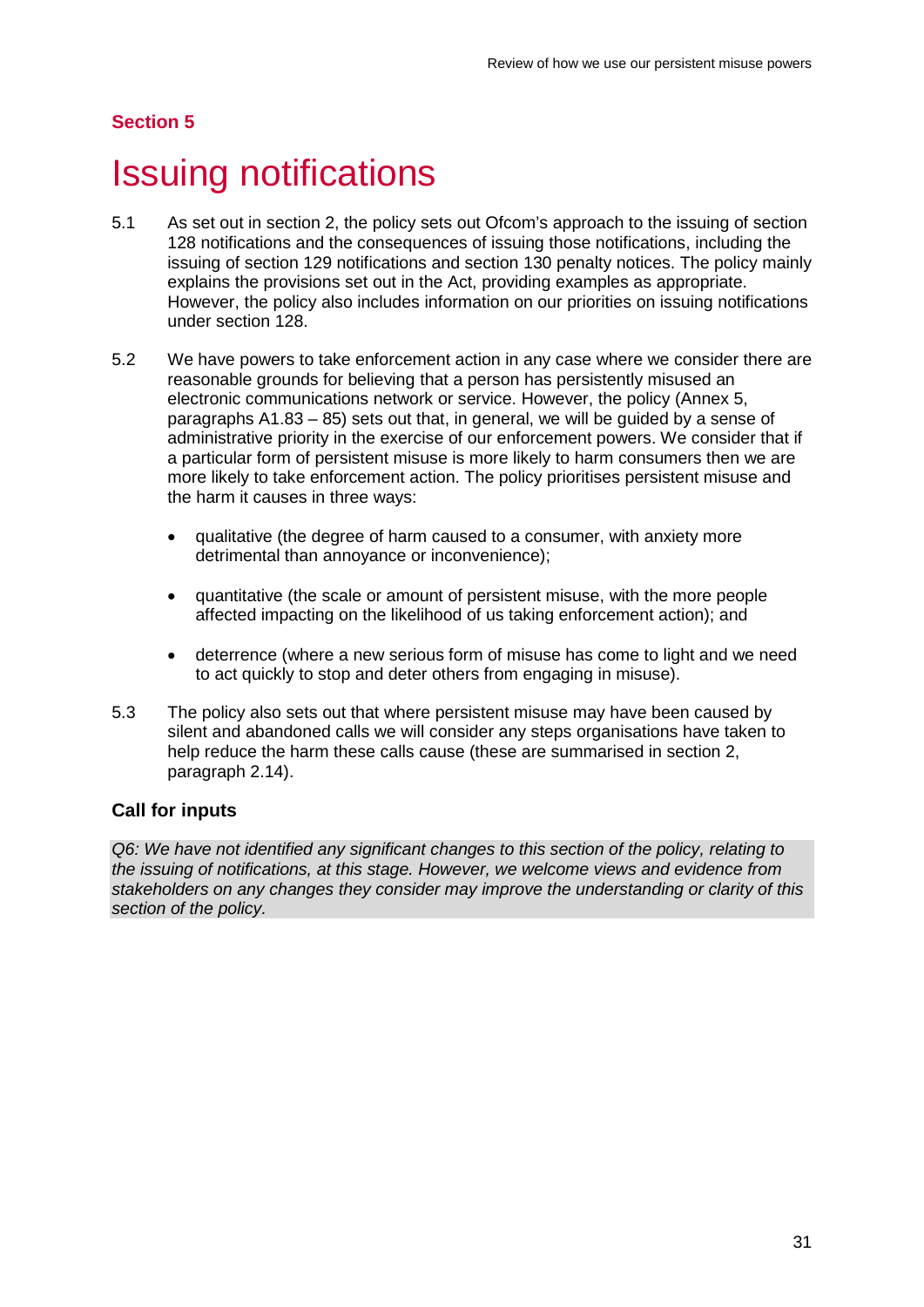## **Section 6**

# <span id="page-34-0"></span>How we plan to assess potential changes

- 6.1 The ideas discussed in sections 3 and 4 outline some of the potential changes and clarifications that could be made to help address calls which could be considered to be persistent misuse, including silent and abandoned calls. If we considered it appropriate to take any of these potential changes forward we would assess them in more detail before they were consulted on and proposed for implementation.
- 6.2 We would expect a more detailed assessment of any individual option to follow a typical impact assessment in which we assess the benefits and costs of the policy.<sup>[35](#page-34-1)</sup> We describe our expected approach to assessing the benefits and costs and their comparison in more detail below.

## **Likely benefits from changes or clarifications**

- 6.3 We believe that the main benefits will be associated with possible reductions in the overall number of silent and abandoned calls to consumers and/or the harm these calls cause. One way we will consider the potential effectiveness of any changes will be in considering whether the change may reduce the number of these calls as organisations adopt the steps set out in our policy.
- 6.4 However, as set out in section 3, silent and abandoned calls are largely a by-product of organisations making other types of call e.g. live marketing calls, in order to legitimately contact an individual. While Ofcom does not have specific statutory powers to regulate call centres including marketing calls they make, we are aware that any potential changes to our policy may have an impact on other types of calls (e.g. live marketing calls, impacts on information campaigns, product recall etc).
- 6.5 We will also consider whether any changes that involve clarifications to the current policy, could help to reduce the costs of compliance, perhaps through reducing management time required to understand and ensure that they are meeting the policy requirements.

# **Likely costs from changes or clarifications**

- 6.6 Most of the ideas for changes and clarifications that we are considering will impose some costs on stakeholders. The types of costs that we are considering will mostly fall on organisations making outbound calls, primarily call-centres, and may be passed on in whole or in part to call-centres' clients and in turn to consumers.
- 6.7 For example, it is possible that a number of the potential changes and clarifications we are considering would impact on the efficiency of call centres, largely through reducing call agent utilisation time. Call centres use various technologies (e.g. ACS, AMD) to increase the proportion of time that their agents spend talking to live individuals. Given that in most cases a call centre wishes to inform or sell to a live individual, any time in which a call centre agent is employed but not speaking to a live individual could be considered wasted or inefficient time. For some of the potential changes, organisations might instead be faced with one-off costs or investment in new/replacement technology.

<span id="page-34-1"></span> $35$  As such we will follow Ofcom impact assessment guidelines where relevant, see, Ofcom (2005), 'Better Policy Making: Ofcom's approach to Impact Assessment', July.  $\overline{a}$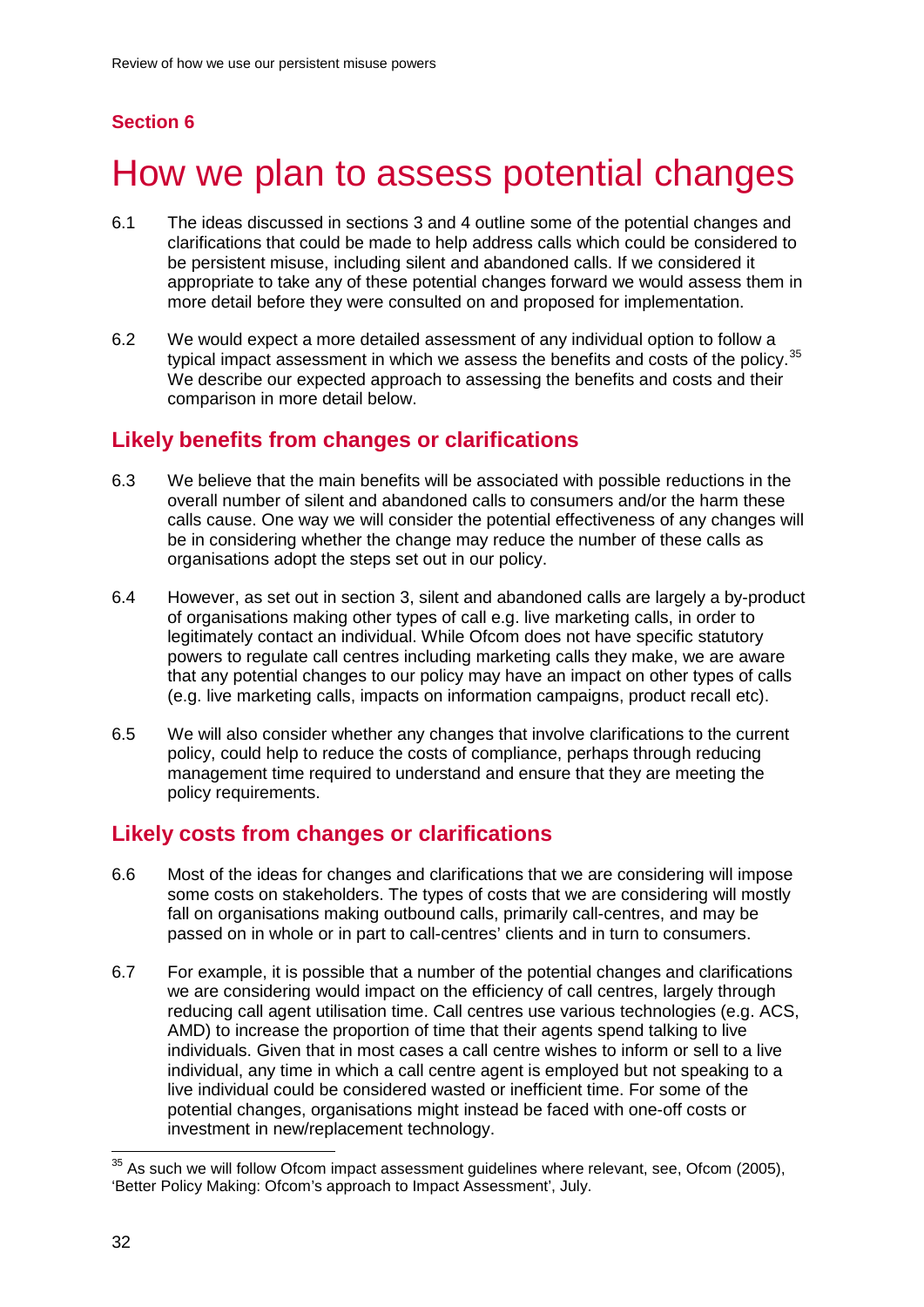6.8 We will consider how it might be appropriate to take account of any changes to these and any other types of costs in our assessment of any proposed policy change.

## **Comparing costs and benefits**

6.9 Once we have analysed the costs and benefits of each of the potential changes/clarifications we are considering we will assess the benefits and the costs. Where possible, we will try to quantify the costs and benefits but we note that in some cases we are likely to be reliant on a qualitative assessment.

## **Further considerations**

6.10 We are aware that although the policy is in place there are some organisations that do not comply with the policy and that these organisations could be the cause of a large number of silent and abandoned calls. These organisations may be based overseas or may be small scale organisations or individuals. Given this, we are conscious that adjusting the policy will not address all silent and abandoned calls and that enforcement against firms that breach the law on persistent misuse will still be required. In assessing any change to the policy we will consider the extent of compliance with the policy and how compliance levels may change.

#### **Call for inputs**

6.11 As noted in section 3, we are keen to gather views on the likely magnitude and type of costs that the various potential policy changes may create. In addition to the questions set out in section 3, we welcome views on any aspect of this section. In particular, we welcome any evidence stakeholders may be able to provide in response to the following questions:

*Q7: We would welcome information on the current operation of the outbound call centre market, in particular:* 

- *The size of the current outbound calling market e.g. the annual number of calls made as well as the value.*
- *The size of total annual costs in the outbound market (where possible split by operating costs and capital costs (or depreciation)).*
- *The average costs per call/per agent (or per agent hour).*
- *The split of call centre locations (domestic or overseas) that make calls to UK numbers.*

Q8: We would welcome any initial views and evidence on the potential costs and benefits of *any of the potential changes to the policy. In particular, whether any of the potential changes would:* 

- *require investment in new technology or other capital costs;*
- *have an impact on efficiency and operating costs;*
- *have an impact on call-centre costs or call-centre prices (to their clients);*
- *affect competition in the call-centre market; and*
- *have a different impact on different types of call centre, and if so, what factors affect the level of impact.*

*Q9: We would welcome any views on what factors may influence a call centre's likelihood of adhering to the current or a stricter policy.*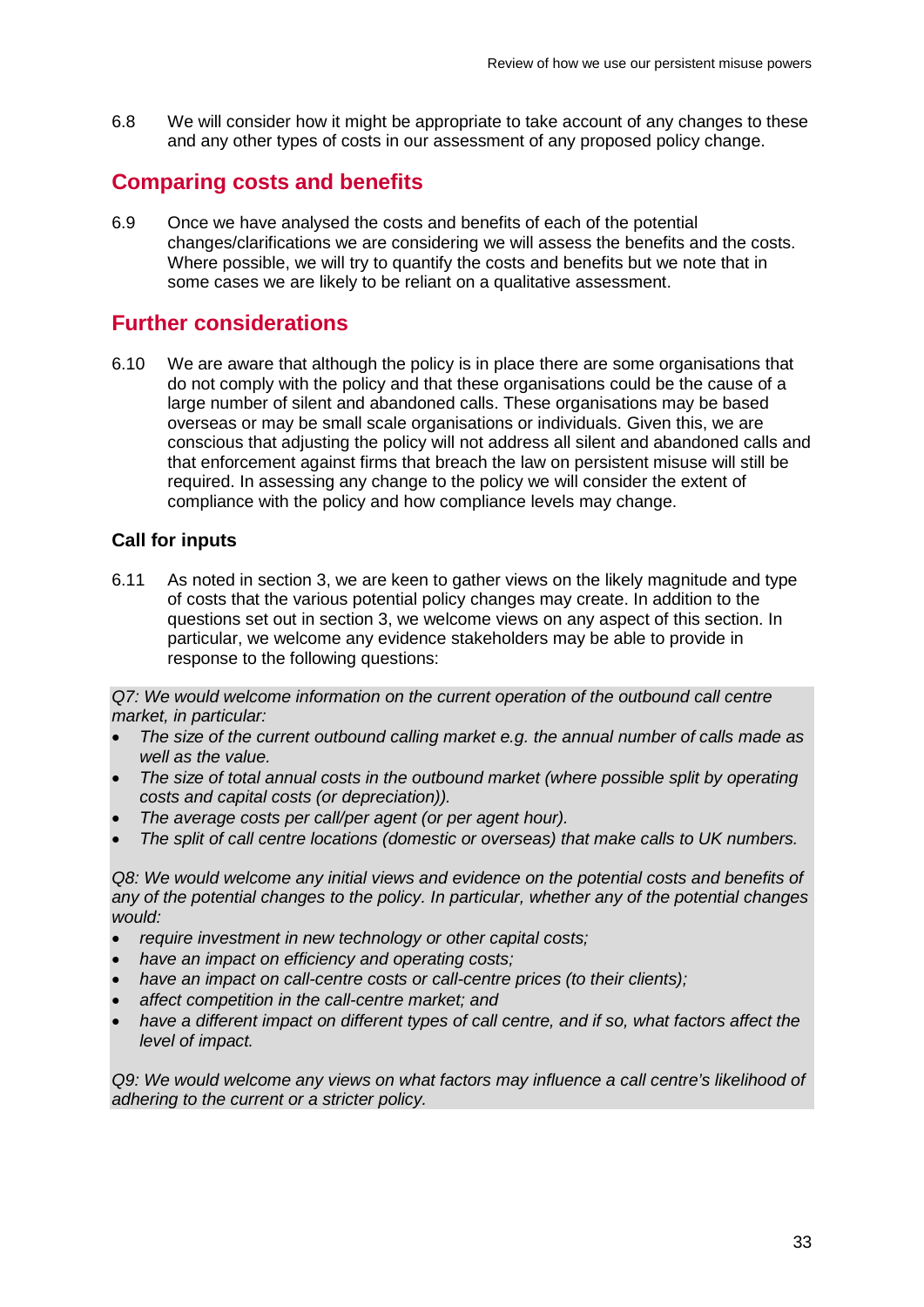## **Annex 1**

# <span id="page-36-0"></span>Responding to this call for inputs

## **How to respond**

- A1.1 Ofcom invites written views and comments on the issues raised in this document, to be made **by 5pm on 7 November 2014**.
- A1.2 Ofcom strongly prefers to receive responses using the online web form at<http://stakeholders.ofcom.org.uk/consultations/review-persistent-misuse-powers/> as this helps us to process the responses quickly and efficiently. We would also be grateful if you could assist us by completing a response cover sheet (see Annex 3), to indicate whether or not there are confidentiality issues. This response coversheet is incorporated into the online web form questionnaire.
- A1.3 For larger consultation responses particularly those with supporting charts, tables or other data - please email [kiera.bower@ofcom.org.uk](mailto:kiera.bower@ofcom.org.uk) attaching your response in Microsoft Word format, together with a consultation response coversheet.
- A1.4 Responses may alternatively be posted or faxed to the address below, marked with the title of the consultation.

Kiera Bower Consumer Affairs Riverside House 2A Southwark Bridge Road London SE1 9HA

- A1.5 Note that we do not need a hard copy in addition to an electronic version. Ofcom will acknowledge receipt of responses if they are submitted using the online web form but not otherwise.
- A1.6 It would be helpful if your response could include direct answers to the questions asked in this document, which are listed together at Annex 4. It would also help if you can explain why you hold your views and how Ofcom's proposals would impact on you.

# **Confidentiality**

- A1.7 We believe it is important for everyone interested in an issue to see the views expressed by consultation respondents. We will therefore usually publish all responses on our website, [www.ofcom.org.uk,](http://www.ofcom.org.uk/) ideally on receipt. If you think your response should be kept confidential, can you please specify what part or whether all of your response should be kept confidential, and specify why. Please also place such parts in a separate annex.
- A1.8 If someone asks us to keep part or all of a response confidential, we will treat this request seriously and will try to respect this. But sometimes we will need to publish all responses, including those that are marked as confidential, in order to meet legal obligations.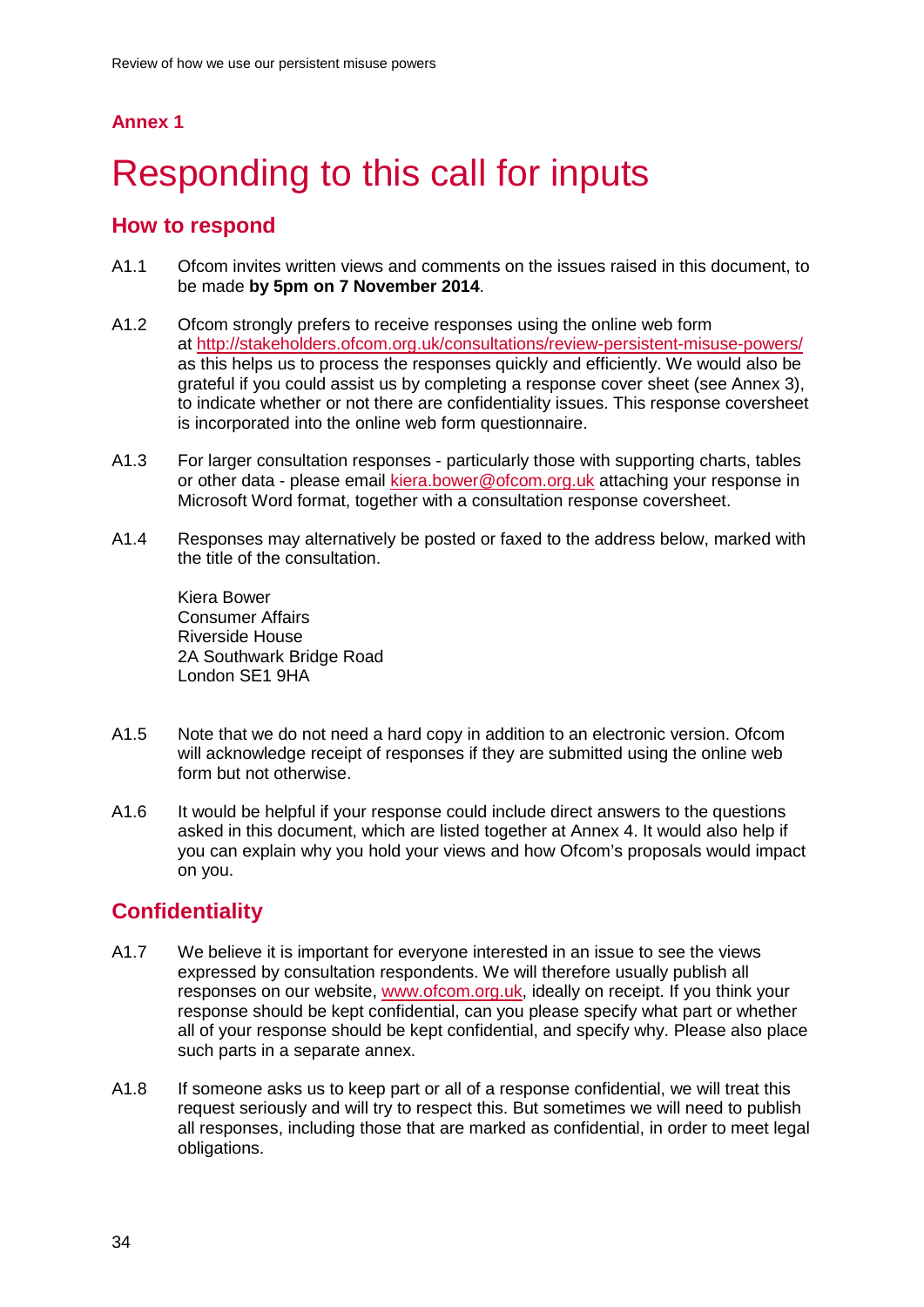A1.9 Please also note that copyright and all other intellectual property in responses will be assumed to be licensed to Ofcom to use. Ofcom's approach on intellectual property rights is explained further on its website at [http://www.ofcom.org.uk/terms](http://www.ofcom.org.uk/terms-of-use/)[of-use/](http://www.ofcom.org.uk/terms-of-use/)

## **Next steps**

- A1.10 Following the end of the consultation period, Ofcom intends to publish a consultation in Q1 2015/16.
- A1.11 Please note that you can register to receive free mail Updates alerting you to the publications of relevant Ofcom documents. For more details please see:<http://www.ofcom.org.uk/email-updates/>

## **Ofcom's consultation processes**

- A1.12 Ofcom seeks to ensure that responding to a consultation is easy as possible. For more information please see our consultation principles in Annex 2.
- A1.13 If you have any comments or suggestions on how Ofcom conducts its consultations, please call our consultation helpdesk on 020 7981 3003 or e-mail us at [consult@ofcom.org.uk](mailto:consult@ofcom.org.uk) . We would particularly welcome thoughts on how Ofcom could more effectively seek the views of those groups or individuals, such as small businesses or particular types of residential consumers, who are less likely to give their opinions through a formal consultation.
- A1.14 If you would like to discuss these issues or Ofcom's consultation processes more generally you can alternatively contact Graham Howell, Secretary to the Corporation, who is Ofcom's consultation champion:

Graham Howell **Ofcom** Riverside House 2a Southwark Bridge Road London SE1 9HA

Tel: 020 7981 3601

Email [Graham.Howell@ofcom.org.uk](mailto:Graham.Howell@ofcom.org.uk)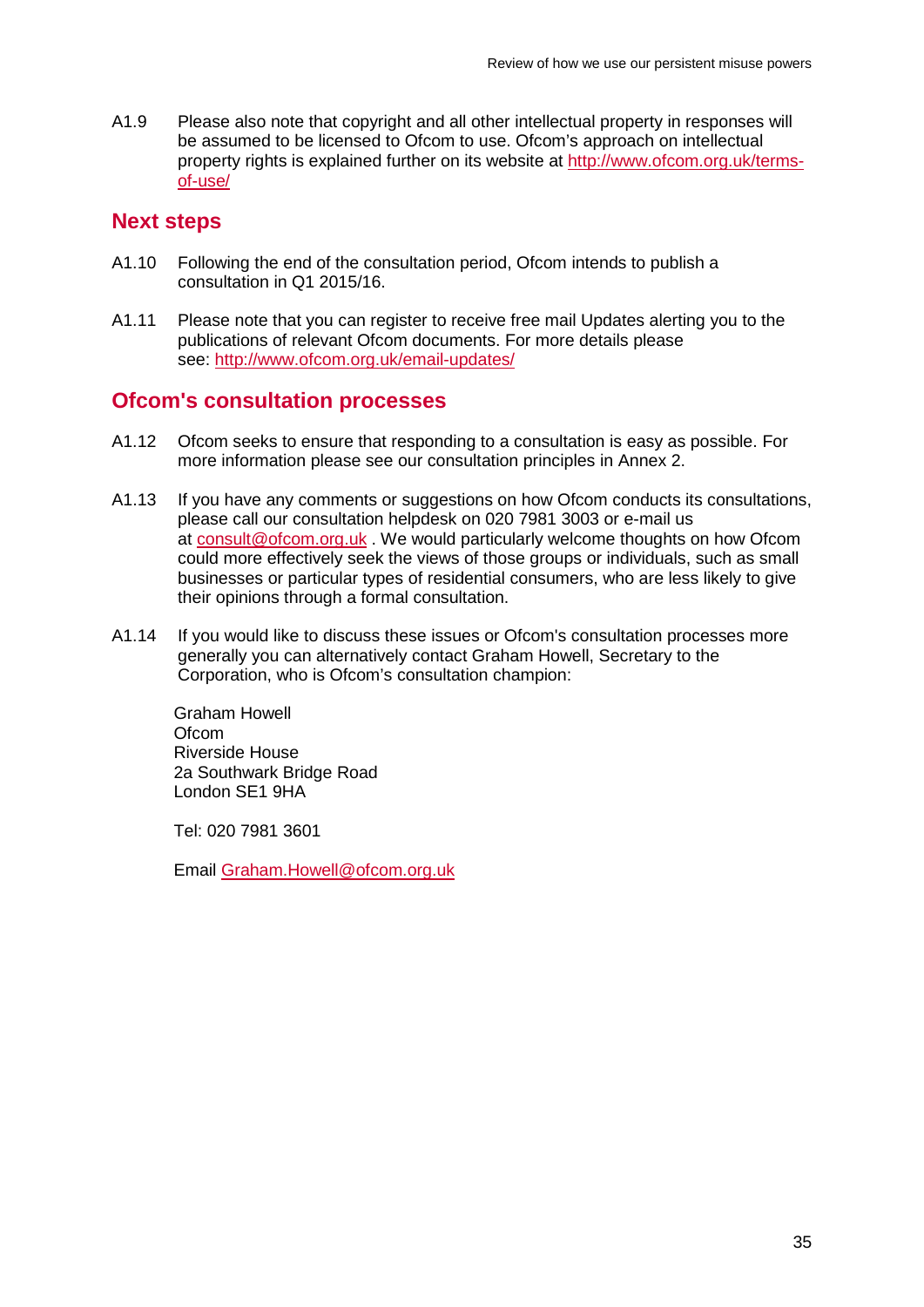# **Annex 2**

# <span id="page-38-0"></span>**Ofcom's consultation principles**

A2.1 Ofcom has published the following seven principles that it will follow for each public written consultation:

## **Before the consultation**

A2.2 Where possible, we will hold informal talks with people and organisations before announcing a big consultation to find out whether we are thinking in the right direction. If we do not have enough time to do this, we will hold an open meeting to explain our proposals shortly after announcing the consultation.

## **During the consultation**

- A2.3 We will be clear about who we are consulting, why, on what questions and for how long.
- A2.4 We will make the consultation document as short and simple as possible with a summary of no more than two pages. We will try to make it as easy as possible to give us a written response. If the consultation is complicated, we may provide a shortened Plain English Guide for smaller organisations or individuals who would otherwise not be able to spare the time to share their views.
- A2.5 We will consult for up to 10 weeks depending on the potential impact of our proposals.
- A2.6 A person within Ofcom will be in charge of making sure we follow our own guidelines and reach out to the largest number of people and organisations interested in the outcome of our decisions. Ofcom's 'Consultation Champion' will also be the main person to contact with views on the way we run our consultations.
- A2.7 If we are not able to follow one of these principles, we will explain why.

## **After the consultation**

A2.8 We think it is important for everyone interested in an issue to see the views of others during a consultation. We would usually publish all the responses we have received on our website. In our statement, we will give reasons for our decisions and will give an account of how the views of those concerned helped shape those decisions.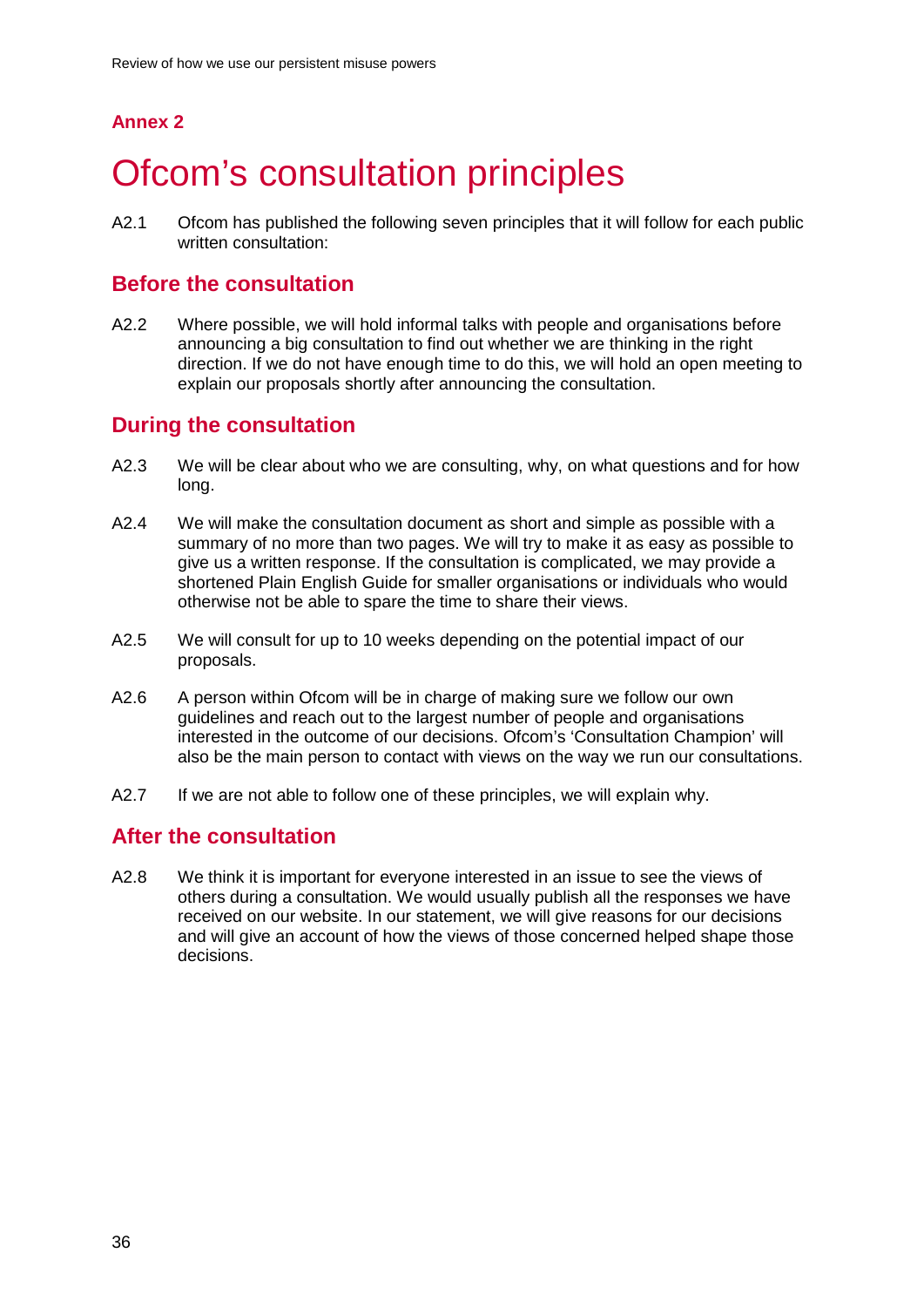## **Annex 3**

# <span id="page-39-0"></span>3 Consultation response cover sheet

- A3.1 In the interests of transparency and good regulatory practice, we will publish all consultation responses in full on our website, [www.ofcom.org.uk.](http://www.ofcom.org.uk/)
- A3.2 We have produced a coversheet for responses (see below) and would be very grateful if you could send one with your response (this is incorporated into the online web form if you respond in this way). This will speed up our processing of responses, and help to maintain confidentiality where appropriate.
- A3.3 The quality of consultation can be enhanced by publishing responses before the consultation period closes. In particular, this can help those individuals and organisations with limited resources or familiarity with the issues to respond in a more informed way. Therefore Ofcom would encourage respondents to complete their coversheet in a way that allows Ofcom to publish their responses upon receipt, rather than waiting until the consultation period has ended.
- A3.4 We strongly prefer to receive responses via the online web form which incorporates the coversheet. If you are responding via email, post or fax you can download an electronic copy of this coversheet in Word or RTF format from the 'Consultations' section of our website at [http://stakeholders.ofcom.org.uk/consultations/consultation-response](http://stakeholders.ofcom.org.uk/consultations/consultation-response-coversheet/)[coversheet/.](http://stakeholders.ofcom.org.uk/consultations/consultation-response-coversheet/)
- A3.5 Please put any parts of your response you consider should be kept confidential in a separate annex to your response and include your reasons why this part of your response should not be published. This can include information such as your personal background and experience. If you want your name, address, other contact details, or job title to remain confidential, please provide them in your cover sheet only, so that we don't have to edit your response.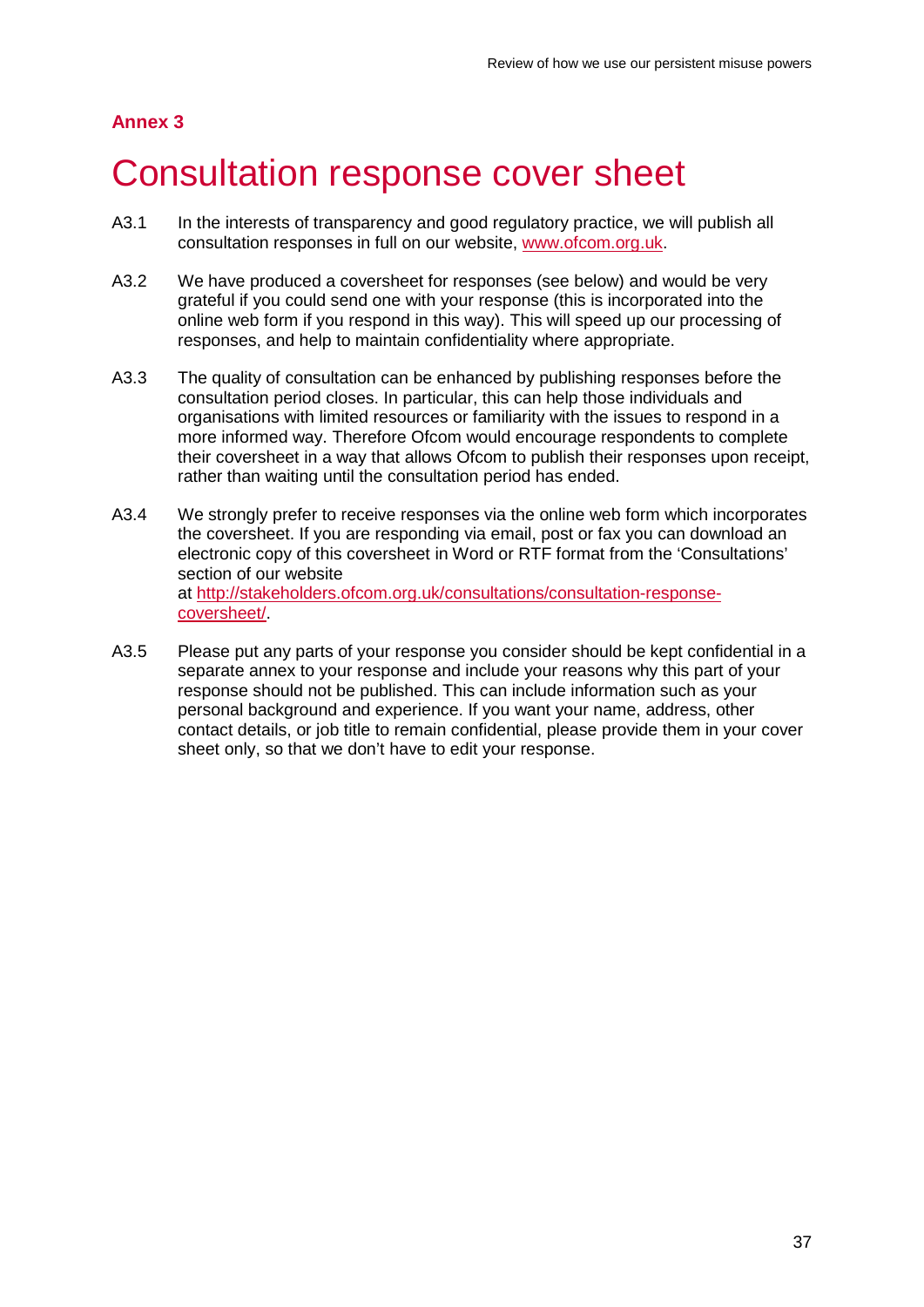# **Cover sheet for response to an Ofcom consultation**

| <b>BASIC DETAILS</b>                                                                                                                                                                                                                                                                                                                                                                                                                                                |  |  |
|---------------------------------------------------------------------------------------------------------------------------------------------------------------------------------------------------------------------------------------------------------------------------------------------------------------------------------------------------------------------------------------------------------------------------------------------------------------------|--|--|
| Consultation title:                                                                                                                                                                                                                                                                                                                                                                                                                                                 |  |  |
| To (Ofcom contact):                                                                                                                                                                                                                                                                                                                                                                                                                                                 |  |  |
| Name of respondent:                                                                                                                                                                                                                                                                                                                                                                                                                                                 |  |  |
| Representing (self or organisation/s):                                                                                                                                                                                                                                                                                                                                                                                                                              |  |  |
| Address (if not received by email):                                                                                                                                                                                                                                                                                                                                                                                                                                 |  |  |
|                                                                                                                                                                                                                                                                                                                                                                                                                                                                     |  |  |
| <b>CONFIDENTIALITY</b>                                                                                                                                                                                                                                                                                                                                                                                                                                              |  |  |
| Please tick below what part of your response you consider is confidential, giving your<br>reasons why                                                                                                                                                                                                                                                                                                                                                               |  |  |
| Nothing<br>Name/contact details/job title                                                                                                                                                                                                                                                                                                                                                                                                                           |  |  |
| Organisation<br>Whole response                                                                                                                                                                                                                                                                                                                                                                                                                                      |  |  |
| Part of the response<br>If there is no separate annex, which parts?                                                                                                                                                                                                                                                                                                                                                                                                 |  |  |
| If you want part of your response, your name or your organisation not to be published, can<br>Ofcom still publish a reference to the contents of your response (including, for any<br>confidential parts, a general summary that does not disclose the specific information or<br>enable you to be identified)?                                                                                                                                                     |  |  |
| <b>DECLARATION</b>                                                                                                                                                                                                                                                                                                                                                                                                                                                  |  |  |
| I confirm that the correspondence supplied with this cover sheet is a formal consultation<br>response that Ofcom can publish. However, in supplying this response, I understand that<br>Ofcom may need to publish all responses, including those which are marked as confidential,<br>in order to meet legal obligations. If I have sent my response by email, Ofcom can disregard<br>any standard e-mail text about not disclosing email contents and attachments. |  |  |
| Ofcom seeks to publish responses on receipt. If your response is<br>non-confidential (in whole or in part), and you would prefer us to<br>publish your response only once the consultation has ended, please tick here.                                                                                                                                                                                                                                             |  |  |
| Name<br>Signed (if hard copy)                                                                                                                                                                                                                                                                                                                                                                                                                                       |  |  |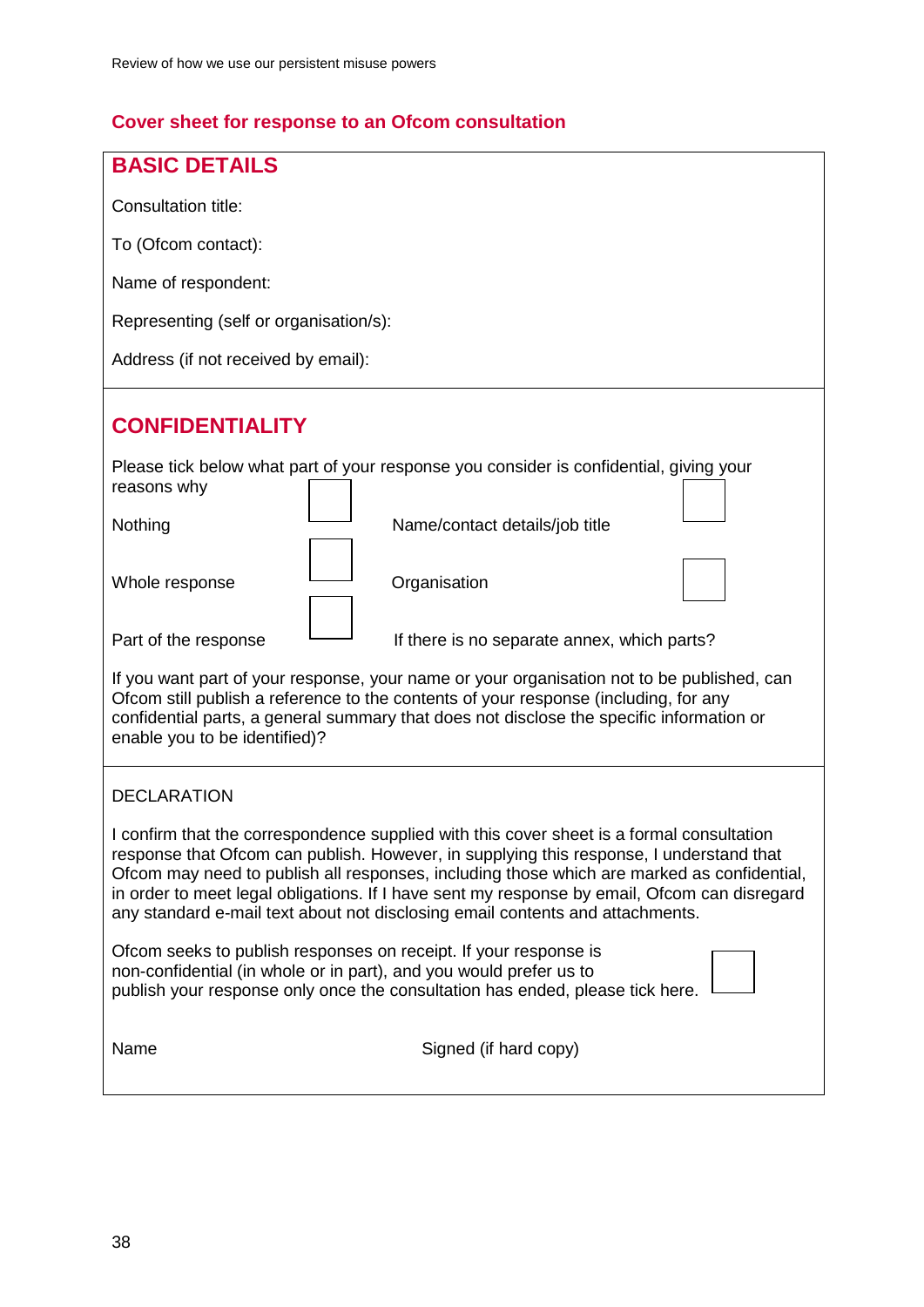### **Annex 4**

# <span id="page-41-0"></span>Call for inputs questions

### **Section 2**

*Q1: We would welcome views and evidence from stakeholders on (a) the main types of harm that consumers experience from nuisance calls in general and specifically in relation to silent and abandoned calls; and (b) how to measure the harm.* 

*You may wish to consider the following points in your response:*

- *Evidence of changes in the nature and magnitude of the harm since we last reviewed the policy in 2010.*
- *Whether the harm differs across landlines and mobiles, consumers or the different types of calls (e.g. the time of day the call is received, whether it is a silent call or a live call).*
- *Types of harm other than wasted time and distress.*
- *Whether the distress caused by nuisance calls can be quantified and if so how.*
- *Evidence of how long it takes consumers to deal with silent and abandoned calls (e.g. X seconds or minutes to answer the phone, deal with the call, take steps to prevent further calls) and how that time should be valued.*
- *Views on the relationship between silent and abandoned calls and other call types.*

### **Section 3**

*Q2: We would welcome views and evidence from stakeholders on what are the key drivers of (a) silent calls and (b) abandoned calls.* 

*You may wish to consider the following points in your response:*

- *Whether the main driver for abandoned calls is the use of ACS or if there are other key drivers.*
- *Whether you agree with the possible reasons why consumers may receive silent calls and the extent to which they are likely to be a key driver of the overall volume of silent calls as set out in Figure 1.*
- *Evidence of the key drivers or silent or abandoned calls.*
- *Aside from mobile coverage, whether there are other issues specific to mobiles that could be causing silent or abandoned calls.*
- *Any information you have on how long organisations will ring consumers before disconnecting an unanswered calls (e.g. 15 seconds) or how quickly they connect consumers to a live agent (e.g. two seconds).*

*Q3: We would welcome views and evidence on the use of AMD including (a) if call centres have changed their use of AMD in recent years and if so why (b) the volume of calls made by call centres with and without the use of AMD (c) false positive rates when using AMD and any data to suggest that the accuracy of AMD has improved in recent years.* 

*Q4: We would welcome views and evidence on potential changes to the policy to help reduce the harm caused by silent and abandoned calls including those identified in Figure 2 (abandoned call rate and approach to AMD), Figure 3 (time limits for calling consumers and connecting to a live agent) and Figure 4 (good management and appropriate processes).* 

*You may wish to consider the following points in your response:*

• *Views on whether it would be worth pursuing any of the potential changes identified in Figures 2 to 4 or if there are other potential changes that should be considered, for*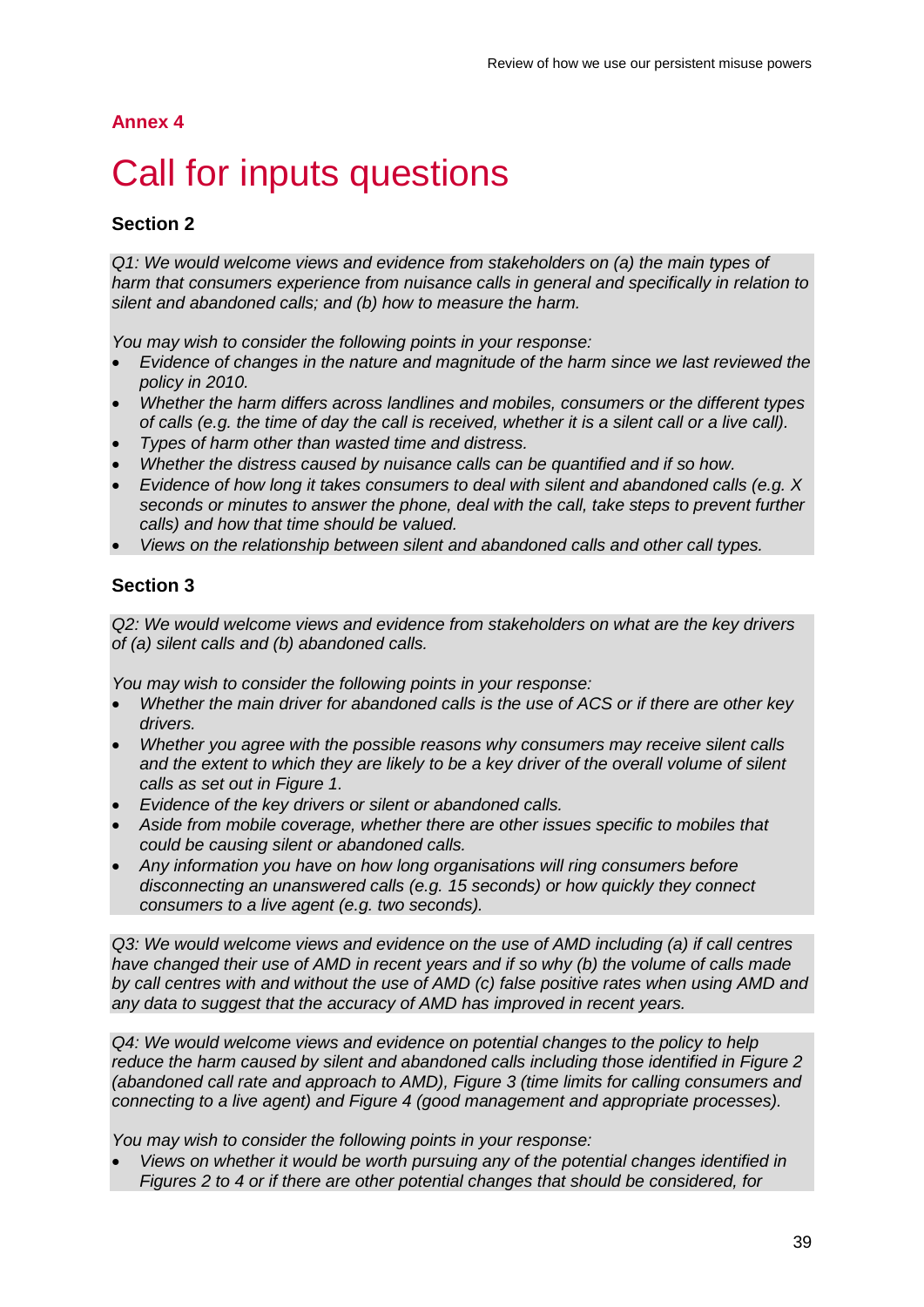*example, to make it clearer and easier for stakeholders to understand and follow or to specifically address calls made to mobile phones.*

• *Data indicating the likely impact of the potential changes in terms of reducing the harm caused by silent and/or abandoned calls and the potential cost of the change (both oneoff and ongoing costs).* 

### **Section 4**

*Q5: We would welcome views and evidence on potential changes that could be made to the policy relating to the a) current five general examples of persistent misuse (misuse of automated calling systems; number-scanning; misuse of a CLI facility; misuse for dishonest gain – scams; and misuse of allocated telephone numbers) or b) other examples of persistent misuse.* 

*You may wish to consider the following points in your response:*

- *Whether the five general examples of persistent misuse remain relevant or if there are any changes or other types of persistent misuse that we should consider.*
- *Views on whether there are changes we should consider making to the policy relating to the provision of CLI information (noting the issues we set out in paragraphs 4.8 to 4.15).*
- *Views on whether it would be useful to clarify how we might use our persistent misuse powers in relation to calls made during unsociable hours and if so how and why.*
- *Views or evidence on the use of and harm caused by (a) localised CLI or multiple CLIs (b) IVM systems being used for outbound dialling where a consumer is kept on hold rather than immediately connected to a live agent.*
- *Whether a checklist and/or best practice guide would be useful and, if so, how such documents could be best developed and communicated.*

### **Section 5**

*Q6: We have not identified any significant changes to this section of the policy, relating to the issuing of notifications, at this stage. However, we welcome views and evidence from stakeholders on any changes they consider may improve the understanding or clarity of this section of the policy.*

### **Section 6**

*Q7: We would welcome information on the current operation of the outbound call centre market, in particular:* 

- *The size of the current outbound calling market e.g. the annual number of calls made as well as the value.*
- *The size of total annual costs in the outbound market (where possible split by operating costs and capital costs (or depreciation)).*
- *The average costs per call/per agent (or per agent hour).*
- *The split of call centre locations (domestic or overseas) that make calls to UK numbers.*

Q8: We would welcome any initial views and evidence on the potential costs and benefits of *any of the potential changes to the policy. In particular, whether any of the potential changes would:* 

- *require investment in new technology or other capital costs;*
- *have an impact on efficiency and operating costs;*
- *have an impact on call-centre costs or call-centre prices (to their clients);*
- *affect competition in the call-centre market; and*
- *have a different impact on different types of call centre, and if so, what factors affect the level of impact.*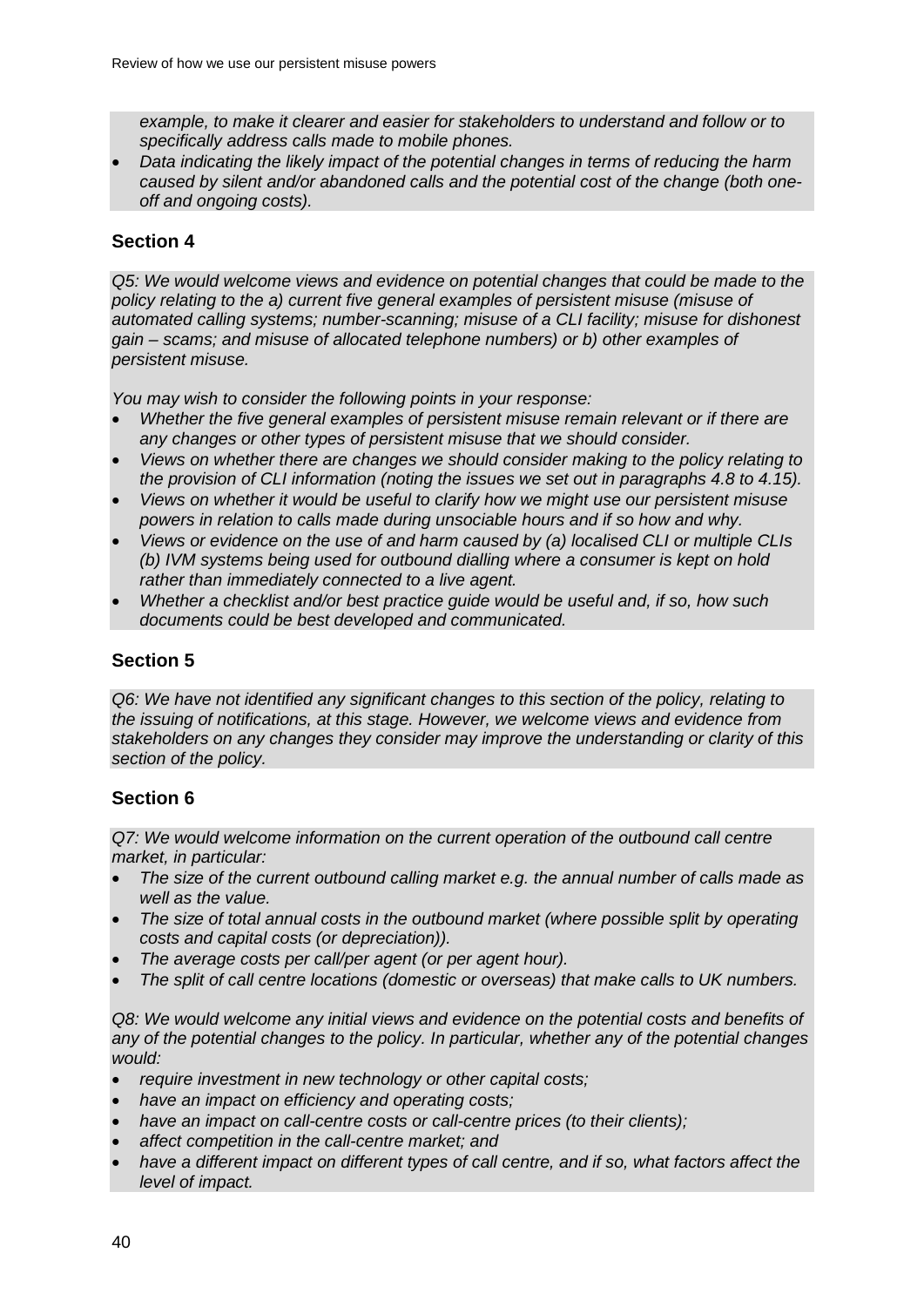*Q9: We would welcome any views on what factors may influence a call centre's likelihood of adhering to the current or a stricter policy.*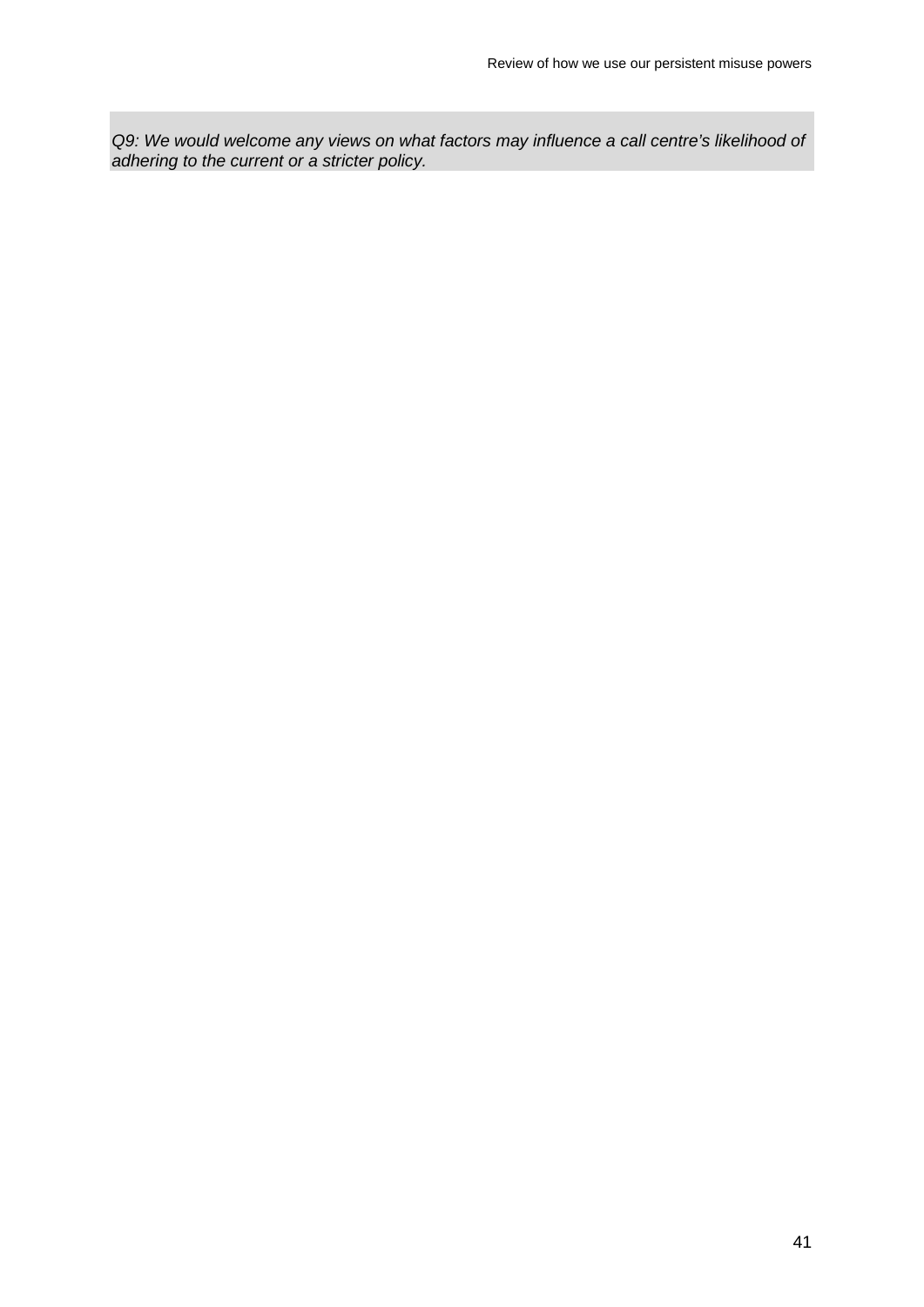# **Annex 5**

# <span id="page-44-0"></span>**Current statement of policy**

A5.1 Published separately to this document, available on the Ofcom website at the following link: [http://stakeholders.ofcom.org.uk/binaries/consultations/review](http://stakeholders.ofcom.org.uk/binaries/consultations/review-persistent-misuse-powers/annexes/annex5.pdf)[persistent-misuse-powers/annexes/annex5.pdf.](http://stakeholders.ofcom.org.uk/binaries/consultations/review-persistent-misuse-powers/annexes/annex5.pdf)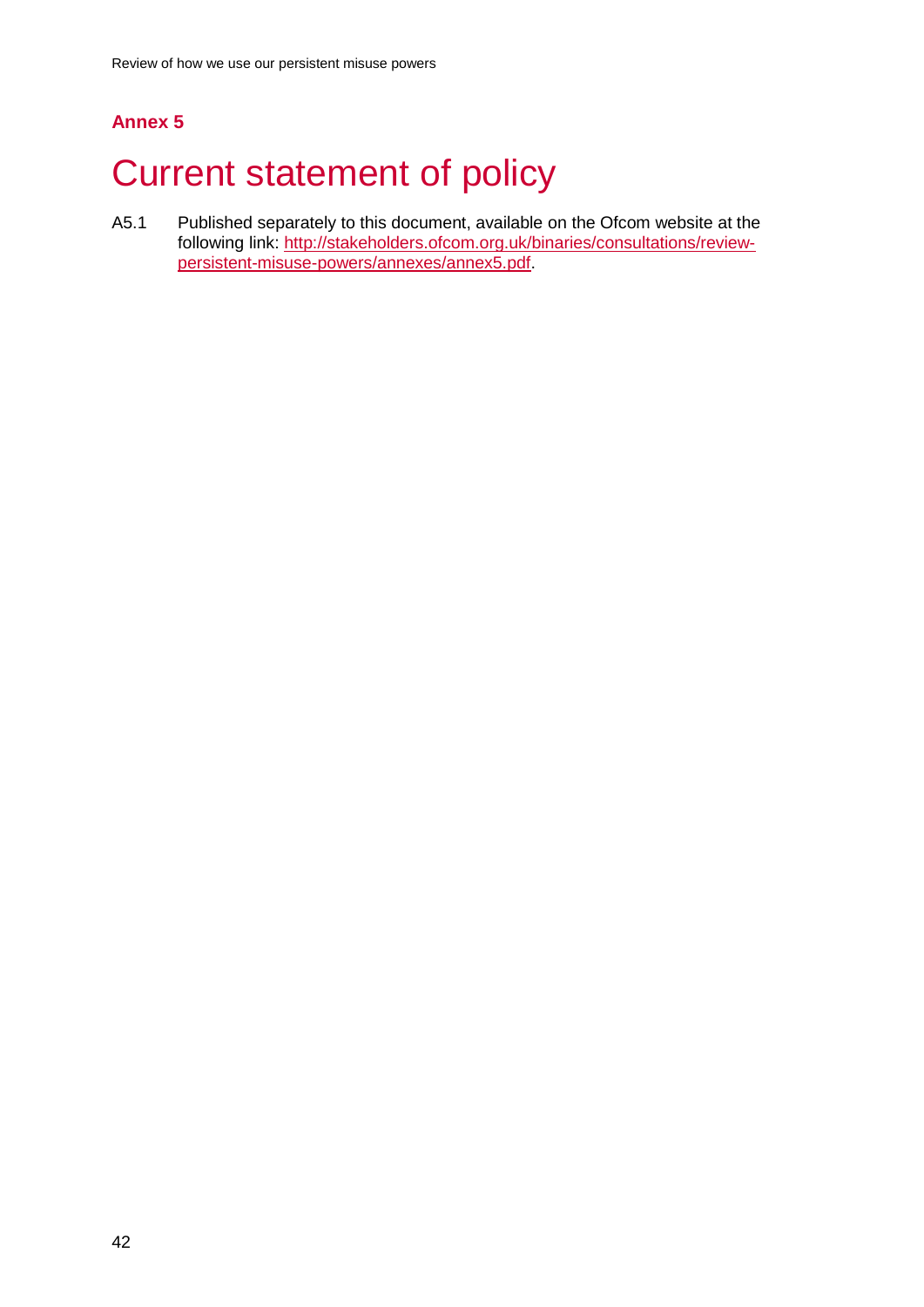## **Annex 6**

# <span id="page-45-0"></span>6 Glossary and defined terms

| Abandoned call                                                   | A call where a connection is established but which is<br>terminated by the person making the call after the<br>consumer answering picks up the receiver.<br>Where an information message is played by the person<br>making the call in the event of an abandoned call, this is                                                                                                                                                                                                                                                                                                                                                      |
|------------------------------------------------------------------|-------------------------------------------------------------------------------------------------------------------------------------------------------------------------------------------------------------------------------------------------------------------------------------------------------------------------------------------------------------------------------------------------------------------------------------------------------------------------------------------------------------------------------------------------------------------------------------------------------------------------------------|
|                                                                  | sometimes referred to as 'an abandoned call with<br>message'.                                                                                                                                                                                                                                                                                                                                                                                                                                                                                                                                                                       |
| Answer machine detection<br>(AMD)                                | Technology used to automatically detect answer<br>machines.                                                                                                                                                                                                                                                                                                                                                                                                                                                                                                                                                                         |
| Automated calling systems<br>(ACS)                               | Technology which can automatically dial and connect<br>calls. Automated calling systems can be used for<br>outbound, inbound and a mixture of outbound and inbound<br>calls. Outbound automated calling systems work by<br>accepting a bulk input of telephone numbers, usually from<br>a computer drive or database and then making calls and<br>try to connect the called party to a live agent or play a pre-<br>recorded message.                                                                                                                                                                                               |
| Calling Line Identification<br>facility (CLI)                    | Facilities by which the telephone number of a calling party<br>is presented to the called party prior to the call being<br>established.                                                                                                                                                                                                                                                                                                                                                                                                                                                                                             |
| <b>Communications Act</b>                                        | The Communications Act 2003, which came into force in<br><b>July 2003.</b>                                                                                                                                                                                                                                                                                                                                                                                                                                                                                                                                                          |
| <b>Data Protection Act</b>                                       | The Data Protection Act 1998.                                                                                                                                                                                                                                                                                                                                                                                                                                                                                                                                                                                                       |
| <b>Digital Enhanced Cordless</b><br>Telecommunications<br>(DECT) | Technology primarily used for creating cordless phone<br>systems which allow the use of multiple handsets to one<br>base station and one phone line socket. This allows<br>several cordless telephones to be placed around the<br>house.                                                                                                                                                                                                                                                                                                                                                                                            |
| Electronic communications<br>network                             | As defined in section 32 of the Communications Act, a<br>transmission system for the conveyance, by the use of<br>electrical, magnetic or electro-magnetic energy, of signals<br>of any description; and such of the following as are used,<br>by the person providing the system and in association with<br>it, for the conveyance of the ignals (i) apparatus comprised<br>in the system; (ii) apparatus used for the switching or<br>routing of the signals; (iii) software and stored data and (iv)<br>(except for the purposes of sections 125 to 127) other<br>resources, including network elements which are not<br>active. |
| Electronic communications<br>service                             | As defined in section 32 the Communications Act, a<br>service consisting in, or having as its principal feature, the<br>conveyance by means of an Electronic Communications<br>Network of signals, except in so far as it is a content<br>service.                                                                                                                                                                                                                                                                                                                                                                                  |
| <b>ICO</b>                                                       | The Information Commissioners Office. This is the UK's<br>independent authority set up to uphold information rights in<br>the public interest, promoting openness by public bodies                                                                                                                                                                                                                                                                                                                                                                                                                                                  |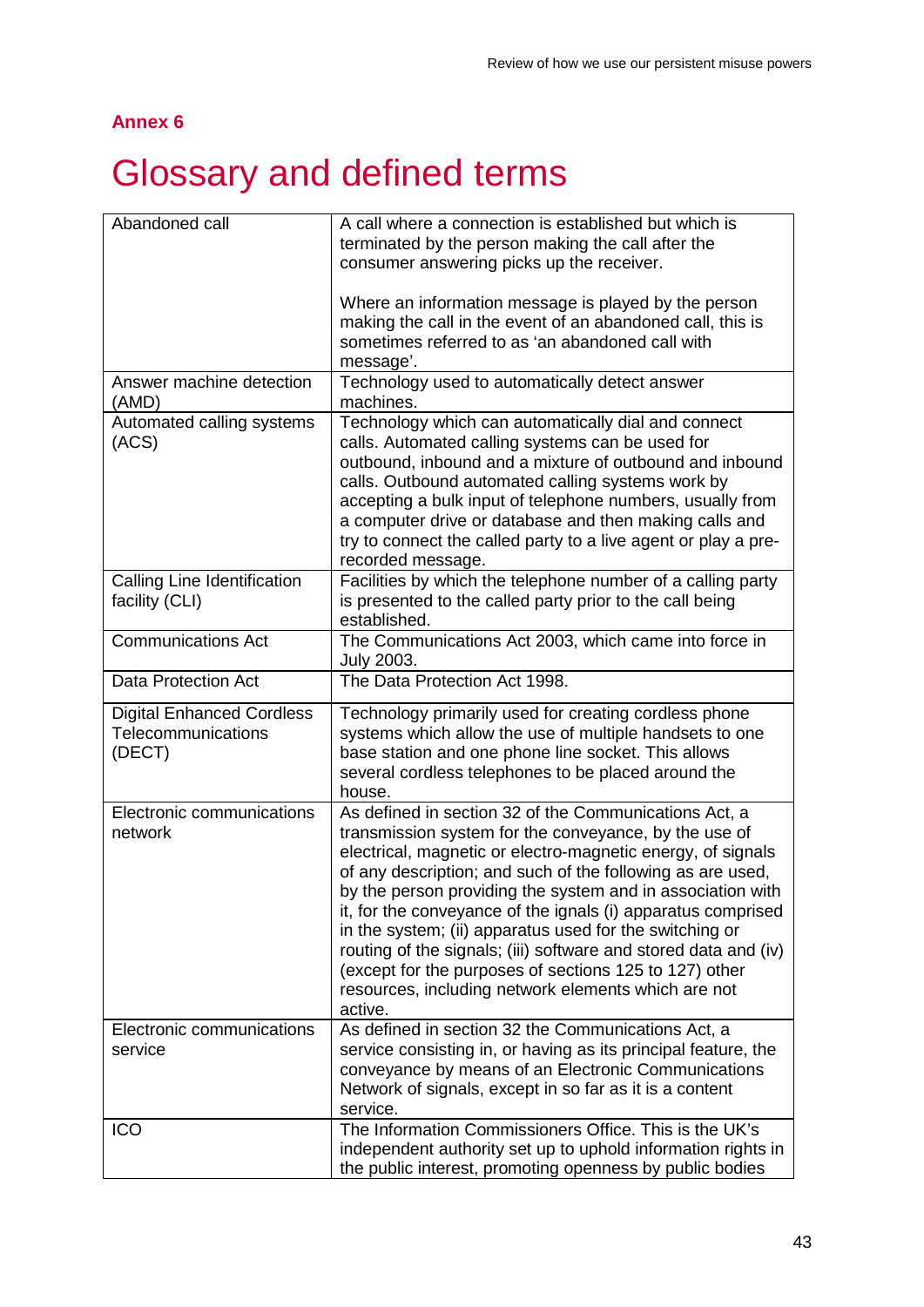|                                                                                               | and data privacy for individuals.                                                                                                                                                                                                                                                                                                                                                                                                                                                                                                                                                   |
|-----------------------------------------------------------------------------------------------|-------------------------------------------------------------------------------------------------------------------------------------------------------------------------------------------------------------------------------------------------------------------------------------------------------------------------------------------------------------------------------------------------------------------------------------------------------------------------------------------------------------------------------------------------------------------------------------|
| Interactive voice messaging<br>(IVM)                                                          | Technology that automates telephone contact between<br>humans and machines. Typically operated by computers<br>and typically includes prompts for the consumer to either<br>press a button or speak a response. Depending on the<br>consumers input, the automated phone system may play<br>some information, route the caller to another prompt or<br>connect the caller with a human operator.                                                                                                                                                                                    |
| Nuisance calls                                                                                | The various different types of calls and messages people<br>regard as a nuisance including unsolicited live marketing<br>calls, recorded marketing calls and unsolicited marketing<br>text messages where the relevant requirements for making<br>marketing contact have not been met and silent and<br>abandoned calls.                                                                                                                                                                                                                                                            |
| Ofcom                                                                                         | The Office of Communications. The UK communications<br>regulator.                                                                                                                                                                                                                                                                                                                                                                                                                                                                                                                   |
| Persistent misuse                                                                             | As defined in section 128 the Communications Act, a<br>person misuses an Electronic Communications Network or<br>Electronic Communications Service if-<br>(a) the effect or likely effect of his use of the network or<br>service is to cause another person unnecessarily to<br>suffer annoyance, inconvenience or anxiety; or<br>(b) he uses the network or service to engage in<br>conduct the effect or likely effect of which is to<br>cause another person unnecessarily to suffer<br>annoyance, inconvenience or anxiety.<br>The cases in which a person is to be treated as |
|                                                                                               | persistently misusing a network or service include any<br>case in which his misuse is repeated on a sufficient<br>number of occasions for it to be clear that the misuse<br>represents-                                                                                                                                                                                                                                                                                                                                                                                             |
|                                                                                               | (a) a pattern of behaviour or practice;<br>(b) recklessness as to whether persons suffer<br>annoyance, inconvenience or anxiety.                                                                                                                                                                                                                                                                                                                                                                                                                                                    |
| Predictive dialler<br><b>Privacy and Electronic</b><br>Communications                         | See the definition for Automated Calling Systems (ACS).<br>The Privacy and Electronic Communications (EC<br>Directive) Regulations 2003.                                                                                                                                                                                                                                                                                                                                                                                                                                            |
| <b>Regulations (PECR)</b><br><b>Privacy and Electronic</b><br><b>Communications Directive</b> | Directive 2002/58/EC of the European Parliament and of<br>the Council of 12 July 2002 concerning the processing of<br>personal data and the protection of privacy in the<br>electronic communications sector (Directive on privacy and<br>electronic communications).                                                                                                                                                                                                                                                                                                               |
| Silent call                                                                                   | A type of abandoned call where the consumer receives a<br>call but can hear nothing on answering the phone and has<br>no means of establishing whether anyone is at the other<br>end of the line.                                                                                                                                                                                                                                                                                                                                                                                   |
| Voice over Internet Protocol<br>(VoIP)                                                        | The methodology and group of technologies for the<br>delivery of voice communications and multimedia sessions<br>over Internet Protocol which is the data protocol used for<br>routing and carriage of messages across the internet and<br>similar networks.                                                                                                                                                                                                                                                                                                                        |